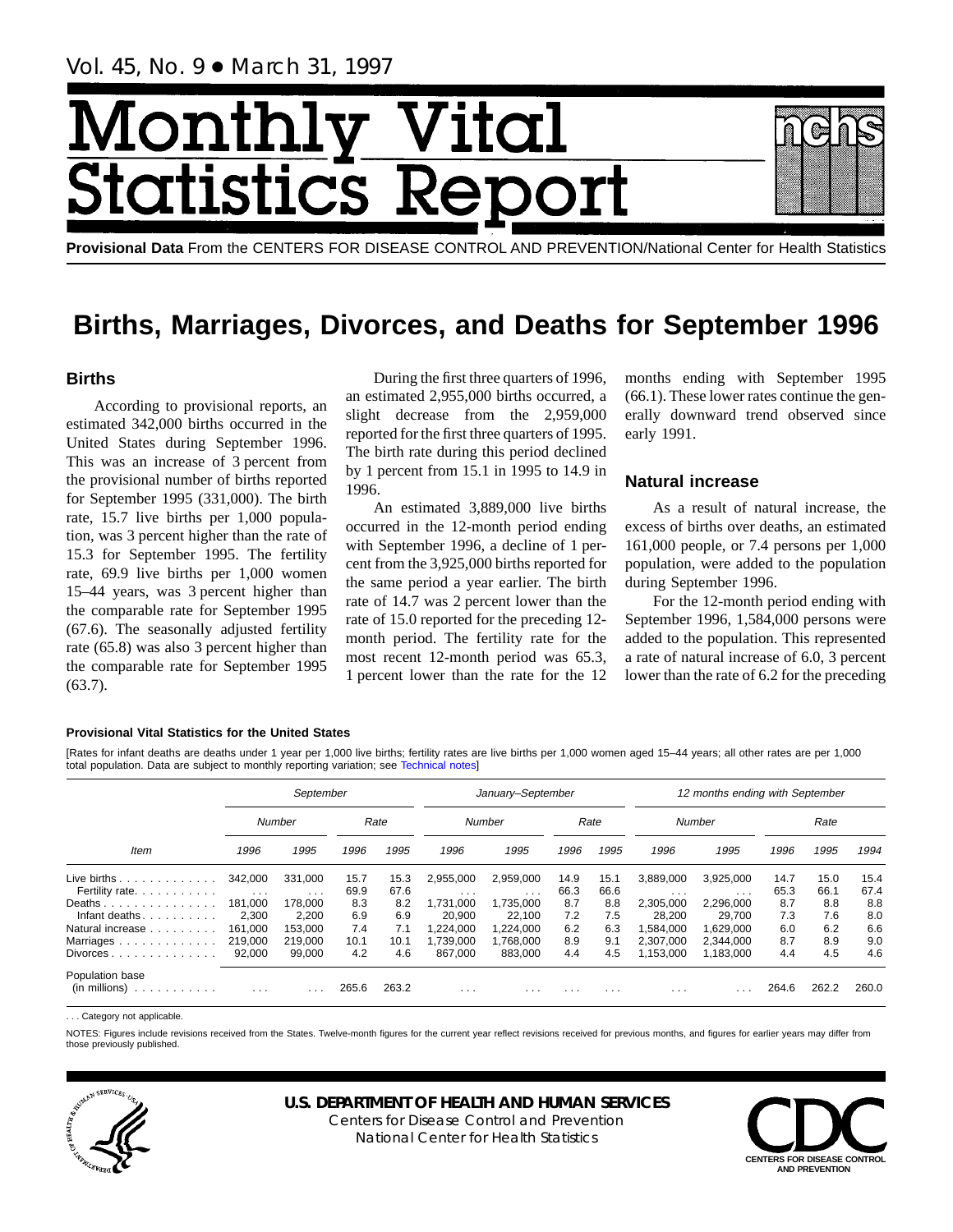12-month period. The decline in the rate of natural increase was due to a larger decrease in the birth rate than the decrease in the death rate.

#### **Marriages**

Approximately 219,000 couples married in September 1996, the same number that married in September 1995. Also, the marriage rate per 1,000 population for the month of September was the same for 1995 and 1996 (10.1).

The number of marriages performed in the the first three quarters of 1996 (1,739,000) was 2 percent lower than the number performed in the same period a year earlier (1,768,000). The marriage rate for the 9-month period was also 2 percent lower in 1996 (8.9) than in 1995 (9.1).

The number of marriages performed during the 12 months ending with September 1996 (2,307,000) was 2 percent lower than the number performed in the comparable period a year earlier (2,344,000). The marriage rate dropped from 8.9 for the period ending with September 1995 to 8.7 for the period ending with September 1996—also a 2-percent decline.

## **Divorces**

An estimated 92,000 divorces were granted in September 1996, 7 percent fewer than the number granted in September a year earlier (99,000). The divorce rate per 1,000 population for September decreased 9 percent, from 4.6 in 1995 to 4.2 in 1996.

The number and rate of divorces for the first three quarters of 1996 were 2 percent lower than for the same period in 1995. The number of divorces for the 9-month period dropped from 883,000 in 1995 to 867,000 in 1996, while the rate declined from 4.5 in 1995 to 4.4 in 1996.

Approximately 1,153,000 couples divorced during the 12-month period ending with September 1996, a 3-percent decline from the number for the same period a year earlier (1,183,000). The divorce rate for the current 12-month period (4.4) was 2 percent lower than the rate for the same period ending with September 1995 (4.5).



**Provisional birth rates per 1,000 population by month: United States, 1994–96**



**Provisional seasonally adjusted fertility rates per 1,000 women aged 15–44 years: United States, 1992–96**



**Provisional marriage rates per 1,000 population by month: United States, 1994–96**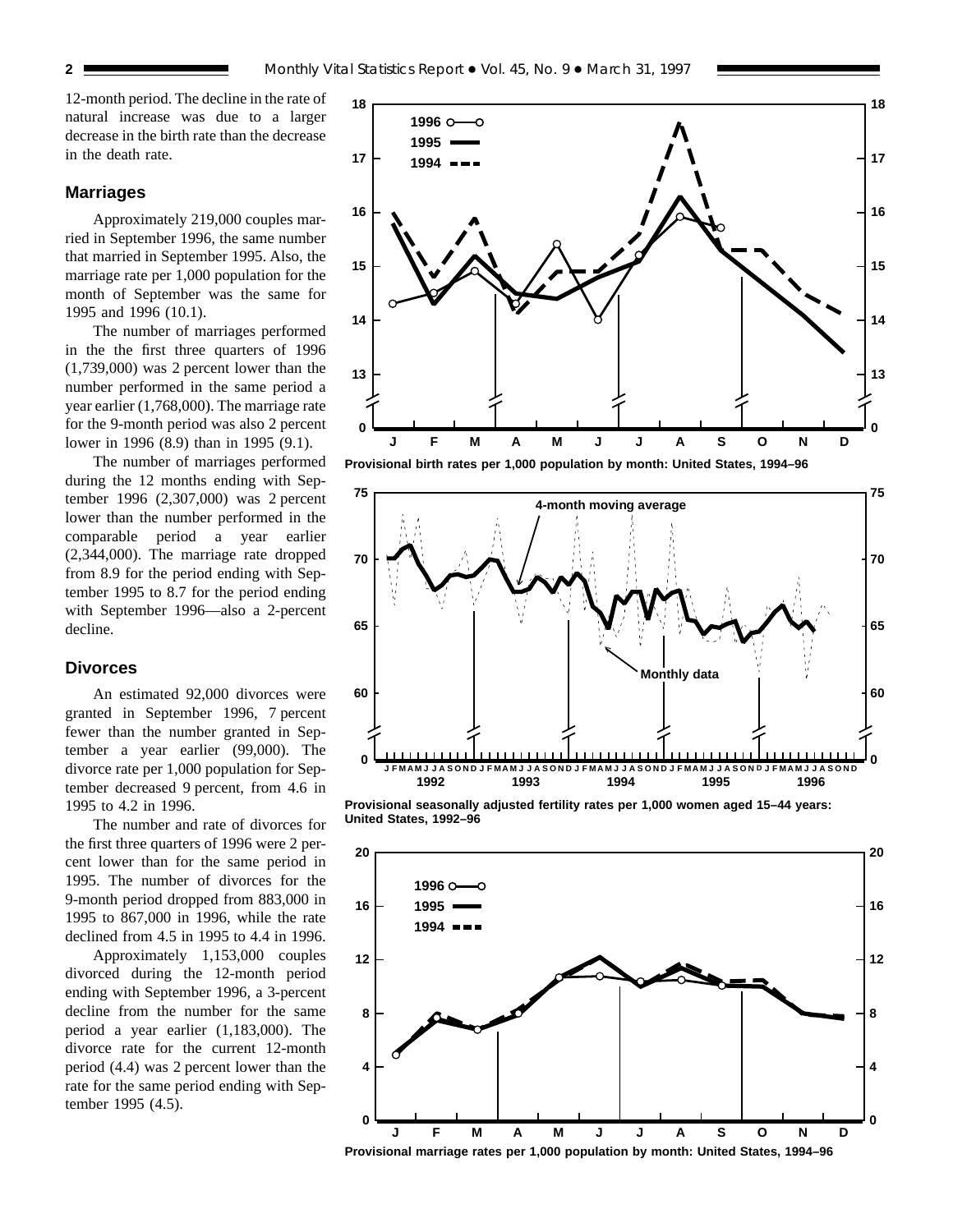## **Deaths**

For September 1996 there were an estimated 181,000 deaths in the United States. The death rate was 8.3 deaths per 1,000 population, 1 percent higher than the rate of 8.2 for September a year earlier. Among the 181,000 deaths for September 1996 were 2,300 deaths at ages under 1 year.

According to provisional statistics, there were 1,731,000 deaths during the first 9 months of 1996, a decrease of less than 1 percent from the number estimated for January–September 1995 (1,735,000). The death rate, 8.7 per 1,000 population, was 1 percent lower than the rate for January–September 1995 (8.8). Among the 1,731,000 deaths for January–September 1996 were 20,900 deaths at ages under 1 year, yielding an infant mortality rate of 7.2 per 1,000 live births. This rate was 4 percent lower than the rate of 7.5, which was the rate for the first 9 months of 1995.

The death rate for the 12 months ending with September 1996 was 8.7 deaths per 1,000 population, 1 percent lower than the rate of 8.8 for the comparable 12-month period a year earlier. The infant mortality rate for this 12-month period was 7.3 per 1,000 live births, 4 percent lower than the rate of 7.6 for the 12 months ending with September 1995.

*Current Mortality Sample, 12 months ending with August 1996*—The provisional death rate for the 12 months ending with August 1996 was 870.7 per 100,000 population, a decrease of less than 1 percent from the rate of 876.6 for the 12-month period ending August 1995. The provisional age-adjusted death rate for the 12-month period ending with August 1996 was 494.3 per 100,000 U.S. standard million population, 2 percent lower than the rate of 504.9 for the 12-month period ending with August 1995. The ageadjusted death rates control for changes and variations in the age composition of the population; therefore, they are better indicators than crude rates for showing changes in mortality risk over time and for showing differences between race-sex groups within the population. Among the four race-sex groups, the estimated ageadjusted death rate decreased for white males, black males, and black females. By age the death rate for the total population



**Provisional death rates per 1,000 population by month: United States, 1994–96**



**Provisional infant mortality rates per 1,000 live births by month: United States, 1994–96**



**Provisional birth rates per 1,000 population for successive 12-month periods ending with month indicated: United States, 1992–96**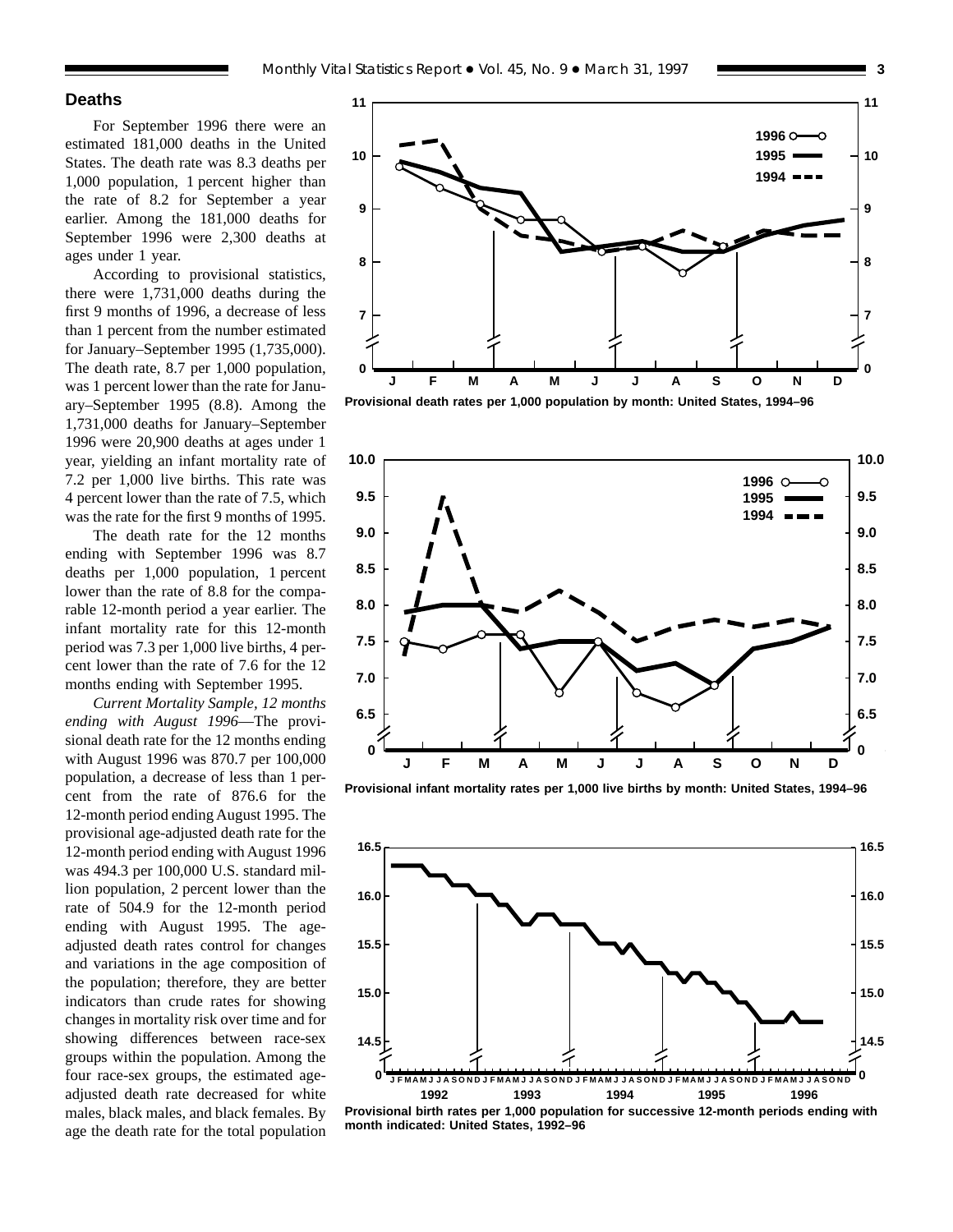decreased for the age groups under 1 year, 1–4 years, 25–34 years, 35–44 years, 45–54 years, 65–74 years, and 75–84 years of age. The death rate increased for the age group 5–14 years of age.

Among the major causes of death, the estimated death rate decreased between the two successive 12-month periods for Human immunodeficiency virus infection, Malignant neoplasms of genital organs, Suicide, Chronic liver disease and cirrhosis, Homicide and legal intervention, and Atherosclerosis. The death rate increased between the two successive 12-month periods for Accidents and adverse effects and Alzheimer's disease. The increase for Alzheimer's disease may reflect changes in diagnostic practices rather than real increases in mortality from this cause.

The death rate for injury by firearms for the 12 months ending with August 1996 was 13.2 per 100,000 population, 5 percent lower than the rate of 13.9 for the comparable 12-month period a year earlier.

The infant mortality rate for the 12 months ending with August 1996 was 728.6 per 100,000 live births, 5 percent lower than the rate of 767.0 for the same 12-month period a year earlier. For infants under 28 days of age, the 12-month rate ending August 1996 was 480.2 compared with a rate of 487.6 for the 12-month period a year earlier. The change in the mortality rate for infants under 28 days of age was not statistically significant. The infant mortality rate for infants aged 28 days to 11 months was 248.4, 11 percent lower than the rate of 278.1 for the 12-month period a year earlier. Among causes of infant death, the infant mortality rate decreased between the two successive 12-month periods for Sudden infant death syndrome.



**Provisional marriage rates per 1,000 population for successive 12-month periods ending with month indicated: United States, 1992–96**



**Provisional divorce rates per 1,000 population for successive 12-month periods ending with month indicated: United States, 1992–96**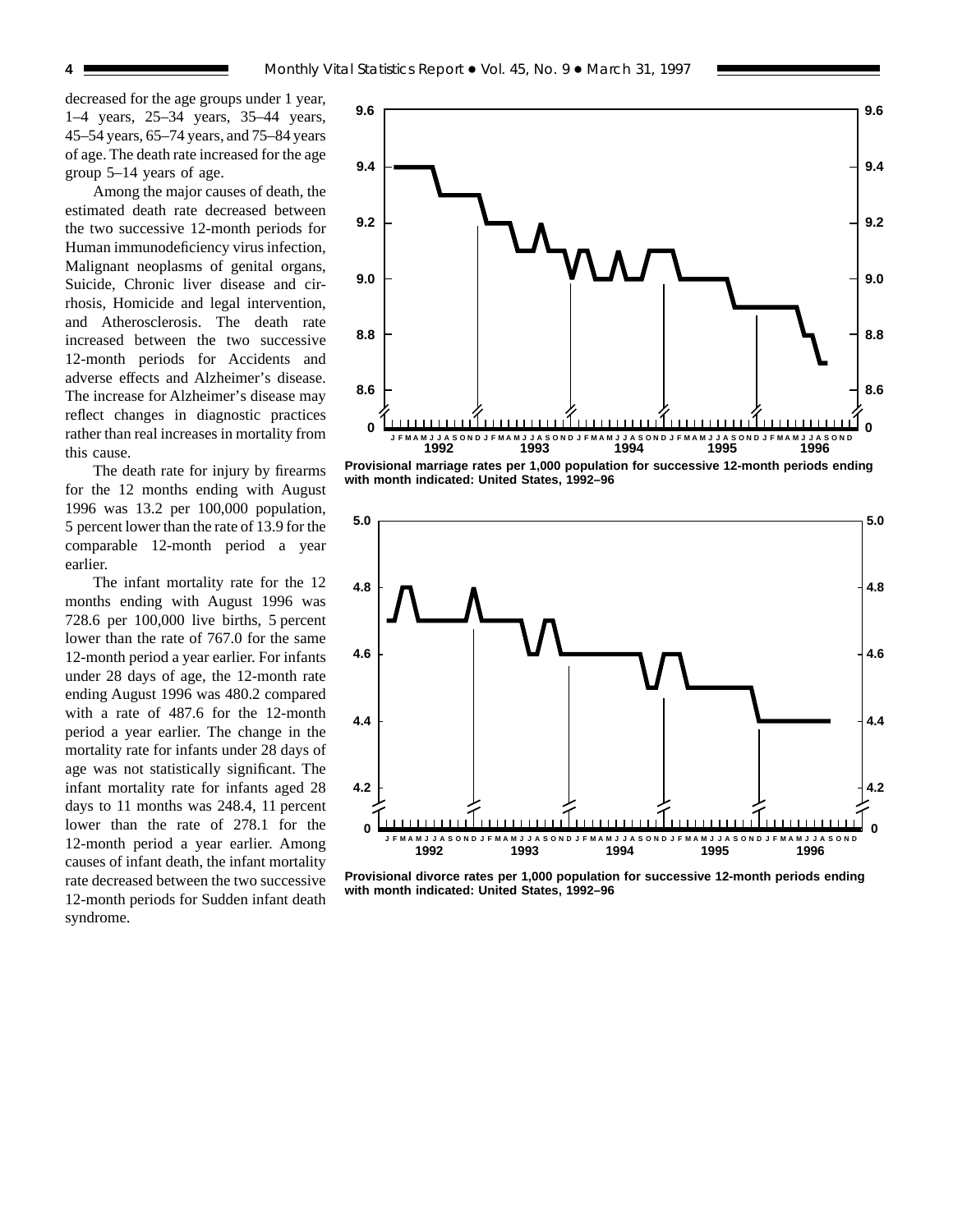



**Provisional death rates per 1,000 population for successive 12-month periods ending with month indicated: United States, 1992–96**



**Provisional infant mortality rates per 1,000 live births for successive 12-month periods ending with month indicated: United States, 1992–96**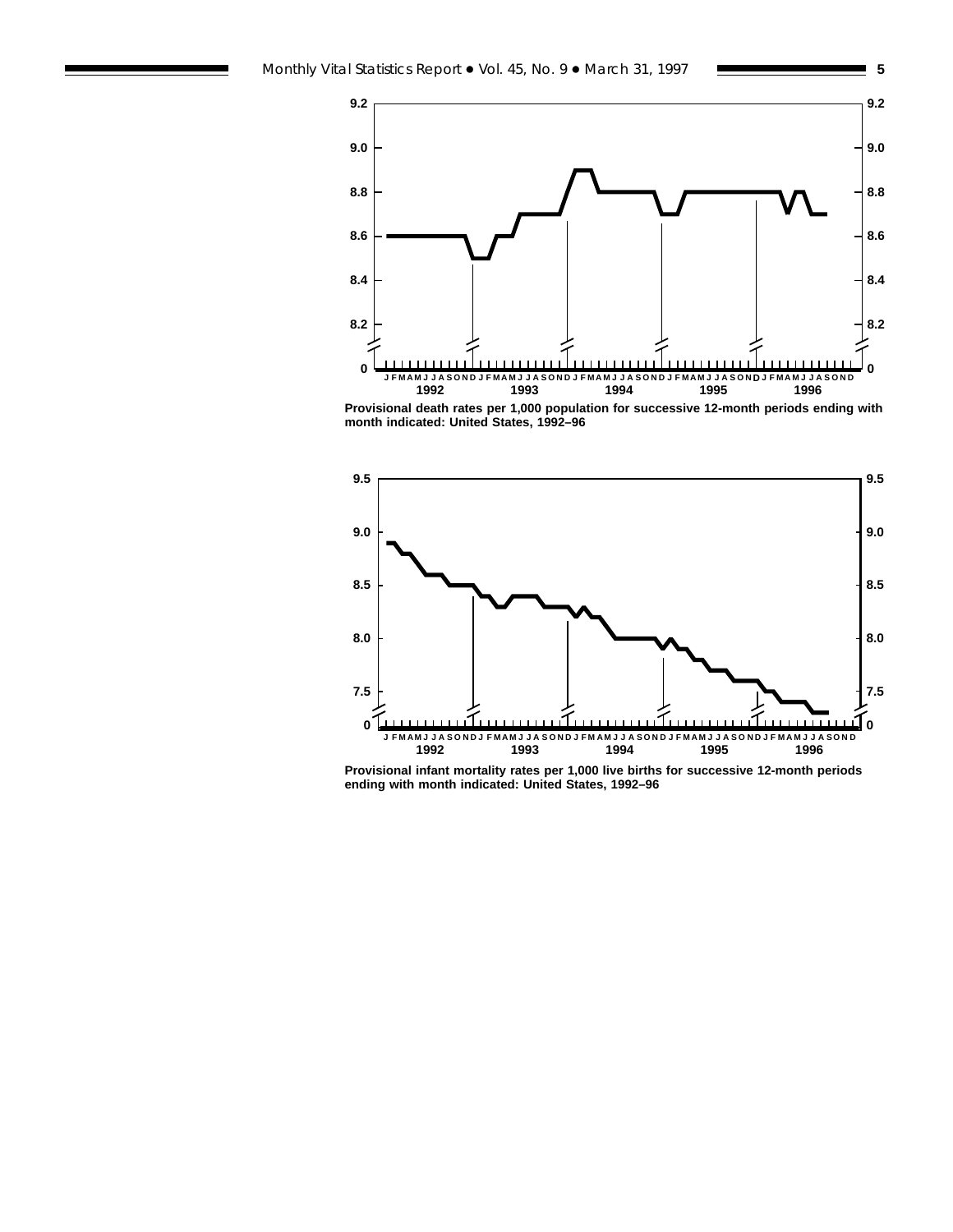#### **Table 1. Provisional number of live births, marriages, divorces, deaths, and infant deaths and rates, by month: United States, January 1995–September 1996**

[Data are provisional and are subject to monthly reporting variation; see [Technical notes\]](#page-16-0)

|                                                                        |         |                                 | Live births                              |                                     |         | Marriages                       |         | <b>Divorces</b>                 |         | Deaths                          |        | Infant deaths                    |
|------------------------------------------------------------------------|---------|---------------------------------|------------------------------------------|-------------------------------------|---------|---------------------------------|---------|---------------------------------|---------|---------------------------------|--------|----------------------------------|
|                                                                        |         |                                 | Rate per 1,000 women<br>aged 15-44 years |                                     |         |                                 |         |                                 |         |                                 |        |                                  |
| Period                                                                 | Number  | Rate per<br>1,000<br>population | Unadjusted                               | Seasonally<br>adjusted <sup>1</sup> | Number  | Rate per<br>1,000<br>population | Number  | Rate per<br>1,000<br>population | Number  | Rate per<br>1,000<br>population | Number | Rate per<br>1,000<br>live births |
| 1995:                                                                  |         |                                 |                                          |                                     |         |                                 |         |                                 |         |                                 |        |                                  |
| January                                                                | 350,000 | 15.8                            | 69.4                                     | 72.8                                | 111.000 | 5.1                             | 96,000  | 4.3                             | 220.000 | 9.9                             | 2,700  | 7.9                              |
| February                                                               | 287,000 | 14.3                            | 63.1                                     | 64.3                                | 146,000 | 7.5                             | 89,000  | 4.4                             | 194.000 | 9.7                             | 2,400  | 8.0                              |
| March                                                                  | 338.000 | 15.2                            | 67.1                                     | 68.0                                | 148,000 | 6.8                             | 98,000  | 4.4                             | 208,000 | 9.4                             | 2,700  | 8.0                              |
| April                                                                  | 313,000 | 14.5                            | 64.1                                     | 65.8                                | 165,000 | 7.9                             | 98,000  | 4.6                             | 200,000 | 9.3                             | 2,300  | 7.4                              |
| May                                                                    | 321.000 | 14.4                            | 63.5                                     | 64.0                                | 238,000 | 10.7                            | 103.000 | 4.6                             | 184.000 | 8.2                             | 2,500  | 7.5                              |
| June<br>.                                                              | 318,000 | 14.8                            | 65.2                                     | 63.8                                | 263,000 | 12.2                            | 104,000 | 4.8                             | 180,000 | 8.3                             | 2,400  | 7.5                              |
| July<br>.                                                              | 337.000 | 15.1                            | 66.6                                     | 64.0                                | 224,000 | 10.0                            | 97,000  | 4.4                             | 188.000 | 8.4                             | 2,400  | 7.1                              |
| August $\ldots$ , $\ldots$ , $\ldots$                                  | 364,000 | 16.3                            | 72.1                                     | 68.0                                | 254,000 | 11.4                            | 99,000  | 4.4                             | 184,000 | 8.2                             | 2,400  | 7.2                              |
| September                                                              | 331.000 | 15.3                            | 67.6                                     | 63.7                                | 219,000 | 10.1                            | 99,000  | 4.6                             | 178.000 | 8.2                             | 2,200  | 6.9                              |
| October                                                                | 328.000 | 14.7                            | 64.9                                     | 65.2                                | 224.000 | 10.0                            | 98.000  | 4.4                             | 190.000 | 8.5                             | 2,500  | 7.4                              |
| November                                                               | 306.000 | 14.1                            | 62.6                                     | 64.6                                | 174,000 | 8.0                             | 95,000  | 4.4                             | 188.000 | 8.7                             | 2,300  | 7.5                              |
| December                                                               | 300,000 | 13.4                            | 59.3                                     | 61.6                                | 169,000 | 7.6                             | 92,000  | 4.1                             | 197,000 | 8.8                             | 2,400  | 7.7                              |
| 1996:                                                                  |         |                                 |                                          |                                     |         |                                 |         |                                 |         |                                 |        |                                  |
| January                                                                | 320,000 | 14.3                            | 63.4                                     | 66.6                                | 105.000 | 4.9                             | 96,000  | 4.3                             | 220,000 | 9.8                             | 2,400  | 7.5                              |
| February                                                               | 304.000 | 14.5                            | 64.5                                     | 65.8                                | 155.000 | 7.7                             | 85.000  | 4.1                             | 197.000 | 9.4                             | 2,300  | 7.4                              |
| March                                                                  | 333.000 | 14.9                            | 66.1                                     | 67.0                                | 147,000 | 6.8                             | 93,000  | 4.2                             | 204,000 | 9.1                             | 2,500  | 7.6                              |
| April<br>.                                                             | 309,000 | 14.3                            | 63.3                                     | 65.0                                | 168,000 | 8.0                             | 94,000  | 4.3                             | 192,000 | 8.8                             | 2,400  | 7.6                              |
| May<br>.                                                               | 344,000 | 15.4                            | 68.2                                     | 68.7                                | 240,000 | 10.7                            | 103,000 | 4.6                             | 197,000 | 8.8                             | 2,300  | 6.8                              |
| June<br>.                                                              | 304,000 | 14.0                            | 62.2                                     | 61.0                                | 235,000 | 10.8                            | 104,000 | 4.8                             | 179,000 | 8.2                             | 2,300  | 7.5                              |
| July<br>$\mathcal{L}$ . The set of the set of the set of $\mathcal{L}$ | 342.000 | 15.2                            | 67.8                                     | 65.1                                | 233,000 | 10.4                            | 100,000 | 4.5                             | 186,000 | 8.3                             | 2,300  | 6.8                              |
| August<br>and a straight and                                           | 356,000 | 15.9                            | 70.6                                     | 66.7                                | 237,000 | 10.5                            | 100,000 | 4.5                             | 176,000 | 7.8                             | 2,200  | 6.6                              |
| September                                                              | 342,000 | 15.7                            | 69.9                                     | 65.8                                | 219,000 | 10.1                            | 92,000  | 4.2                             | 181,000 | 8.3                             | 2,300  | 6.9                              |

<sup>1</sup>The method of seasonal adjustment, developed by the U.S. Bureau of the Census, is described in The X-11 Variant of the Census Method II Seasonal Adjustment Program, Technical Paper No. 15 (1967 revision).

NOTE: Figures include all revisions received from the States and, therefore, may differ from those previously published.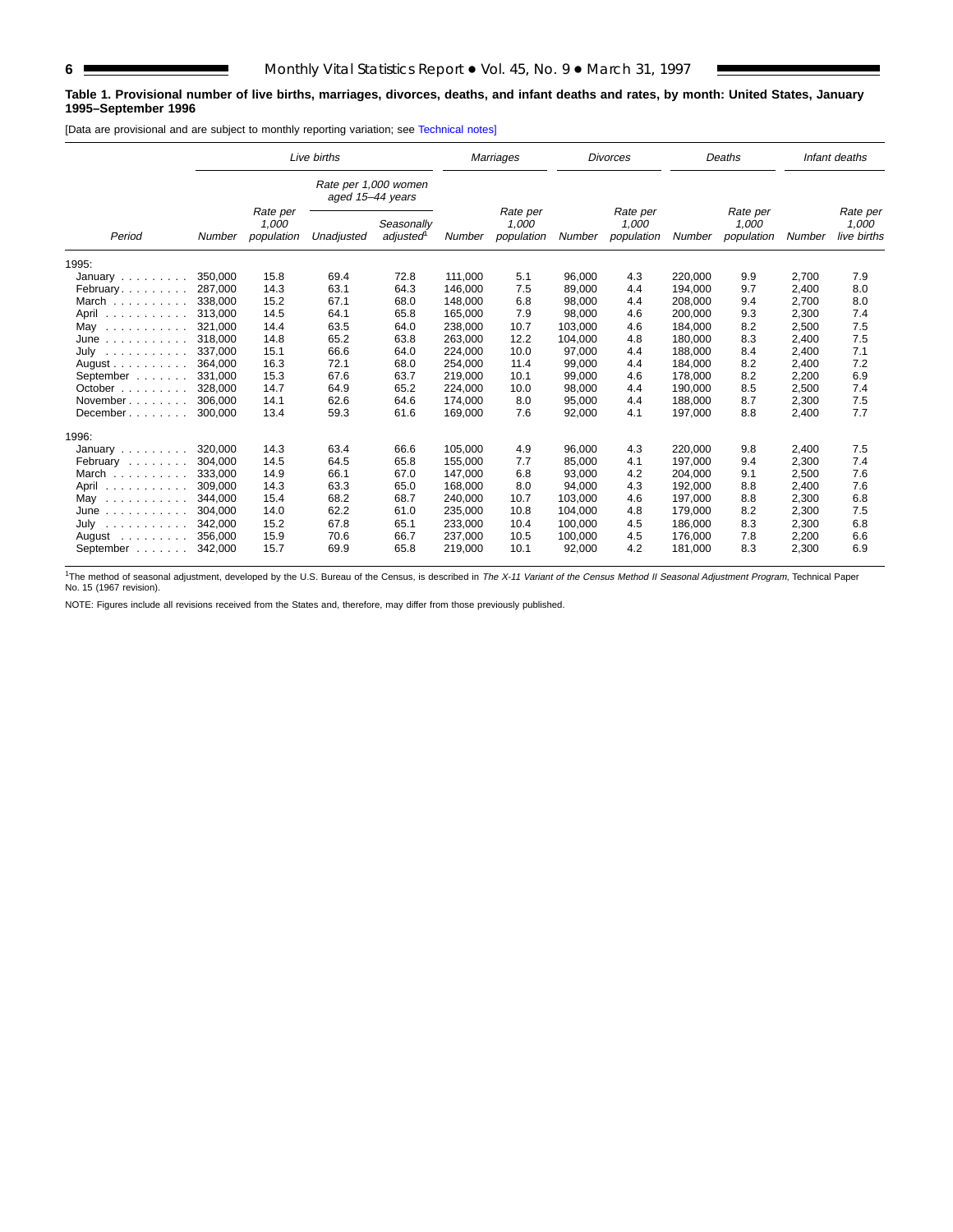#### <span id="page-6-0"></span>**Table 2. Provisional number of live births and deaths: Each division and State, September 1995 and 1996, and cumulative figures, 1994–96**

[Data are estimates by State of residence; see [Technical notes\]](#page-16-0)

|                                                                               | Live births                                       |                                                   |                                                         |                                                         |                                                          |                                              | Deaths                                       |                                                      |                                                      |                                                                |  |  |  |
|-------------------------------------------------------------------------------|---------------------------------------------------|---------------------------------------------------|---------------------------------------------------------|---------------------------------------------------------|----------------------------------------------------------|----------------------------------------------|----------------------------------------------|------------------------------------------------------|------------------------------------------------------|----------------------------------------------------------------|--|--|--|
|                                                                               |                                                   | September                                         |                                                         | January-September                                       |                                                          |                                              | September                                    |                                                      | January-September                                    |                                                                |  |  |  |
| Area                                                                          | 1996                                              | 1995                                              | 1996                                                    | 1995                                                    | 1994                                                     | 1996                                         | 1995                                         | 1996                                                 | 1995                                                 | 1994                                                           |  |  |  |
| New Hampshire<br>Massachusetts                                                | 16,101<br>1,128<br>1,125<br>547<br>6,975<br>1,150 | 13,782<br>1,584<br>1,193<br>449<br>5,397<br>1,167 | 145,805<br>10,399<br>10,537<br>5,080<br>78,765<br>9,513 | 134,905<br>10,766<br>11,234<br>5,141<br>62,581<br>9,502 | 132,410<br>10,773<br>10,629<br>5,326<br>63,404<br>10,143 | 10,968<br>790<br>755<br>340<br>5,797<br>712  | 9,276<br>1,205<br>678<br>330<br>4,047<br>741 | 87,837<br>8,364<br>6,762<br>3,713<br>40,940<br>6,885 | 89,634<br>8,935<br>6,923<br>3,852<br>41,509<br>7,141 | 87,329<br>9,225<br>6,576<br>3,476<br>39,886<br>6,902<br>21,264 |  |  |  |
| Pennsylvania                                                                  | 5,176<br>47,196<br>21,689<br>10,536<br>14,971     | 3,992<br>54,086<br>21,291<br>19,970<br>12,825     | 31,511<br>397,826<br>202,196<br>80,615<br>115,015       | 35,681<br>406,963<br>197,588<br>93,960<br>115,415       | 32,135<br>413,097<br>207,545<br>86,242<br>119,310        | 2,574<br>28,163<br>12,393<br>5,580<br>10,190 | 2,275<br>27,625<br>11,429<br>5,573<br>10,623 | 21,173<br>271,631<br>122,575<br>53,757<br>95,299     | 21,274<br>278.627<br>126,535<br>56,177<br>95,915     | 275,864<br>125,784<br>53,817<br>96,263                         |  |  |  |
|                                                                               | 50,003                                            | 56,335                                            | 457,551                                                 | 468,002                                                 | 486,742                                                  | 30,539                                       | 31,355                                       | 287,739                                              | 294,598                                              | 296,738                                                        |  |  |  |
|                                                                               | 13,423                                            | 16,510                                            | 111,518                                                 | 115,476                                                 | 122,268                                                  | 8,514                                        | 8,868                                        | 77,922                                               | 78,916                                               | 80,042                                                         |  |  |  |
|                                                                               | 4,297                                             | 7,341                                             | 51,763                                                  | 59,666                                                  | 61,628                                                   | 3,826                                        | 4,209                                        | 35,723                                               | 38,449                                               | 39,961                                                         |  |  |  |
|                                                                               | 15,663                                            | 16,398                                            | 138,151                                                 | 140,548                                                 | 142,305                                                  | 8,260                                        | 8,328                                        | 77,929                                               | 81,226                                               | 80,272                                                         |  |  |  |
|                                                                               | 11,248                                            | 10,328                                            | 105,436                                                 | 101,168                                                 | 107,715                                                  | 6,376                                        | 6,496                                        | 62,401                                               | 62,487                                               | 62,730                                                         |  |  |  |
|                                                                               | 5,372                                             | 5,758                                             | 50,683                                                  | 51,144                                                  | 52,826                                                   | 3,563                                        | 3,454                                        | 33,764                                               | 33,520                                               | 33,733                                                         |  |  |  |
|                                                                               | 23,714                                            | 19,693                                            | 194,744                                                 | 191,114                                                 | 189,952                                                  | 13,832                                       | 13,076                                       | 126,306                                              | 126,813                                              | 127,503                                                        |  |  |  |
|                                                                               | 5,586                                             | 5,544                                             | 48,200                                                  | 47,753                                                  | 49,130                                                   | 2,990                                        | 3,101                                        | 27,292                                               | 27,585                                               | 27,174                                                         |  |  |  |
|                                                                               | 3,065                                             | 2,726                                             | 28.498                                                  | 25,998                                                  | 26,994                                                   | 2,144                                        | 2,187                                        | 20,028                                               | 19,714                                               | 19,779                                                         |  |  |  |
| Missouri                                                                      | 7,818                                             | 5,774                                             | 56,639                                                  | 55,924                                                  | 56,427                                                   | 4,696                                        | 3,896                                        | 40.619                                               | 40,921                                               | 42,114                                                         |  |  |  |
| North Dakota. $\ldots$ , $\ldots$ , $\ldots$ , $\ldots$ , $\ldots$ , $\ldots$ | 773                                               | 681                                               | 6,342                                                   | 6,605                                                   | 6,496                                                    | 454                                          | 474                                          | 4,318                                                | 4,531                                                | 4,429                                                          |  |  |  |
|                                                                               | 786                                               | 932                                               | 7,361                                                   | 8,373                                                   | 8,060                                                    | 493                                          | 493                                          | 4,670                                                | 5,168                                                | 5,102                                                          |  |  |  |
| Nebraska                                                                      | 2,091                                             | 1,972                                             | 17,765                                                  | 17,629                                                  | 17,364                                                   | 1,236                                        | 1,189                                        | 11,349                                               | 11,189                                               | 10,994                                                         |  |  |  |
|                                                                               | 3,595                                             | 2,064                                             | 29.939                                                  | 28,832                                                  | 25,481                                                   | 1,819                                        | 1,736                                        | 18,030                                               | 17,705                                               | 17,911                                                         |  |  |  |
|                                                                               | 56,315                                            | 57,218                                            | 488,346                                                 | 495.426                                                 | 496,874                                                  | 33,321                                       | 32,895                                       | 332,391                                              | 328,818                                              | 323,831                                                        |  |  |  |
| Delaware                                                                      | 944                                               | 792                                               | 7,725                                                   | 7,571                                                   | 7,673                                                    | 441                                          | 422                                          | 4,736                                                | 4,584                                                | 4,669                                                          |  |  |  |
|                                                                               | 6,849                                             | 5,788                                             | 54,260                                                  | 55,580                                                  | 52,701                                                   | 3,062                                        | 2,988                                        | 31,166                                               | 30,601                                               | 29,431                                                         |  |  |  |
| District of Columbia                                                          | 691                                               | 767                                               | 6,154                                                   | 6,834                                                   | 7,484                                                    | 388                                          | 522                                          | 4,445                                                | 4,912                                                | 5,106                                                          |  |  |  |
|                                                                               | 8,099                                             | 8,081                                             | 66,205                                                  | 68,735                                                  | 71,019                                                   | 4,290                                        | 4,156                                        | 39,126                                               | 39,568                                               | 40,486                                                         |  |  |  |
|                                                                               | 1,671                                             | 1,908                                             | 15,010                                                  | 16,525                                                  | 16,786                                                   | 1,428                                        | 1,444                                        | 14,206                                               | 14,978                                               | 15,400                                                         |  |  |  |
| North Carolina                                                                | 6,475                                             | 8,938                                             | 75,734                                                  | 77,795                                                  | 77,928                                                   | 5,062                                        | 5,181                                        | 49,896                                               | 48,626                                               | 48,772                                                         |  |  |  |
|                                                                               | 4,324                                             | 4,116                                             | 38,322                                                  | 37,704                                                  | 39,680                                                   | 2,481                                        | 2,550                                        | 25,565                                               | 24,387                                               | 23,601                                                         |  |  |  |
| Georgia                                                                       | 10,294                                            | 11,844                                            | 85,477                                                  | 86,836                                                  | 82,279                                                   | 4,251                                        | 4,217                                        | 44,864                                               | 43,996                                               | 43,374                                                         |  |  |  |
|                                                                               | 16,968                                            | 14,984                                            | 139,459                                                 | 137,846                                                 | 141,324                                                  | 11,918                                       | 11,415                                       | 118,387                                              | 117,166                                              | 112,992                                                        |  |  |  |
|                                                                               | 20,091                                            | 20,277                                            | 169,222                                                 | 167,689                                                 | 173,470                                                  | 11,933                                       | 12,393                                       | 118,713                                              | 119,350                                              | 117,710                                                        |  |  |  |
|                                                                               | 4,905                                             | 5,574                                             | 39,879                                                  | 38,890                                                  | 39,296                                                   | 2,914                                        | 2,867                                        | 28,340                                               | 29,224                                               | 28,574                                                         |  |  |  |
|                                                                               | 6,168                                             | 6,009                                             | 53,555                                                  | 53,965                                                  | 57,007                                                   | 3,778                                        | 4,086                                        | 37,772                                               | 38,138                                               | 36,765                                                         |  |  |  |
|                                                                               | 5,268                                             | 5,317                                             | 45,987                                                  | 46,267                                                  | 45,592                                                   | 3,259                                        | 3,298                                        | 32,498                                               | 31,736                                               | 32,188                                                         |  |  |  |
|                                                                               | 3,750                                             | 3,377                                             | 29,801                                                  | 28,567                                                  | 31,575                                                   | 1,982                                        | 2,142                                        | 20,103                                               | 20,252                                               | 20,183                                                         |  |  |  |
|                                                                               | 40,016                                            | 58,078                                            | 364,330                                                 | 378,314                                                 | 354.904                                                  | 18,289                                       | 25,203                                       | 184,380                                              | 184,507                                              | 182,103                                                        |  |  |  |
| Arkansas                                                                      | 3,201                                             | 2,869                                             | 27,214                                                  | 25,289                                                  | 25,997                                                   | 2,128                                        | 1,951                                        | 19,376                                               | 18,888                                               | 20,105                                                         |  |  |  |
|                                                                               | 6,210                                             | 6,263                                             | 50,382                                                  | 50,696                                                  | 51,273                                                   | 3,297                                        | 3,256                                        | 31,291                                               | 29,808                                               | 31,357                                                         |  |  |  |
|                                                                               | 3,968                                             | 3,500                                             | 33,919                                                  | 34,785                                                  | 34,815                                                   | 2,496                                        | 2,548                                        | 24,930                                               | 24,547                                               | 24,513                                                         |  |  |  |
| $Texas1$                                                                      | 26,637                                            | 45,446                                            | 252,815                                                 | 267,544                                                 | 242,819                                                  | 10,368                                       | 17,448                                       | 108,783                                              | 111,264                                              | 106,128                                                        |  |  |  |
|                                                                               | 19,875                                            | 21,675                                            | 192,438                                                 | 185,407                                                 | 186,402                                                  | 8,628                                        | 6,991                                        | 91,751                                               | 85,360                                               | 86,091                                                         |  |  |  |
|                                                                               | 845                                               | 1,056                                             | 8,209                                                   | 8,488                                                   | 8,336                                                    | 599                                          | 637                                          | 5,757                                                | 5,683                                                | 5,562                                                          |  |  |  |
|                                                                               | 1,587                                             | 1,513                                             | 14,405                                                  | 13,188                                                  | 13,222                                                   | 685                                          | 642                                          | 6,446                                                | 6,306                                                | 6,366                                                          |  |  |  |
|                                                                               | 519                                               | 480                                               | 4,650                                                   | 4,767                                                   | 4,855                                                    | 296                                          | 300                                          | 2,639                                                | 2,781                                                | 2,629                                                          |  |  |  |
|                                                                               | 4,054                                             | 3,833                                             | 36,531                                                  | 38,252                                                  | 41,317                                                   | 1,886                                        | 1,842                                        | 18,892                                               | 18,651                                               | 18,209                                                         |  |  |  |
| New Mexico                                                                    | 2,171                                             | 2,709                                             | 20,271                                                  | 20,547                                                  | 20,763                                                   | 783                                          | 856                                          | 9,394                                                | 9,362                                                | 9,073                                                          |  |  |  |
|                                                                               | 4,022                                             | 6,047                                             | 59,553                                                  | 54,670                                                  | 51,297                                                   | 2,363                                        | 1,021                                        | 30,429                                               | 25,491                                               | 27,191                                                         |  |  |  |
|                                                                               | 4,547                                             | 3,306                                             | 31,612                                                  | 29,379                                                  | 29.417                                                   | 884                                          | 761                                          | 8,300                                                | 8,010                                                | 7,904                                                          |  |  |  |
|                                                                               | 2,130                                             | 2,731                                             | 17,207                                                  | 16,116                                                  | 17,195                                                   | 1,132                                        | 932                                          | 9,894                                                | 9,076                                                | 9,157                                                          |  |  |  |
|                                                                               | 67,186                                            | 52,483                                            | 522,860                                                 | 533,916                                                 | 554,555                                                  | 25,535                                       | 24,449                                       | 230,114                                              | 229,568                                              | 226,734                                                        |  |  |  |
|                                                                               | 6,963                                             | 7,592                                             | 60,687                                                  | 59,890                                                  | 59,361                                                   | 4,041                                        | 3,126                                        | 30,446                                               | 29,769                                               | 29,283                                                         |  |  |  |
|                                                                               | 3,554                                             | 3,337                                             | 34,104                                                  | 33,375                                                  | 32,428                                                   | 2,477                                        | 2,477                                        | 21,108                                               | 21,321                                               | 20,872                                                         |  |  |  |
| California <sup>1</sup>                                                       | 54,211                                            | 38,818                                            | 406,635                                                 | 418,864                                                 | 438,597                                                  | 18,229                                       | 17,944                                       | 170,778                                              | 170,939                                              | 169,316                                                        |  |  |  |
|                                                                               | 879                                               | 962                                               | 7,564                                                   | 8,017                                                   | 9,715                                                    | 194                                          | 258                                          | 1,811                                                | 1,845                                                | 1,823                                                          |  |  |  |
|                                                                               | 1,579                                             | 1,774                                             | 13,870                                                  | 13,770                                                  | 14,454                                                   | 594                                          | 644                                          | 5,971                                                | 5,694                                                | 5,440                                                          |  |  |  |
|                                                                               | 5,445                                             | 4,875                                             | 44,361                                                  | 44,377                                                  | $\sim$ $\sim$ $\sim$                                     | 2,063                                        | 2,340                                        | 20,126                                               | 21,806                                               | $\sim$ $\sim$ $\sim$                                           |  |  |  |

- - - Data not available.

1Figures include adjustments for varying lengths of reporting periods; see [Technical notes.](#page-16-0)

2Data for Puerto Rico are not included in U.S. total figures.

NOTES: Figures include all revisions received from the States. Cumulative figures for the current year reflect revisions received for previous months, and figures for earlier years may differ from those previously published.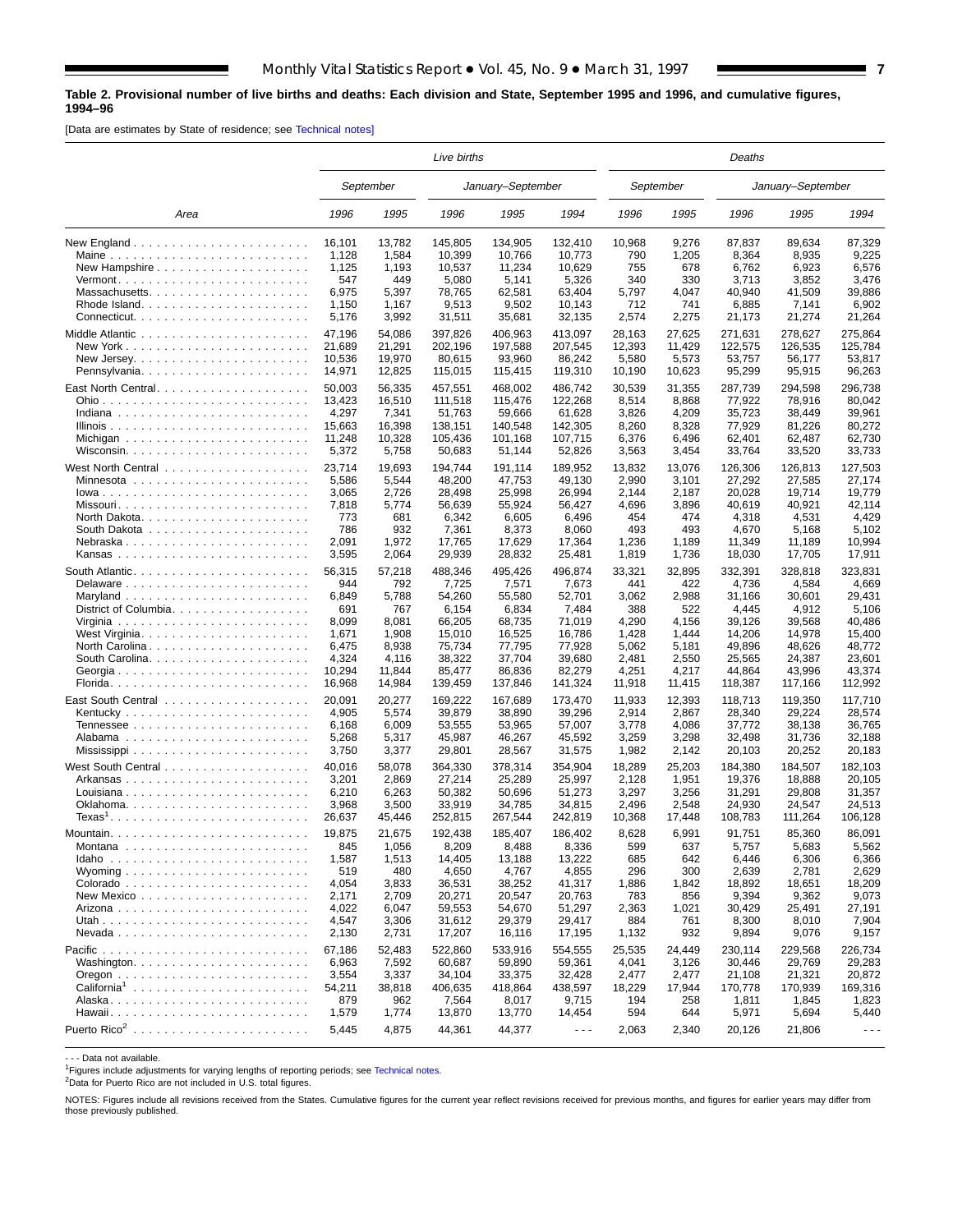#### **Table 3. Provisional number of marriages and divorces: Each division and State, September 1995 and 1996, and cumulative figures, 1994–96**

[By State of occurrence. Number of events reported; see [Technical notes.](#page-16-0) Divorces include reported annulments]

|                                                                               | Marriages            |           |                                                                                                                                                                                                                                                                                                                                                                                              |                   |                      |                               | Divorces                      |                                                                                                                                                                                                                                                                                                                                                                                              |                      |                      |  |  |  |
|-------------------------------------------------------------------------------|----------------------|-----------|----------------------------------------------------------------------------------------------------------------------------------------------------------------------------------------------------------------------------------------------------------------------------------------------------------------------------------------------------------------------------------------------|-------------------|----------------------|-------------------------------|-------------------------------|----------------------------------------------------------------------------------------------------------------------------------------------------------------------------------------------------------------------------------------------------------------------------------------------------------------------------------------------------------------------------------------------|----------------------|----------------------|--|--|--|
|                                                                               |                      | September |                                                                                                                                                                                                                                                                                                                                                                                              | January-September |                      |                               | September                     |                                                                                                                                                                                                                                                                                                                                                                                              | January-September    |                      |  |  |  |
| Area                                                                          | 1996                 | 1995      | 1996                                                                                                                                                                                                                                                                                                                                                                                         | 1995              | 1994                 | 1996                          | 1995                          | 1996                                                                                                                                                                                                                                                                                                                                                                                         | 1995                 | 1994                 |  |  |  |
| New England $\ldots \ldots \ldots \ldots \ldots \ldots \ldots \ldots$         | <sup>1</sup> 10,194  | 12,868    | 160,425                                                                                                                                                                                                                                                                                                                                                                                      | 71,851            | 78,433               | 3,671                         | 3,585                         | 28,489                                                                                                                                                                                                                                                                                                                                                                                       | 30,232               | 29,071               |  |  |  |
| Maine                                                                         | $\sim$ $\sim$ $\sim$ | 1,541     | $\sim$ $\sim$ $\sim$                                                                                                                                                                                                                                                                                                                                                                         | 8,440             | 8,189                | 558                           | 632                           | 3,677                                                                                                                                                                                                                                                                                                                                                                                        | 3,958                | 3,986                |  |  |  |
|                                                                               | 1,192                | 1,090     | 6,782                                                                                                                                                                                                                                                                                                                                                                                        | 6,632             | 7,349                | 335                           | 354                           | 3,430                                                                                                                                                                                                                                                                                                                                                                                        | 3,631                | 3,730                |  |  |  |
|                                                                               | 844                  | 823       | 4,202                                                                                                                                                                                                                                                                                                                                                                                        | 4,289             | 4,109                | 124                           | 223                           | 1,939                                                                                                                                                                                                                                                                                                                                                                                        | 2,132                | 1,983                |  |  |  |
| Massachusetts                                                                 | 4,206                | 4,948     | 28,478                                                                                                                                                                                                                                                                                                                                                                                       | 30,640            | 37,480               | 1,496                         | 1,255                         | 9,165                                                                                                                                                                                                                                                                                                                                                                                        | 10,398               | 9,986                |  |  |  |
|                                                                               | 1,058                | 1,137     | 5,918                                                                                                                                                                                                                                                                                                                                                                                        | 5,532             | 5,152                | 283                           | 314                           | 2,454                                                                                                                                                                                                                                                                                                                                                                                        | 2,825                | 2,440                |  |  |  |
|                                                                               | 2,894                | 3,329     | 15,045                                                                                                                                                                                                                                                                                                                                                                                       | 16,318            | 16,154               | 875                           | 807                           | 7,824                                                                                                                                                                                                                                                                                                                                                                                        | 7,288                | 6,946                |  |  |  |
|                                                                               | 31,999               | 27,608    | 192,275                                                                                                                                                                                                                                                                                                                                                                                      | 194,846           | 198,742              | 11,351                        | 10,546                        | 93,984                                                                                                                                                                                                                                                                                                                                                                                       | 90.064               | 89,126               |  |  |  |
|                                                                               | 18,698               | 13,401    | 104,717                                                                                                                                                                                                                                                                                                                                                                                      | 102,495           | 104.935              | 6,186                         | 5,288                         | 46,568                                                                                                                                                                                                                                                                                                                                                                                       | 41,785               | 41,439               |  |  |  |
|                                                                               | 4,594                | 5,734     | 35,242                                                                                                                                                                                                                                                                                                                                                                                       | 37,326            | 38,310               | 1,900                         | 1,815                         | 18,903                                                                                                                                                                                                                                                                                                                                                                                       | 18,494               | 18,121               |  |  |  |
|                                                                               | 8,707                | 8,473     | 52,316                                                                                                                                                                                                                                                                                                                                                                                       | 55,025            | 55,497               | 3,265                         | 3,443                         | 28,513                                                                                                                                                                                                                                                                                                                                                                                       | 29,785               | 29,566               |  |  |  |
|                                                                               | 37,017               | 37,017    | 228,089                                                                                                                                                                                                                                                                                                                                                                                      | 248,324           |                      | <sup>1</sup> 11,260           | 11,326                        | <sup>1</sup> 104,491                                                                                                                                                                                                                                                                                                                                                                         | <sup>1</sup> 108,459 | <sup>1</sup> 111,390 |  |  |  |
|                                                                               | 9,118                | 10,744    |                                                                                                                                                                                                                                                                                                                                                                                              | 68,292            | 254,459              |                               |                               |                                                                                                                                                                                                                                                                                                                                                                                              |                      | 36,857               |  |  |  |
|                                                                               | 2,870                | 4,641     | 61,102<br>20,898                                                                                                                                                                                                                                                                                                                                                                             | 37,680            | 65,997<br>37,593     | 3,274<br>$\sim$ $\sim$ $\sim$ | 3,438<br>$\sim$ $\sim$ $\sim$ | 32,427<br>$\sim$ $\sim$ $\sim$                                                                                                                                                                                                                                                                                                                                                               | 36,881<br>- - -      | .                    |  |  |  |
|                                                                               | 10,312               | 9,863     | 66,498                                                                                                                                                                                                                                                                                                                                                                                       | 60,775            | 69,367               | 3,159                         | 3,567                         | 29,987                                                                                                                                                                                                                                                                                                                                                                                       | 28,733               | 31,706               |  |  |  |
|                                                                               |                      |           |                                                                                                                                                                                                                                                                                                                                                                                              |                   |                      |                               |                               |                                                                                                                                                                                                                                                                                                                                                                                              |                      | 29,911               |  |  |  |
|                                                                               | 10,065               | 7,493     | 51,802                                                                                                                                                                                                                                                                                                                                                                                       | 53,639<br>27,938  | 53,424               | 3,359                         | 2,908                         | 29,246                                                                                                                                                                                                                                                                                                                                                                                       | 29,785               |                      |  |  |  |
|                                                                               | 4,652                | 4,276     | 27,789                                                                                                                                                                                                                                                                                                                                                                                       |                   | 28,078               | 1,468                         | 1,413                         | 12,831                                                                                                                                                                                                                                                                                                                                                                                       | 13,060               | 12,916               |  |  |  |
|                                                                               | 14,589               | 16,431    | 111,587                                                                                                                                                                                                                                                                                                                                                                                      | 112,535           | 113,269              | 6,633                         | 6,646                         | 55,642                                                                                                                                                                                                                                                                                                                                                                                       | 56,779               | 56,821               |  |  |  |
|                                                                               | 4,473                | 4,251     | 26.043                                                                                                                                                                                                                                                                                                                                                                                       | 25,772            | 25,511               | 1,194                         | 1,473                         | 11,286                                                                                                                                                                                                                                                                                                                                                                                       | 11,699               | 11,992               |  |  |  |
|                                                                               | 2,425                | 2,636     | 17,302                                                                                                                                                                                                                                                                                                                                                                                       | 16,817            | 17,298               | 928                           | 760                           | 7,469                                                                                                                                                                                                                                                                                                                                                                                        | 7,818                | 8,452                |  |  |  |
|                                                                               | 4,450                | 3,947     | 35,278                                                                                                                                                                                                                                                                                                                                                                                       | 34,391            | 34,189               | 1,765                         | 2,125                         | 19,632                                                                                                                                                                                                                                                                                                                                                                                       | 20,278               | 20,254               |  |  |  |
| North Dakota. $\ldots$ , $\ldots$ , $\ldots$ , $\ldots$ , $\ldots$ , $\ldots$ | 597                  | 446       | 3,937                                                                                                                                                                                                                                                                                                                                                                                        | 3,645             | 3,863                | 190                           | 179                           | 1,740                                                                                                                                                                                                                                                                                                                                                                                        | 1,650                | 1,653                |  |  |  |
|                                                                               | 584                  | 731       | 5,387                                                                                                                                                                                                                                                                                                                                                                                        | 5,855             | 6,042                | 225                           | 272                           | 2,045                                                                                                                                                                                                                                                                                                                                                                                        | 2,138                | 2,199                |  |  |  |
| Nebraska                                                                      | 1,157                | 1,192     | 9,865                                                                                                                                                                                                                                                                                                                                                                                        | 9,694             | 10,003               | 520                           | 496                           | 4,539                                                                                                                                                                                                                                                                                                                                                                                        | 4,702                | 4,972                |  |  |  |
|                                                                               | 903                  | 3,228     | 13,775                                                                                                                                                                                                                                                                                                                                                                                       | 16,361            | 16,363               | 1,811                         | 1,341                         | 8,931                                                                                                                                                                                                                                                                                                                                                                                        | 8,494                | 7,299                |  |  |  |
|                                                                               | 38,800               | 39,814    | 332,051                                                                                                                                                                                                                                                                                                                                                                                      | 337,102           | 334,293              | 120,224                       | 19,552                        | 1167,311                                                                                                                                                                                                                                                                                                                                                                                     | 171,560              | 174,835              |  |  |  |
|                                                                               | 578                  | 695       | 3,930                                                                                                                                                                                                                                                                                                                                                                                        | 4,032             | 3,750                | 268                           | 263                           | 2,580                                                                                                                                                                                                                                                                                                                                                                                        | 2,822                | 2,555                |  |  |  |
|                                                                               | 4,834                | 5,700     | 30,981                                                                                                                                                                                                                                                                                                                                                                                       | 32,359            | 31,635               | 955                           | 1,577                         | 11,558                                                                                                                                                                                                                                                                                                                                                                                       | 11,559               | 12,987               |  |  |  |
| District of Columbia                                                          | 157                  | 212       | 1,644                                                                                                                                                                                                                                                                                                                                                                                        | 1,492             | 2,049                | $\sim$ $\sim$ $\sim$          | 154                           | $\frac{1}{2} \frac{1}{2} \frac{1}{2} \frac{1}{2} \frac{1}{2} \frac{1}{2} \frac{1}{2} \frac{1}{2} \frac{1}{2} \frac{1}{2} \frac{1}{2} \frac{1}{2} \frac{1}{2} \frac{1}{2} \frac{1}{2} \frac{1}{2} \frac{1}{2} \frac{1}{2} \frac{1}{2} \frac{1}{2} \frac{1}{2} \frac{1}{2} \frac{1}{2} \frac{1}{2} \frac{1}{2} \frac{1}{2} \frac{1}{2} \frac{1}{2} \frac{1}{2} \frac{1}{2} \frac{1}{2} \frac{$ | 1,104                | 1,728                |  |  |  |
|                                                                               | 5,647                | 6,063     | 48,474                                                                                                                                                                                                                                                                                                                                                                                       | 51,491            | 52,479               | 2,221                         | 2,477                         | 20,743                                                                                                                                                                                                                                                                                                                                                                                       | 21,036               | 22,149               |  |  |  |
|                                                                               | 1,401                | 1,256     | 8,347                                                                                                                                                                                                                                                                                                                                                                                        | 8,412             | 8,030                | 993                           | 804                           | 5,630                                                                                                                                                                                                                                                                                                                                                                                        | 6,690                | 6,693                |  |  |  |
| North Carolina                                                                | 6,171                | 5,968     | 46,121                                                                                                                                                                                                                                                                                                                                                                                       | 47,302            | 37,130               | 3,399                         | 3,118                         | 27,363                                                                                                                                                                                                                                                                                                                                                                                       | 28,476               | 28,018               |  |  |  |
|                                                                               |                      |           |                                                                                                                                                                                                                                                                                                                                                                                              |                   |                      |                               |                               |                                                                                                                                                                                                                                                                                                                                                                                              |                      | 11,394               |  |  |  |
|                                                                               | 3,510                | 4,077     | 33,027                                                                                                                                                                                                                                                                                                                                                                                       | 34,758            | 39,976               | 1,650                         | 1,364                         | 11,625                                                                                                                                                                                                                                                                                                                                                                                       | 11,109               |                      |  |  |  |
| Georgia                                                                       | 5,187                | 5,016     | 45,634                                                                                                                                                                                                                                                                                                                                                                                       | 46,952            | 47,926               | 2,981                         | 3,539                         | 27,352                                                                                                                                                                                                                                                                                                                                                                                       | 28,009               | 28,136               |  |  |  |
|                                                                               | 11,315               | 10,827    | 113,893                                                                                                                                                                                                                                                                                                                                                                                      | 110,304           | 111,318              | 7,757                         | 6,256                         | 60,460                                                                                                                                                                                                                                                                                                                                                                                       | 60,755               | 61,175               |  |  |  |
|                                                                               | 18,096               | 15,614    | 145,328                                                                                                                                                                                                                                                                                                                                                                                      | 147,395           | 143,431              | 17,609                        | 7,654                         | <sup>1</sup> 62,971                                                                                                                                                                                                                                                                                                                                                                          | 72,275               | 74,467               |  |  |  |
|                                                                               | 3,587                | 3,971     | 32,624                                                                                                                                                                                                                                                                                                                                                                                       | 35,474            | 36,090               | 2,126                         | 1,531                         | 16,498                                                                                                                                                                                                                                                                                                                                                                                       | 17,108               | 17,207               |  |  |  |
|                                                                               | 8,055                | 6,023     | 59,813                                                                                                                                                                                                                                                                                                                                                                                       | 65,321            | 59,561               | 2,707                         | 2,798                         | 26,081                                                                                                                                                                                                                                                                                                                                                                                       | 25,758               | 25,150               |  |  |  |
|                                                                               | 4,673                | 3,654     | 36,452                                                                                                                                                                                                                                                                                                                                                                                       | 30,507            | 30,819               | 2,776                         | 2,015                         | 20,392                                                                                                                                                                                                                                                                                                                                                                                       | 19,566               | 20,157               |  |  |  |
|                                                                               | 1,781                | 1,966     | 16,439                                                                                                                                                                                                                                                                                                                                                                                       | 16,093            | 16,961               | $\sim$ $\sim$ $\sim$          | 1,310                         | $\sim$ $\sim$ $\sim$                                                                                                                                                                                                                                                                                                                                                                         | 9,843                | 11,953               |  |  |  |
|                                                                               | 23,658               | 26.138    | 222,712                                                                                                                                                                                                                                                                                                                                                                                      | 234,932           | 231,998              | 15,098                        | 115,777                       | <sup>1</sup> 97,061                                                                                                                                                                                                                                                                                                                                                                          | 108,206              | 1106,686             |  |  |  |
| Arkansas                                                                      | 2,500                | 3,703     | 26,499                                                                                                                                                                                                                                                                                                                                                                                       | 27,437            | 29,218               | 1,200                         | 1,620                         | 11,400                                                                                                                                                                                                                                                                                                                                                                                       | 11,878               | 13,529               |  |  |  |
|                                                                               | 3,278                | 3,327     | 27,013                                                                                                                                                                                                                                                                                                                                                                                       | 30,942            | 31,742               | $\sim$ $\sim$ $\sim$          | - - -                         | $\sim$ $\sim$ $\sim$                                                                                                                                                                                                                                                                                                                                                                         | $\sim$ $\sim$ $\sim$ |                      |  |  |  |
|                                                                               | 1,785                | 2,298     | 20,553                                                                                                                                                                                                                                                                                                                                                                                       | 22,012            | 22,771               | 1,290                         | 1,741                         | 14,733                                                                                                                                                                                                                                                                                                                                                                                       | 16,435               | 16,286               |  |  |  |
| $Texas3$                                                                      | 16,095               | 16,810    | 148,647                                                                                                                                                                                                                                                                                                                                                                                      | 154,541           | 148,267              | 2,608                         | 12,416                        | 70,928                                                                                                                                                                                                                                                                                                                                                                                       | 79,893               | 76,871               |  |  |  |
|                                                                               |                      |           |                                                                                                                                                                                                                                                                                                                                                                                              |                   |                      |                               |                               |                                                                                                                                                                                                                                                                                                                                                                                              |                      |                      |  |  |  |
|                                                                               | 113,232              | 24,982    | 1107,956                                                                                                                                                                                                                                                                                                                                                                                     | 210.246           | 209,168              | 15,301                        | 16,703                        | 145,218                                                                                                                                                                                                                                                                                                                                                                                      | 156,471              | 152.289              |  |  |  |
|                                                                               | 669                  | 742       | 5,442                                                                                                                                                                                                                                                                                                                                                                                        | 5,494             | 5,639                | 361                           | 342                           | 3,188                                                                                                                                                                                                                                                                                                                                                                                        | 3,116                | 3,074                |  |  |  |
| $Idaho$                                                                       | 1,702                | 1,947     | 11,624                                                                                                                                                                                                                                                                                                                                                                                       | 12,001            | 11,746               | 606                           | 652                           | 5,275                                                                                                                                                                                                                                                                                                                                                                                        | 5,057                | 5,344                |  |  |  |
| Wyoming $\ldots \ldots \ldots \ldots \ldots \ldots \ldots$                    | 526                  | 556       | 3,940                                                                                                                                                                                                                                                                                                                                                                                        | 4,003             | 3,855                | 208                           | 228                           | 2,322                                                                                                                                                                                                                                                                                                                                                                                        | 2,381                | 2,254                |  |  |  |
|                                                                               | 2,691                | 4,029     | 26,317                                                                                                                                                                                                                                                                                                                                                                                       | 27,577            | 27,558               | $\sim$ $\sim$ $\sim$          | $\sim$ $\sim$ $\sim$          | $\frac{1}{2} \frac{1}{2} \frac{1}{2} \frac{1}{2} \frac{1}{2} \frac{1}{2} \frac{1}{2} \frac{1}{2} \frac{1}{2} \frac{1}{2} \frac{1}{2} \frac{1}{2} \frac{1}{2} \frac{1}{2} \frac{1}{2} \frac{1}{2} \frac{1}{2} \frac{1}{2} \frac{1}{2} \frac{1}{2} \frac{1}{2} \frac{1}{2} \frac{1}{2} \frac{1}{2} \frac{1}{2} \frac{1}{2} \frac{1}{2} \frac{1}{2} \frac{1}{2} \frac{1}{2} \frac{1}{2} \frac{$ | $\sim$ $\sim$ $\sim$ | $\sim$ $\sim$ $\sim$ |  |  |  |
| New Mexico <sup>4,5</sup>                                                     | 1,228                | 1,318     | 12,417                                                                                                                                                                                                                                                                                                                                                                                       | 11,608            | 9,791                | 925                           | 1,042                         | 8,398                                                                                                                                                                                                                                                                                                                                                                                        | 8,712                | 7,505                |  |  |  |
| $Arizona2$                                                                    | 3,209                | 2,927     | 30,356                                                                                                                                                                                                                                                                                                                                                                                       | 29,365            | 27,852               | 2,255                         | 2,507                         | 19,380                                                                                                                                                                                                                                                                                                                                                                                       | 20,668               | 17,380               |  |  |  |
|                                                                               | 3,207                | 2,577     | 17,860                                                                                                                                                                                                                                                                                                                                                                                       | 17,242            | 16,019               | 946                           | 839                           | 6,655                                                                                                                                                                                                                                                                                                                                                                                        | 6,754                | 6,955                |  |  |  |
|                                                                               | $\sim$ $\sim$ $\sim$ | 10,886    | $\frac{1}{2} \frac{1}{2} \frac{1}{2} \frac{1}{2} \frac{1}{2} \frac{1}{2} \frac{1}{2} \frac{1}{2} \frac{1}{2} \frac{1}{2} \frac{1}{2} \frac{1}{2} \frac{1}{2} \frac{1}{2} \frac{1}{2} \frac{1}{2} \frac{1}{2} \frac{1}{2} \frac{1}{2} \frac{1}{2} \frac{1}{2} \frac{1}{2} \frac{1}{2} \frac{1}{2} \frac{1}{2} \frac{1}{2} \frac{1}{2} \frac{1}{2} \frac{1}{2} \frac{1}{2} \frac{1}{2} \frac{$ | 102,956           | 106,708              | $\sim$ $\sim$ $\sim$          | 1,093                         | $- - -$                                                                                                                                                                                                                                                                                                                                                                                      | 9,783                | 9,777                |  |  |  |
|                                                                               | 27,498               | 24,371    | 230,438                                                                                                                                                                                                                                                                                                                                                                                      | 211,125           | 222,041              | 13,537                        | 14,026                        | 136,929                                                                                                                                                                                                                                                                                                                                                                                      | 139,278              | 141,197              |  |  |  |
|                                                                               | 3,241                | 4,380     | 29,650                                                                                                                                                                                                                                                                                                                                                                                       | 33,946            | 32,723               | 1,730                         | 2,091                         | 20,419                                                                                                                                                                                                                                                                                                                                                                                       | 21,664               | 22,821               |  |  |  |
|                                                                               | 2,695                | 2,755     | 18,629                                                                                                                                                                                                                                                                                                                                                                                       | 20,873            | 19,761               | 1,228                         | 1,183                         | 10,793                                                                                                                                                                                                                                                                                                                                                                                       | 11,250               | 12,344               |  |  |  |
|                                                                               | 19,560               | 14,825    | 163,176                                                                                                                                                                                                                                                                                                                                                                                      | 137,825           | 151,581              | $\sim$ $\sim$ $\sim$          | $\sim$ $\sim$ $\sim$          | $\sim$ $\sim$ $\sim$                                                                                                                                                                                                                                                                                                                                                                         | $\sim$ $\sim$ $\sim$ | $\sim$ $\sim$ $\sim$ |  |  |  |
|                                                                               | 286                  | 543       | 4,085                                                                                                                                                                                                                                                                                                                                                                                        | 4,338             | 4,351                | 100                           | 199                           | 2,047                                                                                                                                                                                                                                                                                                                                                                                        | 2,291                | 2,459                |  |  |  |
|                                                                               | 1,716                | 1,868     | 14,898                                                                                                                                                                                                                                                                                                                                                                                       | 14,143            | 13,625               | 479                           | 553                           | 3,670                                                                                                                                                                                                                                                                                                                                                                                        | 4,073                | 3,573                |  |  |  |
|                                                                               |                      |           |                                                                                                                                                                                                                                                                                                                                                                                              |                   |                      |                               |                               |                                                                                                                                                                                                                                                                                                                                                                                              |                      |                      |  |  |  |
|                                                                               | 1,879                | 1,901     | 21,747                                                                                                                                                                                                                                                                                                                                                                                       | 23,273            | $\sim$ $\sim$ $\sim$ | $\sim$ $\sim$ $\sim$          | $\sim$ $\sim$ $\sim$          | $\sim$ $\sim$ $\sim$                                                                                                                                                                                                                                                                                                                                                                         | $\sim$ $\sim$ $\sim$ | $\sim$ $\sim$ $\sim$ |  |  |  |

- - - Data not available.

 $1$ Excludes figures for State(s) shown below as not available.

<sup>2</sup>Figures for marriages are marriage licenses issued for some counties.

<sup>3</sup>Figures include adjustments for varying lengths of reporting periods; see [Technical notes.](#page-16-0)<br><sup>4</sup>Figures for marriages are marriage licenses issued.

5Figures for divorces include estimates for some counties.

6Data for Puerto Rico are not included in U.S. total figures.

NOTES: Figures include all revisions received from the States. Cumulative figures for the current year reflect revisions received for previous months, and figures for earlier years may differ from those previously published.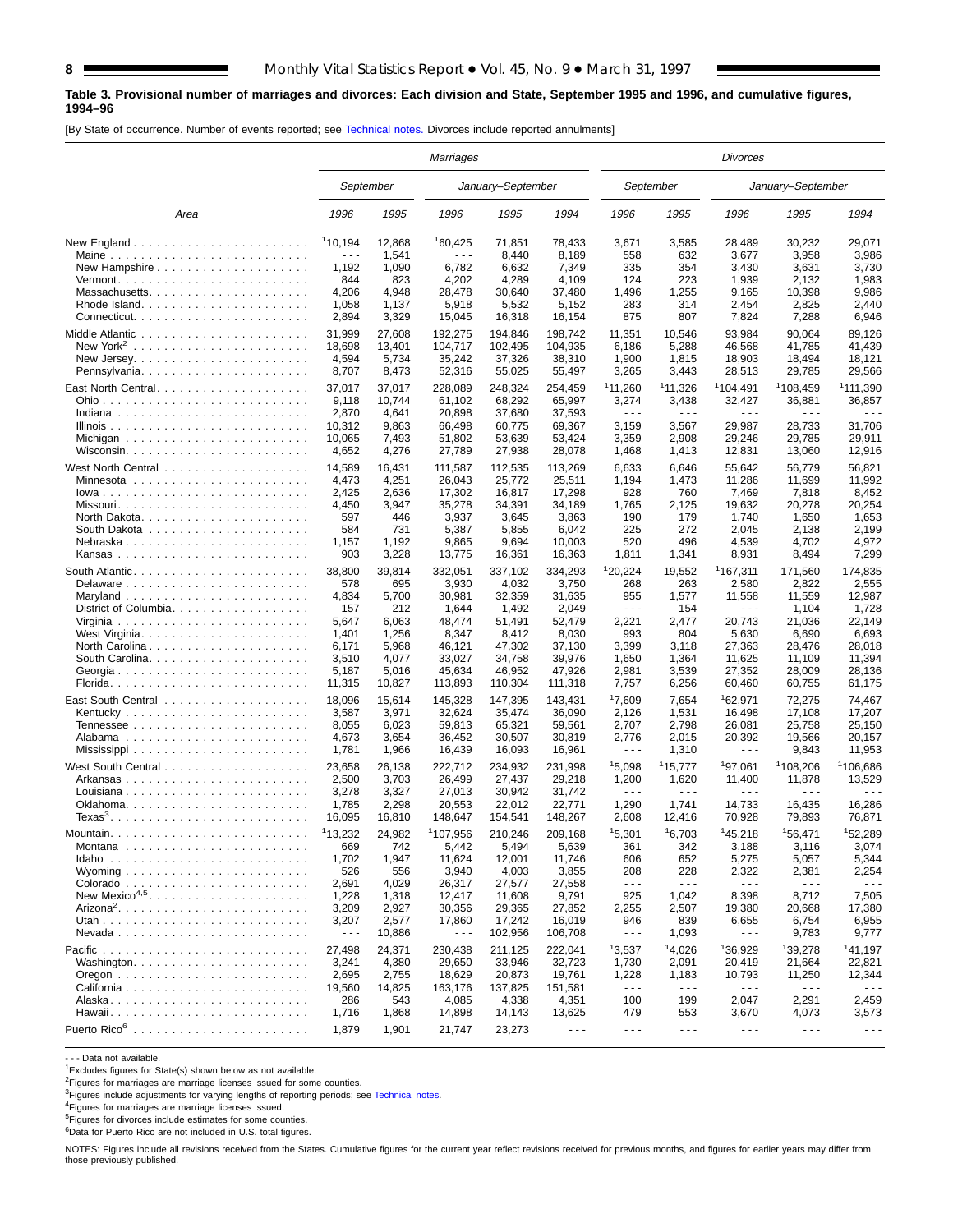#### <span id="page-8-0"></span>**Table 4. Provisional number of deaths under 1 year and infant mortality rates: Each division and State, 12 months ending with September 1995 and 1996**

[Data are estimates by State of residence. Figures should be interpreted with caution because of conversion to place of residence; see [Technical notes.](#page-16-0) Infant mortality rates are deaths under 1 year per 1,000 live births in specified area]

|                    |                      |                      | 12 months ending with September |                      |
|--------------------|----------------------|----------------------|---------------------------------|----------------------|
|                    | 1996                 |                      | 1995                            |                      |
| Area               | Number               | Rate                 | Number                          | Rate                 |
|                    | 937                  | 5.2                  | 969                             | 5.5                  |
|                    | 61                   | 4.5                  | 75                              | 5.2                  |
|                    | 71                   | 4.9                  | 80                              | 5.3                  |
|                    | 54                   | 8.0                  | 40                              | 5.7                  |
|                    | 421                  | 4.7                  | 441                             | 5.3                  |
|                    | 71                   | 5.6                  | 87                              | 6.8                  |
|                    | 259                  | 6.3                  | 246                             | 5.4                  |
|                    | 3,861                | 7.4                  | 4,026                           | 7.4                  |
|                    | 1,884                | 7.0                  | 2,073                           | 7.7                  |
|                    | 815                  | 8.0                  | 807                             | 6.5                  |
|                    | 1,162                | 7.7                  | 1,146                           | 7.5                  |
|                    | 4,975                | 8.1                  | 5,425                           | 8.7                  |
|                    | 1,210                | 8.0                  | 1,322                           | 8.5                  |
|                    | 645                  | 8.5                  | 782                             | 9.6                  |
|                    | 1,530                | 8.4                  | 1,671                           | 8.9                  |
|                    | 1,079                | 7.9                  | 1,151                           | 8.6                  |
|                    | 511                  | 7.7                  | 499                             | 7.4                  |
|                    |                      | 7.1                  |                                 | 7.4                  |
| West North Central | 1,826<br>406         | 6.4                  | 1,859<br>401                    | 6.3                  |
|                    | 223                  | 5.7                  | 257                             | 7.4                  |
|                    | 578                  | 7.6                  | 593                             | 7.9                  |
|                    | 33                   | 3.9                  | 47                              | 5.4                  |
|                    | 55                   | 5.8                  | 120                             | 11.0                 |
|                    | 204                  | 8.8                  | 172                             | 7.4                  |
|                    | 327                  | 8.5                  | 269                             | 7.3                  |
|                    |                      |                      |                                 |                      |
|                    | 5,504                | 8.5                  | 5,666                           | 8.6                  |
|                    | 74                   | 7.3                  | 69                              | 6.7                  |
|                    | 598                  | 8.4                  | 654                             | 8.8                  |
|                    | 115                  | 13.9                 | 175                             | 19.4                 |
|                    | 671                  | 7.7<br>8.1           | 706                             | 7.5                  |
|                    | 158<br>946           | 9.5                  | 150                             | 7.0<br>9.8           |
|                    | 403                  | 8.0                  | 999<br>426                      | 8.7                  |
|                    | 1,092                | 9.8                  | 1,043                           | 9.2                  |
|                    | 1,447                | 7.6                  | 1,444                           | 7.7                  |
|                    |                      |                      |                                 |                      |
|                    | 2,083                | 9.3                  | 2,156                           | 9.5                  |
|                    | 408                  | 7.8                  | 395                             | 7.7                  |
|                    | 647                  | 8.8                  | 715                             | 9.8                  |
|                    | 639                  | 10.5                 | 618                             | 10.1                 |
|                    | 389                  | 10.1                 | 428                             | 10.6                 |
| West South Central | 3,279                | 7.0                  | 3,565                           | 7.2                  |
|                    | 319                  | 8.8                  | 249                             | 7.4                  |
|                    | 558                  | 8.3                  | 629                             | 9.3                  |
|                    | 407                  | 9.0                  | 392                             | 8.6                  |
| Texas $^1$         | 1,995                | 6.3                  | 2,295                           | 6.6                  |
|                    | 1,717                | 6.9                  | 1,656                           | 6.8                  |
|                    | 88                   | 8.0                  | 79                              | 7.1                  |
|                    | 122                  | 6.4                  | 112                             | 6.5                  |
|                    | 43                   | 7.0                  | 57                              | 9.1                  |
|                    | 341                  | 7.1                  | 363                             | 7.1                  |
|                    | 161                  | 6.0                  | 211                             | 7.6                  |
|                    | 592                  | 8.1                  | 492                             | 7.1                  |
|                    | 225                  | 5.5                  | 223                             | 5.8                  |
|                    | 145                  | 6.5                  | 119                             | 5.8                  |
|                    | 23,747               | 25.3                 | 4,430                           | 6.2                  |
|                    | $\sim$ $\sim$ $\sim$ | $\sim$ $\sim$ $\sim$ | 389                             | 4.9                  |
|                    | 225                  | 5.2                  | 275                             | 6.4                  |
|                    | 3,345                | 6.1                  | 3,584                           | 6.4                  |
|                    | 71                   | 7.4                  | 69                              | 6.6                  |
|                    | 106                  | 5.7                  | 113                             | 6.1                  |
|                    | 599                  | 9.8                  | $- - -$                         | $\sim$ $\sim$ $\sim$ |

- - - Data not available.

<sup>1</sup>Figures include adjustments for varying lengths of reporting periods; see [Technical notes.](#page-16-0)

2Excludes figures for State shown below as not available.

3Data for Puerto Rico are not included in U.S. total figures.

NOTES: Figures include all revisions received from the States. Figures for the current year reflect revisions received for previous months, and figures for earlier years may differ from those previously published.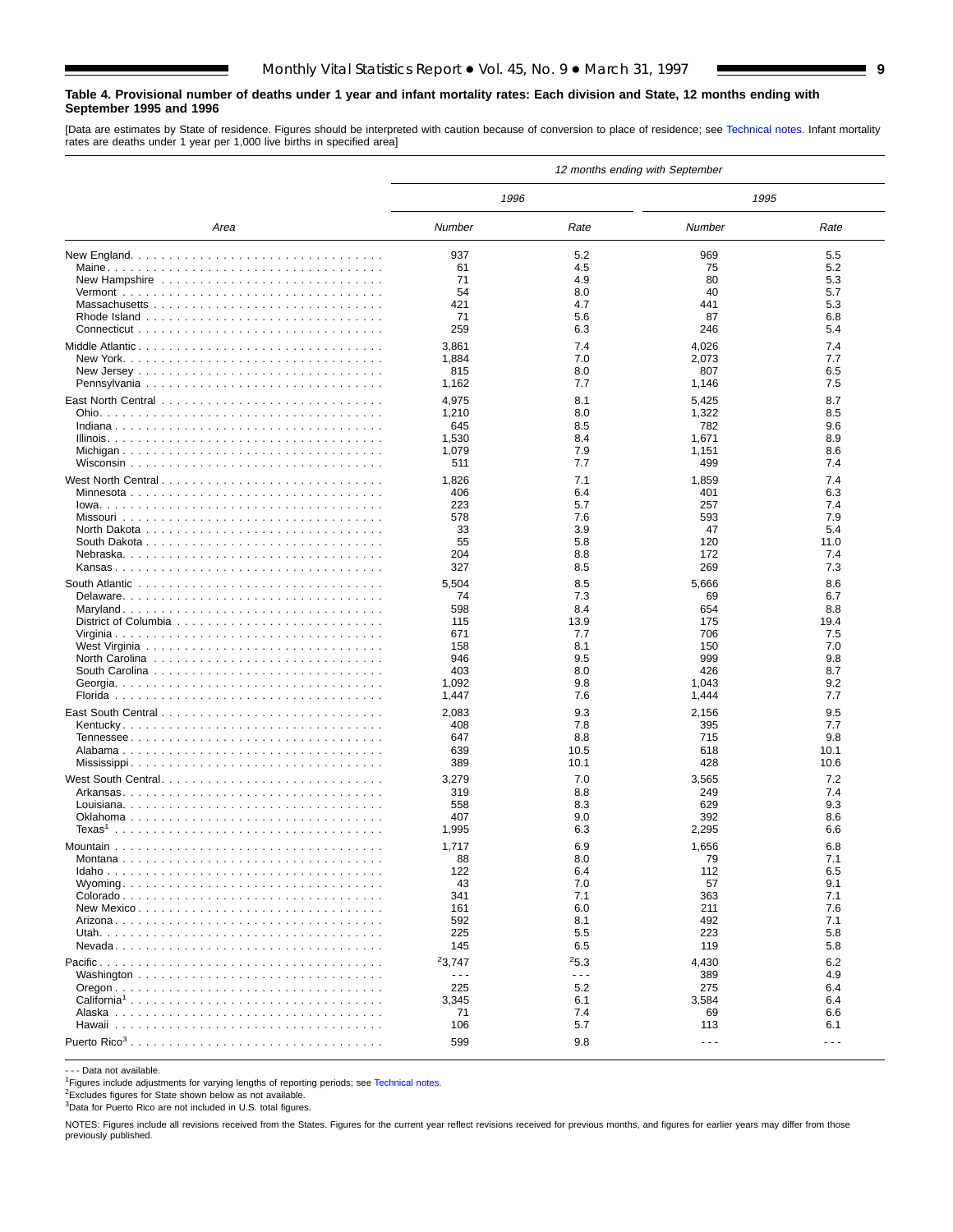$\overline{a}$ 

Ē,

#### <span id="page-9-0"></span>**Table 5. Provisional number of deaths and death rates, by age, race, and sex, and age-adjusted death rates by race and sex: United States, August 1995 and 1996, cumulative figures 1995 and 1996, and 12 months ending with August 1995 and 1996**

[Data are provisional, estimated from a 10-percent sample of deaths. Age-specific rates on an annual basis per 100,000 population in specified group; age-adjusted rates per<br>100,000 U.S. standard million population; see Tec

|                                                         |                  |                           | August               |                               |                    |                      | January–August       |                                  |                      |                               | 12 months ending with August |                     |
|---------------------------------------------------------|------------------|---------------------------|----------------------|-------------------------------|--------------------|----------------------|----------------------|----------------------------------|----------------------|-------------------------------|------------------------------|---------------------|
|                                                         |                  | 1996                      |                      | 1995                          | 1996               |                      | 1995                 |                                  | 1996                 |                               | 1995                         |                     |
| Age, race, and sex                                      | Number           | Rate                      | Number               | Rate                          | Number             | Rate                 | Number               | Rate                             | Number               | Rate                          | Number                       | Rate                |
| All races, both sexes <sup>1</sup>                      |                  |                           |                      |                               |                    |                      |                      |                                  |                      |                               |                              |                     |
| All ages                                                | 176,000          | 782.2                     | 184,000              | 822.2                         | 1,550,000          | 878.3                | 1,557,000            | 891.6                            | 2,302,000            | 870.7                         | 2,296,000                    | 876.6               |
| Under 1 year                                            |                  |                           |                      |                               | 18,700             | <sup>2</sup> 727.7   | 19,800               | <sup>2</sup> 773.7               | 28,200               | 2729.7                        | 30,000                       | <sup>2</sup> 779.9  |
| $1-4$ years $\ldots$ $\ldots$ .                         | 3,550            | 72.1                      | 3,610                | 73.6                          | 4,190              | 40.2                 | 4,770                | 45.3                             | 6,160                | 39.4                          | 7,040                        | 44.5                |
| $5-14$ years                                            |                  |                           |                      |                               | 6,070              | 23.6                 | 5,340                | 21.1                             | 8,960                | 23.3                          | 8,040                        | 21.2                |
| 15-24 years.                                            | 2,890            | 94.9                      | 3,440                | 112.7                         | 22,370             | 93.4                 | 22,820               | 95.4                             | 34,100               | 95.0                          | 34,930                       | 97.2                |
| 25-34 years.                                            | 4,360            | 127.6                     | 5,590                | 161.3                         | 35,520             | 131.6                | 39,350               | 144.3                            | 54,440               | 134.3                         | 58,970                       | 143.8               |
| 35-44 years.                                            | 7,690<br>11,510  | 209.6<br>418.9            | 9,040<br>12,330      | 250.0<br>465.1                | 64,840<br>94,430   | 225.5<br>441.3       | 68,280<br>96,590     | 242.2<br>470.3                   | 99,200<br>140,990    | 230.5<br>441.1                | 101,820<br>141,880           | 241.1<br>461.9      |
| 45-54 years.<br>55-64 years.                            | 18,280           | 1,009.9                   | 18,730               | 1,042.6                       | 157,060            | 1,106.7              | 156,970              | 1,117.3                          | 234,540              | 1,103.7                       | 235,090                      | 1,115.0             |
| 65-74 years.                                            | 36,660           | 2,318.0                   | 36,880               | 2,315.0                       | 320,760            | 2,572.0              | 325,540              | 2,607.9                          | 474,170              | 2,533.5                       | 480,390                      | 2,562.8             |
| 75-84 years.                                            | 48,700           | 5,018.1                   | 51,390               | 5,415.0                       | 442,620            | 5,844.0              | 440,790              | 5,969.0                          | 653,400              | 5,771.6                       | 649,200                      | 5,869.3             |
| 85 years and over                                       | 42,060           | 13,252.7                  | 42,630               | 13,774.3                      | 382,410            | 15,461.4             | 375,810              | 15,655.7                         | 564,860              | 15,287.1                      | 547,940                      | 15,258.7            |
| Not stated $\ldots$                                     | 140              | $\sim$ .                  | 110                  | $\ldots$                      | 720                | $\sim$ $\sim$        | 740                  | $\sim$ $\sim$                    | 1,000                | $\mathcal{L}^{\mathcal{L}}$ . | 1,010                        | $\ldots$            |
| Age-adjusted rate <sup>3</sup>                          | $\ldots$         | 450.6                     | $\sim$ $\sim$        | 481.4                         | $\cdots$           | 496.8                | $\sim$ $\sim$        | 510.9                            | $\sim$ $\sim$        | 494.3                         | $\ldots$                     | 504.9               |
| All races, male <sup>1</sup>                            |                  |                           |                      |                               |                    |                      |                      |                                  |                      |                               |                              |                     |
| All ages                                                | 89,100           | 811.4                     | 94,440               | 865.9                         | 783,360            | 908.9                | 789,970              | 926.7                            | 1,165,160            | 902.4                         | 1,166,700                    | 912.2               |
| Under 1 year                                            |                  |                           |                      |                               | 10,020             | <sup>2</sup> 762.0   | 10,910               | 2832.9                           | 15,430               | <sup>2</sup> 780.9            | 16,670                       | <sup>2</sup> 847.5  |
| $1-4$ years                                             | 1,950            | 77.4                      | 2,090                | 83.3                          | 2,360<br>3,620     | 44.3<br>27.5         | 2,710<br>3,220       | 50.7<br>24.9                     | 3,500<br>5,420       | 43.8<br>27.5                  | 4,010<br>4,770               | 49.5<br>24.5        |
| $5 - 14$ years $\ldots \ldots$<br>15–24 years. $\ldots$ | 2,150            | 138.2                     | 2,470                | 158.5                         | 16,790             | 137.4                | 17,400               | 142.6                            | 25,830               | 140.9                         | 26,720                       | 145.7               |
| 25-34 years.                                            | 3,300            | 193.4                     | 3,960                | 228.6                         | 25,310             | 187.7                | 28,670               | 210.4                            | 39,010               | 192.6                         | 42,980                       | 209.7               |
| $35 - 44$ years.                                        | 5,360            | 294.4                     | 6,170                | 343.9                         | 44,390             | 311.2                | 47,400               | 339.0                            | 67,880               | 317.8                         | 70,620                       | 337.2               |
| 45-54 years.                                            | 7,230            | 538.6                     | 7,670                | 592.3                         | 59,810             | 572.1                | 60,840               | 606.3                            | 89,760               | 574.9                         | 89,370                       | 595.7               |
| 55-64 years.                                            | 11,080           | 1,286.3                   | 11,730               | 1,373.8                       | 94,160             | 1,394.6              | 94,420               | 1,414.5                          | 140,220              | 1,387.1                       | 142,000                      | 1,417.6             |
| 65-74 years.                                            | 20,580           | 2,918.6                   | 21,000               | 2,965.8                       | 181,580            | 3.268.0              | 185,620              | 3,348.1                          | 269,940              | 3,238.6                       | 273,210                      | 3,282.6             |
| 75-84 years.                                            | 23,520           | 6,173.6                   | 25,500               | 6,918.0                       | 217,690            | 7,342.1              | 216,360              | 7,564.8                          | 320,480              | 7,239.2<br>17,998.1           | 317,150                      | 7,411.8<br>17,800.6 |
| 85 years and over<br>Not stated                         | 13,850<br>80     | 15,440.9<br>$\sim$ $\sim$ | 13,770<br>80         | 15,910.7<br>$\cdots$          | 127,130<br>500     | 18,251.0<br>$\sim$ . | 121,930<br>470       | 18,178.8<br>$\sim$ $\sim$ $\sim$ | 187,000<br>680       | $\sim$ .                      | 178,540<br>650               | $\sim$ $\sim$       |
| Age-adjusted rate <sup>3</sup> $\ldots$ .               | $\sim$ .         | 573.5                     | $\sim$ $\sim$        | 621.1                         | $\sim$ $\sim$      | 633.2                | $\sim$ $\sim$        | 655.9                            | $\ldots$             | 631.6                         | $\ldots$                     | 648.3               |
| All races, female                                       |                  |                           |                      |                               |                    |                      |                      |                                  |                      |                               |                              |                     |
| All ages                                                | 86,740           | 754.3                     | 89,300               | 781.2                         | 766,300            | 849.1                | 766,800              | 858.2                            | 1,134,810            | 839.2                         | 1,129,540                    | 842.5               |
|                                                         |                  |                           |                      |                               |                    |                      |                      |                                  |                      |                               |                              |                     |
| Under 1 year                                            |                  |                           |                      |                               | 8,640              | <sup>2</sup> 688.3   | 8,850                | <sup>2</sup> 708.3               | 12,730               | <sup>2</sup> 675.7            | 13,260                       | <sup>2</sup> 706.8  |
| $1-4$ years $\ldots$ $\ldots$ .<br>$5 - 14$ years       | 1,600            | 66.6                      | 1,520                | 63.5                          | 1,830<br>2,450     | 36.0<br>19.6         | 2,050<br>2,110       | 39.9<br>17.2                     | 2,660<br>3,540       | 34.9<br>18.9                  | 3,020<br>3,270               | 39.1<br>17.7        |
| $15 - 24$ years.                                        | 740              | 49.6                      | 970                  | 64.9                          | 5,580              | 47.5                 | 5,420                | 46.3                             | 8,260                | 47.0                          | 8,210                        | 46.7                |
| 25-34 years.                                            | 1,060            | 62.0                      | 1,630                | 94.0                          | 10,220             | 75.6                 | 10,680               | 78.3                             | 15,430               | 76.1                          | 15,990                       | 78.0                |
| 35-44 years.                                            | 2,330            | 126.0                     | 2,870                | 157.5                         | 20,450             | 141.2                | 20,870               | 146.9                            | 31,320               | 144.4                         | 31,200                       | 146.5               |
| 45–54 years.                                            | 4,280            | 304.5                     | 4,660                | 343.7                         | 34,620             | 316.4                | 35,750               | 340.2                            | 51,220               | 313.3                         | 52,510                       | 334.2               |
| 55–64 years. $\ldots$ .                                 | 7,200            | 758.9                     | 7,000                | 742.6                         | 62,900             | 845.6                | 62,550               | 848.4                            | 94,320               | 846.5                         | 93,090                       | 841.1               |
| 65-74 years.<br>75-84 years.                            | 16,080<br>25,170 | 1,834.8<br>4,269.6        | 15,880<br>25,890     | 1,794.4<br>4,460.5            | 139,180<br>224,930 | 2,012.7<br>4,880.1   | 139,920<br>224,440   | 2,016.7<br>4,960.4               | 204,230<br>332,920   | 1,967.3<br>4,829.1            | 207,180<br>332,050           | 1,988.1<br>4,896.0  |
| 85 years and over                                       | 28,210           | 12,390.6                  | 28,860               | 12,949.8                      | 255,280            | 14,368.9             | 253,880              | 14,673.1                         | 377,860              | 14,226.7                      | 369,400                      | 14,273.6            |
| Not stated.<br>and a series and                         | 60               |                           | 30                   |                               | 220                |                      | 270                  |                                  | 320                  |                               | 350                          |                     |
| Age-adjusted rate <sup>3</sup>                          | $\cdots$         | 346.4                     | $\sim$ $\sim$ $\sim$ | 364.0                         | $\cdots$           | 383.7                | $\sim$ $\sim$ $\sim$ | 390.3                            | $\cdots$             | 379.9                         | $\sim$ $\sim$ $\sim$         | 385.3               |
| White                                                   |                  |                           |                      |                               |                    |                      |                      |                                  |                      |                               |                              |                     |
| All ages                                                | 151,120          | 811.7                     | 156,090              | 842.2                         | 1,334,560          | 912.8                | 1,337,240            | 922.5                            | 1,979,360            | 903.3                         | 1,972,330                    | 906.6               |
| Under 1 year $\ldots$                                   |                  |                           |                      |                               | 12,150             | 2605.9               | 12,970               | <sup>2</sup> 648.1               | 18,610               | <sup>2</sup> 617.9            | 19,580                       | <sup>2</sup> 650.5  |
| $1-4$ years                                             | 2,310            | 59.4                      | 2,370                | 61.0                          | 2,810              | 34.3                 | 3,240                | 39.1                             | 4,210                | 34.2                          | 4,790                        | 38.3                |
| $5 - 14$ years $\ldots \ldots$                          |                  |                           |                      |                               | 4,240              | 20.9                 | 3,850                | 19.1                             | 6,480                | 21.3                          | 5,720                        | 19.0                |
| 15–24 years. $\ldots$                                   | 1,990            | 82.1                      | 2,350                | 96.5                          | 15,580             | 81.7                 | 15,900               | 83.2                             | 24,200               | 84.6                          | 24,190                       | 84.3                |
| 25-34 years.<br>35-44 years.                            | 3,100<br>5,800   | 111.5<br>190.0            | 3,820<br>6,580       | 134.9<br>218.5                | 24,930<br>46,880   | 113.4<br>195.9       | 27,920<br>48,300     | 125.2<br>205.7                   | 37,840<br>71,560     | 114.5<br>199.7                | 42,070<br>72,360             | 125.5<br>205.6      |
| 45-54 years.                                            | 8,820            | 376.3                     | 9,370                | 413.4                         | 71,890             | 393.4                | 74,170               | 422.0                            | 107,690              | 394.6                         | 108,800                      | 413.9               |
| 55-64 years.                                            | 15,140           | 969.6                     | 15,030               | 968.5                         | 127,860            | 1,044.1              | 127,320              | 1,048.0                          | 190,680              | 1,039.4                       | 190,960                      | 1,047.2             |
| 65-74 years.                                            | 31,550           | 2,254.9                   | 31,720               | 2,245.3                       | 278,650            | 2,523.2              | 280,630              | 2,533.0                          | 411,470              | 2,481.9                       | 414,710                      | 2,492.2             |
| 75-84 years.                                            | 43,940           | 4,993.0                   | 45,730               | 5,314.2                       | 397,830            | 5,792.8              | 396,220              | 5,917.1                          | 587,290              | 5,720.7                       | 583,920                      | 5,821.7             |
| 85 years and over                                       | 38,340           | 13,282.3                  | 39,020               | 13,859.1                      | 351,220            | 15,606.8             | 346,160              | 15,843.1                         | 518,580              | 15,424.7                      | 504,490                      | 15,432.5            |
| Not stated                                              | 120              | $\sim$ $\sim$             | 100                  | $\epsilon \rightarrow \infty$ | 530                | $\sim$ $\sim$        | 570                  | $\ldots$                         | 760                  | $\sim$ $\sim$                 | 740                          | $\sim$ $\sim$       |
| Age-adjusted rate <sup>3</sup> $\ldots$ .               | $\sim 100$       | 428.3                     | $\sim$ $\sim$        | 449.9                         | $\sim 100$         | 471.4                | $\sim 100$           | 482.6                            | $\sim$ $\sim$ $\sim$ | 468.9                         | $\sim 100$                   | 477.0               |

See footnotes at end of table.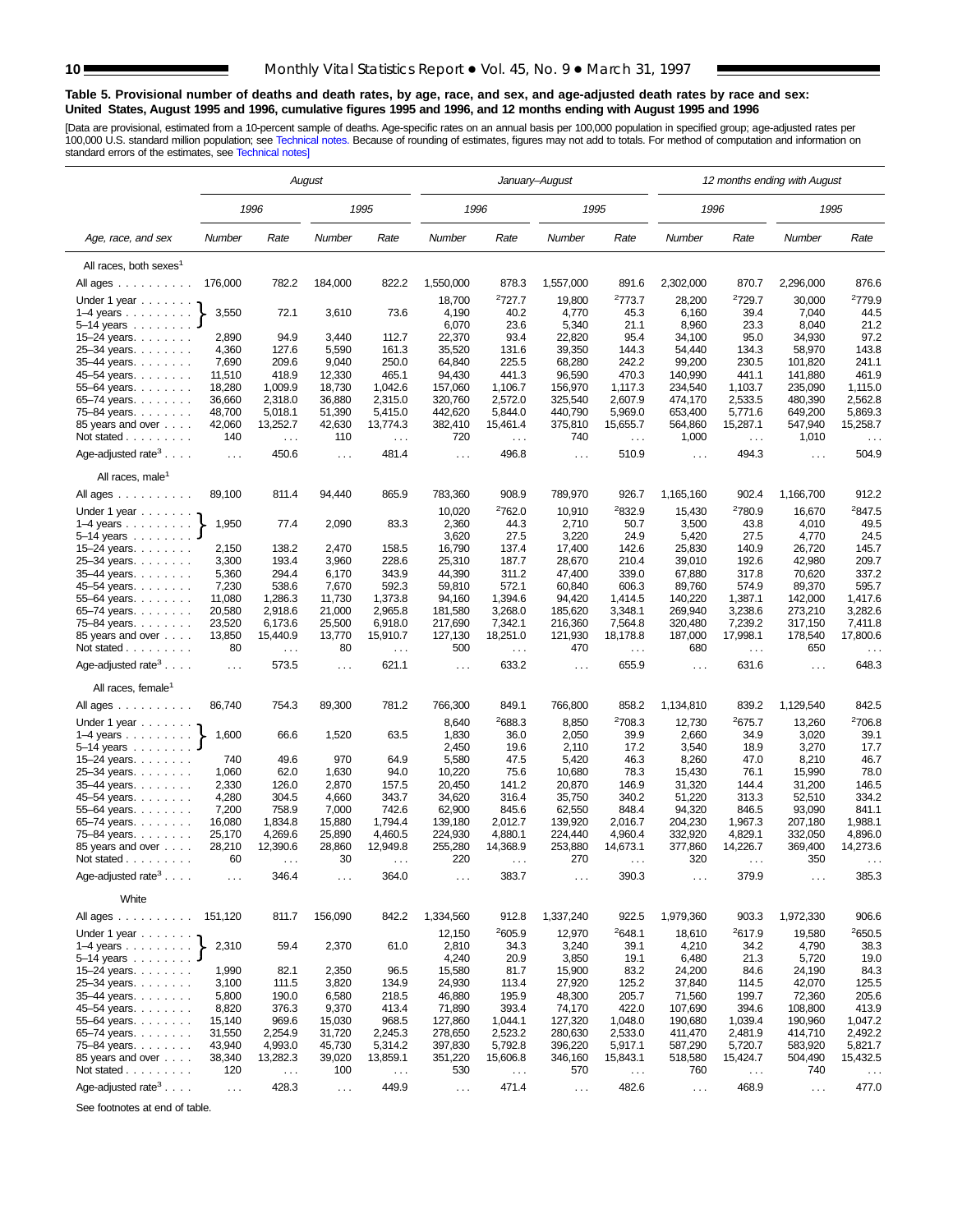#### **Table 5. Provisional number of deaths and death rates, by age, race, and sex, and age-adjusted death rates by race and sex: United States, August 1995 and 1996, cumulative figures 1995 and 1996, and 12 months ending with August 1995 and 1996—Con.**

[Data are provisional, estimated from a 10-percent sample of deaths. Age-specific rates on an annual basis per 100,000 population in specified group; age-adjusted rates per<br>100,000 U.S. standard million population; see Tec

|                                                                   |                     |                               | August                   |                           |                    | January-August       |                    |                      |                      | 12 months ending with August |                    |                           |
|-------------------------------------------------------------------|---------------------|-------------------------------|--------------------------|---------------------------|--------------------|----------------------|--------------------|----------------------|----------------------|------------------------------|--------------------|---------------------------|
|                                                                   |                     | 1996                          |                          | 1995                      | 1996               |                      |                    | 1995                 |                      | 1996                         |                    | 1995                      |
| Age, race, and sex                                                | Number              | Rate                          | Number                   | Rate                      | Number             | Rate                 | Number             | Rate                 | Number               | Rate                         | Number             | Rate                      |
| White male                                                        |                     |                               |                          |                           |                    |                      |                    |                      |                      |                              |                    |                           |
| All ages                                                          | 75,620              | 827.5                         | 79,290                   | 872.1                     | 667,500            | 930.2                | 671,400            | 944.3                | 992,150              | 922.6                        | 991,490            | 929.3                     |
| Under 1 year                                                      |                     |                               |                          |                           | 6,600              | 2641.7               | 7,220              | 2703.3               | 10,380               | 2671.4                       | 10,930             | <sup>2</sup> 707.9        |
| $1-4$ years $\ldots$ $\ldots$ .                                   | 1,330               | 66.7                          | 1,470                    | 73.8                      | 1,670              | 39.7                 | 1,960              | 46.0                 | 2,520                | 39.9                         | 2,860              | 44.6                      |
| $5 - 14$ years                                                    |                     |                               |                          |                           | 2,510              | 24.1                 | 2,310              | 22.4                 | 3,900                | 24.9                         | 3,360              | 21.7                      |
| 15-24 years. $\ldots$                                             | 1,370               | 110.1                         | 1,720                    | 137.7                     | 11,440             | 117.0                | 12,020             | 122.6                | 17,920               | 122.1                        | 18,280             | 124.2                     |
| 25-34 years.                                                      | 2,310               | 164.7                         | 2,780                    | 194.5                     | 18,100             | 163.1                | 20,750             | 184.3                | 27,650               | 165.8                        | 31,220             | 184.4                     |
| 35-44 years.                                                      | 4,130               | 269.8                         | 4,580                    | 303.3                     | 32,480             | 270.8                | 34,090             | 289.5                | 49,570               | 275.8                        | 51,070             | 289.5                     |
| 45-54 years.                                                      | 5,580               | 482.0                         | 5,980                    | 534.4                     | 45,870             | 508.4                | 47,100             | 543.0                | 69,150               | 513.1                        | 69,020             | 531.9                     |
| 55-64 years.                                                      | 9,210               | 1,225.6                       | 9,420                    | 1,262.7                   | 76,970             | 1,306.4              | 77,650             | 1,330.2              | 114,820              | 1,301.2                      | 116,840            | 1.333.6                   |
| 65–74 years. $\ldots$                                             | 17,640              | 2,806.4                       | 17,990                   | 2,844.0                   | 158,780            | 3,203.4              | 161,490            | 3,258.5              | 235,440<br>289,630   | 3,165.4                      | 238,500            | 3,204.8                   |
| 75-84 years.<br>85 years and over                                 | 21,390<br>12,590    | 6,167.0<br>15,532.2           | 22,810<br>12,450         | 6,800.9<br>15,933.5       | 196,520<br>116,180 | 7,282.3<br>18,448.3  | 195,460<br>110,970 | 7,512.0<br>18,337.6  | 170,630              | 7,188.6<br>18,171.5          | 286,220<br>162,680 | 7,352.2<br>17,975.7       |
| Not stated $\ldots$                                               | 70                  | $\sim$ .                      | 80                       | $\ldots$                  | 380                | $\sim$ $\sim$        | 380                | $\ldots$             | 540                  | $\sim$ $\sim$                | 500                | $\ldots$                  |
| Age-adjusted rate <sup>3</sup> $\ldots$ .                         | $\sim$ $\sim$       | 541.2                         | $\sim 10$                | 580.3                     | $\sim$ $\sim$      | 599.0                | $\sim$ .           | 619.4                | $\sim$ $\sim$        | 597.5                        | $\ldots$           | 612.2                     |
| White female                                                      |                     |                               |                          |                           |                    |                      |                    |                      |                      |                              |                    |                           |
|                                                                   |                     |                               |                          |                           |                    |                      |                    |                      |                      |                              |                    |                           |
| All ages                                                          | 75,500              | 796.5                         | 76,800                   | 813.4                     | 667,060            | 896.0                | 665,830            | 901.5                | 987,210              | 884.7                        | 980,850            | 884.9                     |
| Under 1 year                                                      |                     |                               |                          |                           | 5,550              | 2569.1               | 5,750              | <sup>2</sup> 588.9   | 8,230                | 2561.4                       | 8,650              | <sup>2</sup> 590.0        |
| $1-4$ years                                                       | 980                 | 51.8                          | 900                      | 47.6                      | 1,130              | 28.0                 | 1,280              | 31.6                 | 1,690                | 28.1                         | 1,930<br>2,360     | 31.7<br>16.1              |
| $5-14$ years $\ldots$<br>15–24 years. $\ldots$                    | 610                 | 51.7                          | 630                      | 53.1                      | 1,730<br>4,130     | 17.5<br>44.5         | 1,550<br>3,880     | 15.7<br>41.6         | 2,580<br>6,280       | 17.4<br>45.1                 | 5,900              | 42.2                      |
| 25-34 years.                                                      | 780                 | 56.6                          | 1,030                    | 73.5                      | 6,830              | 62.7                 | 7,170              | 65.0                 | 10,190               | 62.3                         | 10,860             | 65.4                      |
| $35 - 44$ years.                                                  | 1,670               | 109.8                         | 2,000                    | 133.2                     | 14,400             | 120.7                | 14,210             | 121.3                | 21,990               | 123.1                        | 21,290             | 121.3                     |
| 45–54 years.                                                      | 3,240               | 273.2                         | 3,400                    | 296.3                     | 26,020             | 281.4                | 27,070             | 304.4                | 38,540               | 279.0                        | 39,790             | 298.9                     |
| 55–64 years. $\ldots$ .                                           | 5,940               | 733.3                         | 5,610                    | 696.1                     | 50,890             | 800.9                | 49,670             | 787.1                | 75,860               | 796.8                        | 74,120             | 782.3                     |
| 65–74 years. $\ldots$                                             | 13,910              | 1,805.1                       | 13,730                   | 1,759.8                   | 119,870            | 1,969.5              | 119,130            | 1,946.1              | 176,030              | 1,925.7                      | 176,210            | 1,915.7                   |
| 75–84 years                                                       | 22,560              | 4,231.2                       | 22,920                   | 4,364.6                   | 201,310            | 4,828.7              | 200,760            | 4,903.3              | 297,660              | 4,772.5                      | 297,700            | 4,850.9                   |
| 85 years and over<br>Not stated                                   | 25,750<br>50        | 12,403.8<br>$\sim$ $\sim$     | 26,560<br>20             | 13,057.3<br>$\sim$ $\sim$ | 235,030<br>150     | 14,503.2<br>$\sim$ . | 235,180<br>190     | 14,887.5<br>$\ldots$ | 347,950<br>220       | 14,360.3<br>$\sim$ .         | 341,810<br>240     | 14,459.0<br>$\sim$ $\sim$ |
| Age-adjusted rate <sup>3</sup> $\ldots$ .                         | $\sim 10$           | 332.4                         | $\ldots$                 | 339.0                     | $\sim$ .           | 365.1                | $\cdots$           | 368.1                | $\sim$ .             | 361.3                        | $\cdots$           | 363.8                     |
| <b>Black</b>                                                      |                     |                               |                          |                           |                    |                      |                    |                      |                      |                              |                    |                           |
| All ages                                                          | 21,880              | 767.4                         | 24,320                   | 862.6                     | 189,560            | 848.4                | 193,400            | 878.9                | 283,200              | 846.5                        | 285,080            | 864.0                     |
|                                                                   |                     |                               |                          |                           |                    |                      |                    | 21,466.8             |                      | 21,388.5                     |                    | 21,500.8                  |
| Under 1 year                                                      | 1,040               | 134.8                         | 1,020                    | 133.3                     | 5,870              | 21,401.1<br>72.5     | 6,090<br>1,330     | 79.7                 | 8,720                | 69.5                         | 9,320<br>1,960     |                           |
| $1-4$ years $\ldots$ $\ldots$ .<br>$5 - 14$ years                 |                     |                               |                          |                           | 1,180<br>1,450     | 35.8                 | 1,240              | 31.2                 | 1,710<br>1,980       | 33.2                         | 1,890              | 78.8<br>32.2              |
| 15-24 years. $\ldots$                                             | 800                 | 172.2                         | 900                      | 194.2                     | 5,920              | 162.2                | 5,990              | 165.3                | 8,530                | 156.0                        | 9,330              | 171.7                     |
| 25-34 years.                                                      | 1,140               | 248.9                         | 1,600                    | 347.7                     | 9,530              | 264.1                | 10,370             | 287.4                | 15,020               | 277.4                        | 15,230             | 280.2                     |
| 35-44 years.                                                      | 1,740               | 386.4                         | 2,250                    | 509.8                     | 16,360             | 464.1                | 18,300             | 532.9                | 25,190               | 478.0                        | 26,860             | 522.2                     |
| 45–54 years.                                                      | 2,450               | 844.5                         | 2,670                    | 965.8                     | 19,930             | 884.4                | 19,850             | 930.0                | 29,620               | 881.0                        | 29,290             | 918.8                     |
| 55-64 years.                                                      | 2,770               | 1,514.8                       | 3,270                    | 1,806.7                   | 25,810             | 1,801.0              | 26,070             | 1,847.6              | 38,720               | 1,804.3                      | 38,780             | 1,833.6                   |
| 65-74 years.                                                      | 4,580               | 3,309.3                       | 4,530                    | 3,296.5                   | 36,930             | 3,399.8              | 39,670             | 3,697.6              | 54,940               | 3,378.8                      | 57,930             | 3,600.4                   |
| 75-84 years.                                                      | 4,110               | 5,742.5                       | 4,830                    | 6,851.7                   | 39,130             | 6,987.2              | 38,620             | 7,031.0              | 57,940               | 6,914.1                      | 56,630             | 6,872.6                   |
| 85 years and over                                                 | 3,210               | 13,391.8                      | 3,230                    | 13,829.3                  | 27,260             | 14,562.4             | 25,730             | 14,153.7             | 40,610               | 14,555.6                     | 37,640             | 13,838.2                  |
| Not stated.<br>and a series and<br>Age-adjusted rate <sup>3</sup> | 20<br>$\sim$ $\sim$ | 674.4                         | 10<br>$\cdots$           | 768.1                     | 190<br>$\ldots$ .  | 743.9                | 150<br>$\cdots$    | 781.6                | 240<br>$\ldots$ .    | 743.6                        | 230<br>.           | 770.0                     |
| <b>Black male</b>                                                 |                     |                               |                          |                           |                    |                      |                    |                      |                      |                              |                    |                           |
| All ages                                                          | 11,960              | 884.0                         | 13,280                   | 993.1                     | 101,760            | 959.9                | 103,510            | 991.8                | 152,400              | 960.1                        | 152,850            | 976.8                     |
|                                                                   |                     |                               |                          |                           | 3,060              | 21,447.3             | 3,240              | <sup>2</sup> 1,530.4 | 4,580                | 21,440.3                     | 5,080              | 21,612.7                  |
| Under 1 year $\ldots \ldots$<br>$1-4$ years $\ldots$              | 520                 | 132.9                         | 500                      | 128.8                     | 600                | 72.1                 | 660                | 78.6                 | 870                  | 69.8                         | 990                | 78.5                      |
| $5 - 14$ years $\ldots$                                           |                     |                               |                          |                           | 870                | 43.0                 | 820                | 41.3                 | 1,190                | 39.3                         | 1,230              | 41.3                      |
| $15 - 24$ years.                                                  | 670                 | 288.2                         | 630                      | 271.9                     | 4,700              | 256.8                | 4,700              | 259.6                | 6,850                | 250.4                        | 7,370              | 271.5                     |
| 25-34 years.                                                      | 910                 | 419.7                         | 1,050                    | 482.5                     | 6,540              | 383.5                | 7,180              | 420.0                | 10,380               | 405.0                        | 10,550             | 410.5                     |
| 35-44 years.                                                      | 1,130               | 537.3                         | 1,490                    | 723.4                     | 10,770             | 654.5                | 12,150             | 757.1                | 16,640               | 676.1                        | 17,790             | 741.3                     |
| 45-54 years.                                                      | 1,530               | 1,163.9                       | 1,520                    | 1,213.3                   | 12,540             | 1,227.8              | 12,290             | 1,268.5              | 18,610               | 1,221.1                      | 18,250             | 1,263.0                   |
| 55–64 years. $\ldots$                                             | 1,660               | 2,089.4                       | 2,040                    | 2,593.9                   | 15,200             | 2,440.2              | 14,720             | 2,401.2              | 22,490               | 2,410.5                      | 21,980             | 2,391.7                   |
| 65-74 years.                                                      | 2,720               | 4,701.8                       | 2,610                    | 4,559.4                   | 20,010             | 4,411.4              | 21,020             | 4,709.8              | 30,140               | 4,445.4                      | 30,240             | 4,520.2                   |
| 75-84 years.                                                      | 1,810               | 6,893.4                       | 2,290                    | 8,928.1                   | 18,260             | 8,891.9              | 17,820             | 8,923.0              | 26,770               | 8,719.9                      | 26,440             | 8,842.8                   |
| 85 years and over                                                 | 1,000               | 14,575.9                      | 1,140                    | 16,990.6                  | 9,090              | 16,881.5             | 8,840              | 16,807.8             | 13,740               | 17,175.0                     | 12,810             | 16,215.2                  |
| Not stated                                                        | 10                  | $\epsilon \rightarrow \infty$ | $\overline{\phantom{0}}$ | $\cdots$                  | 120                | $\ldots$             | 80                 | $\ldots$             | 140                  | $\sim$ $\sim$                | 130                |                           |
| Age-adjusted rate <sup>3</sup>                                    | $\sim$ $\sim$       | 918.4                         | $\sim$ .                 | 1,030.7                   | $\sim$             | 988.9                | $\sim$ $\sim$      | 1,027.5              | $\sim$ $\sim$ $\sim$ | 989.7                        | $\ldots$           | 1,013.6                   |

See footnotes at end of table.

 $\overline{a}$ 

÷,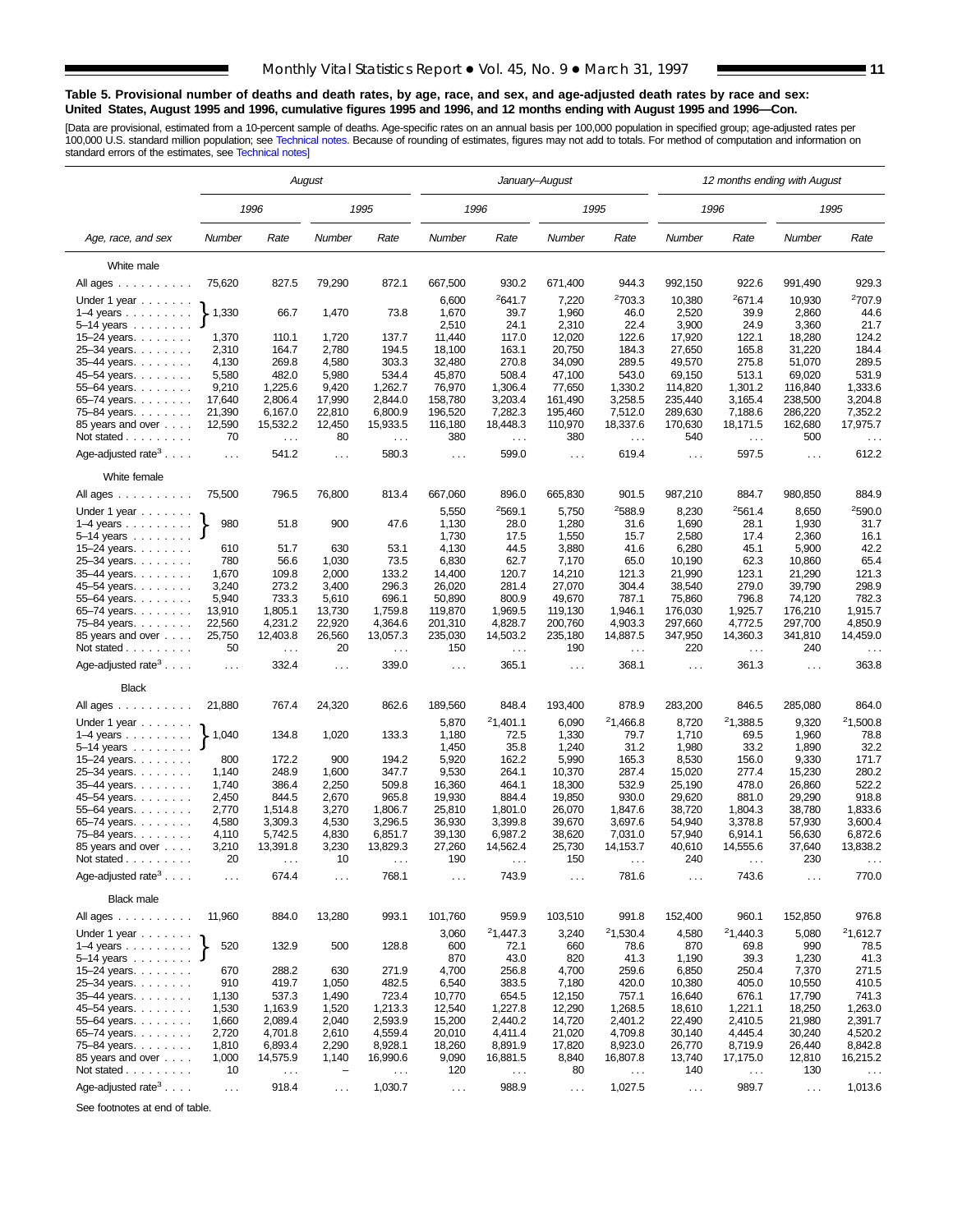#### **Table 5. Provisional number of deaths and death rates, by age, race, and sex, and age-adjusted death rates by race and sex: United States, August 1995 and 1996, cumulative figures 1995 and 1996, and 12 months ending with August 1995 and 1996—Con.**

[Data are provisional, estimated from a 10-percent sample of deaths. Age-specific rates on an annual basis per 100,000 population in specified group; age-adjusted rates per 100,000 U.S. standard million population; see [Technical notes.](#page-16-0) Because of rounding of estimates, figures may not add to totals. For method of computation and information on standard errors of the estimates, see [Technical notes\]](#page-16-0)

|                                                                                                                                                               | August                                   |                                                    |                                           |                                                      |                                                                  | January-August                                                         |                                                                   |                                                                        |                                                                    | 12 months ending with August                                           |                                                                    |                                                                        |
|---------------------------------------------------------------------------------------------------------------------------------------------------------------|------------------------------------------|----------------------------------------------------|-------------------------------------------|------------------------------------------------------|------------------------------------------------------------------|------------------------------------------------------------------------|-------------------------------------------------------------------|------------------------------------------------------------------------|--------------------------------------------------------------------|------------------------------------------------------------------------|--------------------------------------------------------------------|------------------------------------------------------------------------|
|                                                                                                                                                               |                                          | 1996                                               |                                           | 1995                                                 |                                                                  | 1996                                                                   |                                                                   | 1995                                                                   |                                                                    | 1996                                                                   |                                                                    | 1995                                                                   |
| Age, race, and sex                                                                                                                                            | <b>Number</b>                            | Rate                                               | Number                                    | Rate                                                 | <b>Number</b>                                                    | Rate                                                                   | <b>Number</b>                                                     | Rate                                                                   | Number                                                             | Rate                                                                   | <b>Number</b>                                                      | Rate                                                                   |
| <b>Black female</b>                                                                                                                                           |                                          |                                                    |                                           |                                                      |                                                                  |                                                                        |                                                                   |                                                                        |                                                                    |                                                                        |                                                                    |                                                                        |
| All ages                                                                                                                                                      | 9,920                                    | 662.1                                              | 11,040                                    | 744.9                                                | 87,810                                                           | 747.9                                                                  | 89,890                                                            | 777.0                                                                  | 130,790                                                            | 743.9                                                                  | 132,230                                                            | 762.3                                                                  |
| Under 1 year $\ldots \ldots$<br>1–4 years $\ldots \ldots$ .<br>$5-14$ years $\ldots$<br>15–24 years. $\ldots$<br>25-34 years.<br>35-44 years.<br>45-54 years. | 520<br>130<br>230<br>610<br>930<br>1.110 | 136.8<br>56.0<br>95.4<br>254.2<br>586.2<br>1.073.3 | 520<br>270<br>540<br>760<br>1.150<br>.240 | 137.9<br>116.5<br>222.6<br>322.8<br>760.7<br>1.211.6 | 2,810<br>580<br>580<br>.220<br>2.990<br>5,590<br>7.390<br>10.610 | 21,363.4<br>71.7<br>29.5<br>67.5<br>156.9<br>297.8<br>599.8<br>1.308.3 | 2,850<br>670<br>420<br>1,300<br>3.190<br>6,150<br>7.560<br>11.350 | 21,396.6<br>82.1<br>21.8<br>72.3<br>167.9<br>335.7<br>647.7<br>1,422.4 | 4,140<br>840<br>790<br>1.670<br>4.640<br>8,550<br>11,010<br>16,220 | 21,335.5<br>69.3<br>26.9<br>61.1<br>162.7<br>304.4<br>599.0<br>1.337.2 | 4,240<br>970<br>660<br>1,960<br>4.680<br>9,070<br>11,040<br>16,800 | 21,385.6<br>79.2<br>22.8<br>72.1<br>163.4<br>330.5<br>633.4<br>1,404.7 |
| 55-64 years.<br>65-74 years.<br>75-84 years.<br>85 years and over<br>Not stated                                                                               | 1,860<br>2,300<br>2,210<br>10            | 2,309.1<br>5.075.7<br>12,917.0<br>$\cdots$         | 1,920<br>2,540<br>2,100<br>10             | 2,394.7<br>5.664.1<br>12,615.2<br>$\cdots$           | 16,930<br>20,880<br>18,170<br>70                                 | 2.674.9<br>5.885.4<br>13,633.2<br>$\cdots$                             | 18,650<br>20,800<br>16,890<br>70                                  | 2,976.6<br>5.942.9<br>13,079.8<br>$\sim$ $\sim$ $\sim$                 | 24,790<br>31,180<br>26,860<br>100                                  | 2.615.0<br>5.871.9<br>13,497.5<br>$\cdots$                             | 27,690<br>30,200<br>24,830<br>100                                  | 2,945.7<br>5,752.4<br>12,865.3<br>$\cdots$                             |
| Age-adjusted rate <sup>3</sup> $\ldots$ .                                                                                                                     | $\cdots$                                 | 483.1                                              | $\cdots$                                  | 569.4                                                | $\cdots$                                                         | 554.6                                                                  | $\cdots$                                                          | 591.3                                                                  | $\cdots$                                                           | 553.0                                                                  | $\cdots$                                                           | 581.1                                                                  |

. . . Category not applicable.

– Quantity zero.

1Includes races other than white and black.

<sup>2</sup>Death rates for "Under 1 year" (based on population estimates) differ from infant mortality rates (based on live births); see [table 9](#page-15-0) for infant mortality rates.

<sup>3</sup>For method of computation, see [Technical notes.](#page-16-0)

NOTES: Figures include all revisions received from the States. Cumulative and 12-month figures for the current year reflect revisions received for previous months, and figures for earlier years<br>may differ from those previo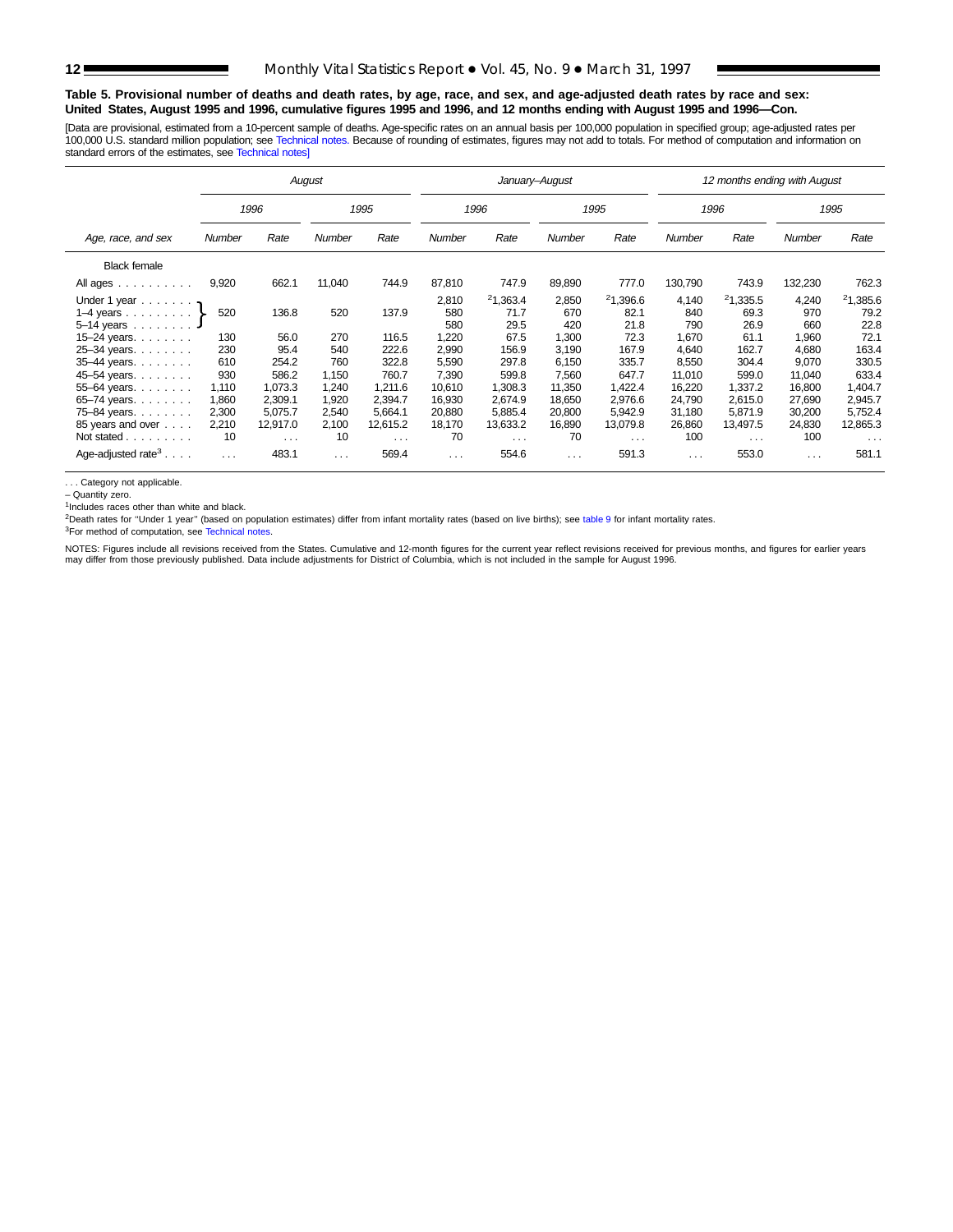#### <span id="page-12-0"></span>Table 6. Provisional number of deaths and death rates for 72 selected causes, Human immunodeficiency virus infection, and Alzheimer's disease: United States, August 1995 and 1996, cumulative figures 1995 and 1996, and 12 months ending with August 1995 and 1996

[Data are provisional, estimated from <sup>a</sup> 10-percent sample of deaths. Rates on an annual basis per 100,000 estimated population. Because of rounding of estimates, figures may not add to totals. For method of computation and information on standard errors of the estimates, see [Technical](#page-16-0) notes. For explanation of asterisks preceding cause-of-death categories, see [Technical](#page-16-0) notes]

| 1996<br>1995<br>1996<br>1995<br>1996<br>1995<br>Cause of death (Based on the Ninth Revision, International Classification of Diseases, 1975)<br>Rate<br>Rate<br>Rate<br>Number<br>Rate<br>Number<br>Number<br>Rate<br>Number<br>Number<br>Rate<br>Number<br>176,000<br>782.2<br>184,000<br>822.2<br>1,550,000<br>878.3<br>1,557,000<br>891.6<br>2,302,000<br>870.7<br>2,296,000<br>876.6<br>$\star$<br>0.3<br>0.3<br>0.2<br>80<br>60<br>580<br>460<br>760<br>0.3<br>650<br>0.5<br>60<br>120<br>0.5<br>610<br>0.3<br>910<br>0.5<br>1.070<br>0.4<br>1.350<br>40<br>0.3<br>90<br>480<br>680<br>870<br>0.3<br>990<br>0.4<br>0.4<br>20<br>130<br>0.1<br>30<br>0.1<br>230<br>0.1<br>200<br>0.1<br>360<br>20<br>10<br>$\overline{\phantom{0}}$<br>10<br>10<br>40<br>190<br>0.1<br>0.2<br>210<br>0.1<br>0.1<br>280<br>380<br>1,610<br>7.2<br>1,670<br>7.5<br>14,590<br>8.3<br>21,180<br>20,900<br>8.0<br>14,610<br>8.4<br>8.0<br>$\star$<br>$\star$<br>1.5<br>1.3<br>330<br>230<br>1.0<br>2,450<br>1.4<br>2,280<br>1.3<br>3,690<br>3,340<br>1.4<br>10<br>0.0<br>Syphilis<br>10<br>100<br>40<br>130<br>diseases <sup>1</sup> 001–003,005,020–032,037,039–041,*042–*044,046–054,056–066,071–088,098–139<br>2,820<br>12.5<br>4,460<br>20.0<br>26,910<br>15.3<br>33,210<br>19.0<br>42,720<br>16.2<br>49,470<br>18.9<br>203.8<br>358,520<br>Malignant neoplasms, including neoplasms of lymphatic and hematopoietic tissues  140-208<br>44,500<br>197.9<br>45.510<br>203.7<br>359.680<br>205.3<br>537.600<br>203.4<br>537.920<br>205.3<br>2.9<br>2.9<br>560<br>2.5<br>650<br>2.9<br>5,140<br>5,330<br>3.0<br>7,790<br>7,910<br>3.0<br>48.2<br>Malignant neoplasms of digestive organs and peritoneum150–159<br>10.180<br>45.3<br>11.100<br>49.7<br>83.520<br>47.3<br>83,710<br>47.9<br>125,070<br>47.3<br>126,210<br>58.8<br>12.870<br>12.900<br>57.7<br>59.5<br>103.200<br>59.1<br>59.3<br>154.060<br>57.2<br>105.020<br>156.750<br>16.8<br>3.880<br>17.2<br>3.520<br>15.8<br>29.560<br>16.8<br>29,350<br>16.8<br>44,220<br>16.7<br>44.100<br>22.1<br>23.1<br>22.6<br>23.3<br>22.7<br>23.4<br>4.960<br>5.160<br>39.960<br>40.680<br>60.070<br>61.410<br>7.9<br>8.7<br>1,960<br>8.7<br>1,770<br>15,190<br>8.6<br>8.9<br>22,650<br>8.6<br>22,750<br>15,630<br>Malignant neoplasms of all other and unspecified sites. 170–173,190–199<br>25.4<br>25.0<br>24.9<br>25.4<br>5,720<br>5,720<br>25.6<br>44,150<br>43,920<br>25.1<br>65,820<br>66,520<br>7.6<br>7.2<br>1.840<br>8.2<br>7.9<br>7.7<br>7.6<br>20.020<br>1.610<br>13.890<br>13.430<br>20.090<br>13.2<br>13.3<br>2,760<br>12.3<br>2,840<br>12.7<br>23,240<br>23,260<br>13.3<br>35,140<br>34,940<br>13.3<br>Benign neoplasms, carcinoma in situ, and neoplasms of uncertain behavior and<br>2.5<br>3.0<br>3.4<br>3.0<br>3.1<br>570<br>560<br>2.5<br>5,330<br>5,880<br>7.840<br>8,200<br>4.470<br>40,970<br>23.2<br>22.7<br>22.6<br>57,890<br>22.1<br>19.9<br>4,240<br>19.0<br>39,600<br>59,710<br>250<br>1.1<br>350<br>1.6<br>2.640<br>1.5<br>2,500<br>1.4<br>3,970<br>1.5<br>3,540<br>1.4<br>1.5<br>300<br>1.3<br>190<br>0.8<br>2.560<br>2,780<br>1.6<br>4,070<br>1.5<br>4.180<br>1.6<br>0.2<br>50<br>60<br>400<br>610<br>0.3<br>570<br>0.2<br>920<br>0.4<br>357.5<br>69.000<br>306.9<br>71.650<br>320.8<br>632.610<br>358.6<br>636,990<br>364.8<br>354.9<br>936.450<br>938.140<br>237.1<br>56.130<br>278.7<br>494,670<br>283.3<br>727,910<br>275.4<br>727,060<br>277.5<br>53,300<br>251.3<br>491.710<br>460<br>2.0<br>2.0<br>2.0<br>2.1<br>1.9<br>2.0<br>Rheumatic fever and rheumatic heart disease390–398<br>460<br>3,480<br>3,610<br>4,900<br>5,270<br>9.2<br>1,870<br>8.3<br>1.920<br>8.6<br>17,680<br>10.0<br>16,630<br>9.5<br>25,540<br>9.7<br>24.120<br>0.8<br>0.9<br>0.9<br>170<br>0.8<br>170<br>0.8<br>1.490<br>1.610<br>2.220<br>0.8<br>2.440<br>323,660<br>34,980<br>155.6<br>36.640<br>318,340<br>180.4<br>185.4<br>472,080<br>178.6<br>476,540<br>181.9<br>164.0<br>15.610<br>16.550<br>81.7<br>84.3<br>214.100<br>218.580<br>83.4<br>69.4<br>74.1<br>144.170<br>147.260<br>81.0<br>111. 411 Other acute and subacute forms of ischemic heart disease 411<br>210<br>0.9<br>170<br>0.8<br>1,790<br>1,730<br>1.0<br>2,650<br>1.0<br>2,650<br>1.0<br>1.0<br>0.3<br>0.3<br>0.3<br>30<br>50<br>510<br>470<br>0.3<br>770<br>760<br>Old myocardial infarction and other forms of<br>19,870<br>96.3<br>254,550<br>97.2<br>19.130<br>85.1<br>89.0<br>171,860<br>97.4<br>174,200<br>99.8<br>254,560<br>1,010<br>4.5<br>1,110<br>5.0<br>10,990<br>6.2<br>10,480<br>6.0<br>16,040<br>15,180<br>5.8<br>6.1<br>77.7<br>All other forms of heart disease415–423,425–429<br>14,800<br>65.8<br>15,830<br>70.9<br>139,740<br>79.2<br>138,690<br>79.4<br>207,130<br>78.4<br>203,510<br>740<br>910<br>7,910<br>4.5<br>8,540<br>4.9<br>11,840<br>4.5<br>12,030<br>4.6<br>Hypertension with or without renal disease 401,403<br>3.3<br>4.1<br>59.3<br>11,820<br>52.6<br>11,500<br>51.5<br>105,470<br>59.8<br>105,520<br>60.4<br>156,710<br>59.3<br>155,390<br>Intracerebral and other intracranial hemorrhage431-432<br>1.810<br>8.0<br>1.740<br>7.8<br>15,250<br>8.6<br>14,810<br>8.5<br>22.140<br>8.4<br>22.110<br>8.4<br>1,000<br>5.3<br>Cerebral thrombosis and unspecified occlusion of cerebral arteries 434.0,434.9<br>1,000<br>4.5<br>5.2<br>12,330<br>14,000<br>4.4<br>4.5<br>8,030<br>9,100<br>4.7<br>0.2<br>20<br>60<br>400<br>0.2<br>400<br>0.2<br>640<br>0.2<br>650<br>All other and late effects of cerebrovascular diseases 430.433.435–438<br>8.990<br>40.0<br>8.700<br>38.9<br>81.790<br>46.3<br>81,220<br>46.5<br>121,590<br>46.0<br>118,620<br>45.3 |                                    |  | August | January-August |  |  |  |  | 12 months ending with August |  |
|--------------------------------------------------------------------------------------------------------------------------------------------------------------------------------------------------------------------------------------------------------------------------------------------------------------------------------------------------------------------------------------------------------------------------------------------------------------------------------------------------------------------------------------------------------------------------------------------------------------------------------------------------------------------------------------------------------------------------------------------------------------------------------------------------------------------------------------------------------------------------------------------------------------------------------------------------------------------------------------------------------------------------------------------------------------------------------------------------------------------------------------------------------------------------------------------------------------------------------------------------------------------------------------------------------------------------------------------------------------------------------------------------------------------------------------------------------------------------------------------------------------------------------------------------------------------------------------------------------------------------------------------------------------------------------------------------------------------------------------------------------------------------------------------------------------------------------------------------------------------------------------------------------------------------------------------------------------------------------------------------------------------------------------------------------------------------------------------------------------------------------------------------------------------------------------------------------------------------------------------------------------------------------------------------------------------------------------------------------------------------------------------------------------------------------------------------------------------------------------------------------------------------------------------------------------------------------------------------------------------------------------------------------------------------------------------------------------------------------------------------------------------------------------------------------------------------------------------------------------------------------------------------------------------------------------------------------------------------------------------------------------------------------------------------------------------------------------------------------------------------------------------------------------------------------------------------------------------------------------------------------------------------------------------------------------------------------------------------------------------------------------------------------------------------------------------------------------------------------------------------------------------------------------------------------------------------------------------------------------------------------------------------------------------------------------------------------------------------------------------------------------------------------------------------------------------------------------------------------------------------------------------------------------------------------------------------------------------------------------------------------------------------------------------------------------------------------------------------------------------------------------------------------------------------------------------------------------------------------------------------------------------------------------------------------------------------------------------------------------------------------------------------------------------------------------------------------------------------------------------------------------------------------------------------------------------------------------------------------------------------------------------------------------------------------------------------------------------------------------------------------------------------------------------------------------------------------------------------------------------------------------------------------------------------------------------------------------------------------------------------------------------------------------------------------------------------------------------------------------------------------------------------------------------------------------------------------------------------------------------------------------------------------------------------------------------------------------------------------------------------------------------------------------------------------------------------------------------------------------------------------------------------------------------------------------------------------------------------------|------------------------------------|--|--------|----------------|--|--|--|--|------------------------------|--|
|                                                                                                                                                                                                                                                                                                                                                                                                                                                                                                                                                                                                                                                                                                                                                                                                                                                                                                                                                                                                                                                                                                                                                                                                                                                                                                                                                                                                                                                                                                                                                                                                                                                                                                                                                                                                                                                                                                                                                                                                                                                                                                                                                                                                                                                                                                                                                                                                                                                                                                                                                                                                                                                                                                                                                                                                                                                                                                                                                                                                                                                                                                                                                                                                                                                                                                                                                                                                                                                                                                                                                                                                                                                                                                                                                                                                                                                                                                                                                                                                                                                                                                                                                                                                                                                                                                                                                                                                                                                                                                                                                                                                                                                                                                                                                                                                                                                                                                                                                                                                                                                                                                                                                                                                                                                                                                                                                                                                                                                                                                                                                                                                        |                                    |  |        |                |  |  |  |  |                              |  |
|                                                                                                                                                                                                                                                                                                                                                                                                                                                                                                                                                                                                                                                                                                                                                                                                                                                                                                                                                                                                                                                                                                                                                                                                                                                                                                                                                                                                                                                                                                                                                                                                                                                                                                                                                                                                                                                                                                                                                                                                                                                                                                                                                                                                                                                                                                                                                                                                                                                                                                                                                                                                                                                                                                                                                                                                                                                                                                                                                                                                                                                                                                                                                                                                                                                                                                                                                                                                                                                                                                                                                                                                                                                                                                                                                                                                                                                                                                                                                                                                                                                                                                                                                                                                                                                                                                                                                                                                                                                                                                                                                                                                                                                                                                                                                                                                                                                                                                                                                                                                                                                                                                                                                                                                                                                                                                                                                                                                                                                                                                                                                                                                        |                                    |  |        |                |  |  |  |  |                              |  |
|                                                                                                                                                                                                                                                                                                                                                                                                                                                                                                                                                                                                                                                                                                                                                                                                                                                                                                                                                                                                                                                                                                                                                                                                                                                                                                                                                                                                                                                                                                                                                                                                                                                                                                                                                                                                                                                                                                                                                                                                                                                                                                                                                                                                                                                                                                                                                                                                                                                                                                                                                                                                                                                                                                                                                                                                                                                                                                                                                                                                                                                                                                                                                                                                                                                                                                                                                                                                                                                                                                                                                                                                                                                                                                                                                                                                                                                                                                                                                                                                                                                                                                                                                                                                                                                                                                                                                                                                                                                                                                                                                                                                                                                                                                                                                                                                                                                                                                                                                                                                                                                                                                                                                                                                                                                                                                                                                                                                                                                                                                                                                                                                        |                                    |  |        |                |  |  |  |  |                              |  |
|                                                                                                                                                                                                                                                                                                                                                                                                                                                                                                                                                                                                                                                                                                                                                                                                                                                                                                                                                                                                                                                                                                                                                                                                                                                                                                                                                                                                                                                                                                                                                                                                                                                                                                                                                                                                                                                                                                                                                                                                                                                                                                                                                                                                                                                                                                                                                                                                                                                                                                                                                                                                                                                                                                                                                                                                                                                                                                                                                                                                                                                                                                                                                                                                                                                                                                                                                                                                                                                                                                                                                                                                                                                                                                                                                                                                                                                                                                                                                                                                                                                                                                                                                                                                                                                                                                                                                                                                                                                                                                                                                                                                                                                                                                                                                                                                                                                                                                                                                                                                                                                                                                                                                                                                                                                                                                                                                                                                                                                                                                                                                                                                        |                                    |  |        |                |  |  |  |  |                              |  |
|                                                                                                                                                                                                                                                                                                                                                                                                                                                                                                                                                                                                                                                                                                                                                                                                                                                                                                                                                                                                                                                                                                                                                                                                                                                                                                                                                                                                                                                                                                                                                                                                                                                                                                                                                                                                                                                                                                                                                                                                                                                                                                                                                                                                                                                                                                                                                                                                                                                                                                                                                                                                                                                                                                                                                                                                                                                                                                                                                                                                                                                                                                                                                                                                                                                                                                                                                                                                                                                                                                                                                                                                                                                                                                                                                                                                                                                                                                                                                                                                                                                                                                                                                                                                                                                                                                                                                                                                                                                                                                                                                                                                                                                                                                                                                                                                                                                                                                                                                                                                                                                                                                                                                                                                                                                                                                                                                                                                                                                                                                                                                                                                        |                                    |  |        |                |  |  |  |  |                              |  |
|                                                                                                                                                                                                                                                                                                                                                                                                                                                                                                                                                                                                                                                                                                                                                                                                                                                                                                                                                                                                                                                                                                                                                                                                                                                                                                                                                                                                                                                                                                                                                                                                                                                                                                                                                                                                                                                                                                                                                                                                                                                                                                                                                                                                                                                                                                                                                                                                                                                                                                                                                                                                                                                                                                                                                                                                                                                                                                                                                                                                                                                                                                                                                                                                                                                                                                                                                                                                                                                                                                                                                                                                                                                                                                                                                                                                                                                                                                                                                                                                                                                                                                                                                                                                                                                                                                                                                                                                                                                                                                                                                                                                                                                                                                                                                                                                                                                                                                                                                                                                                                                                                                                                                                                                                                                                                                                                                                                                                                                                                                                                                                                                        |                                    |  |        |                |  |  |  |  |                              |  |
|                                                                                                                                                                                                                                                                                                                                                                                                                                                                                                                                                                                                                                                                                                                                                                                                                                                                                                                                                                                                                                                                                                                                                                                                                                                                                                                                                                                                                                                                                                                                                                                                                                                                                                                                                                                                                                                                                                                                                                                                                                                                                                                                                                                                                                                                                                                                                                                                                                                                                                                                                                                                                                                                                                                                                                                                                                                                                                                                                                                                                                                                                                                                                                                                                                                                                                                                                                                                                                                                                                                                                                                                                                                                                                                                                                                                                                                                                                                                                                                                                                                                                                                                                                                                                                                                                                                                                                                                                                                                                                                                                                                                                                                                                                                                                                                                                                                                                                                                                                                                                                                                                                                                                                                                                                                                                                                                                                                                                                                                                                                                                                                                        |                                    |  |        |                |  |  |  |  |                              |  |
|                                                                                                                                                                                                                                                                                                                                                                                                                                                                                                                                                                                                                                                                                                                                                                                                                                                                                                                                                                                                                                                                                                                                                                                                                                                                                                                                                                                                                                                                                                                                                                                                                                                                                                                                                                                                                                                                                                                                                                                                                                                                                                                                                                                                                                                                                                                                                                                                                                                                                                                                                                                                                                                                                                                                                                                                                                                                                                                                                                                                                                                                                                                                                                                                                                                                                                                                                                                                                                                                                                                                                                                                                                                                                                                                                                                                                                                                                                                                                                                                                                                                                                                                                                                                                                                                                                                                                                                                                                                                                                                                                                                                                                                                                                                                                                                                                                                                                                                                                                                                                                                                                                                                                                                                                                                                                                                                                                                                                                                                                                                                                                                                        |                                    |  |        |                |  |  |  |  |                              |  |
|                                                                                                                                                                                                                                                                                                                                                                                                                                                                                                                                                                                                                                                                                                                                                                                                                                                                                                                                                                                                                                                                                                                                                                                                                                                                                                                                                                                                                                                                                                                                                                                                                                                                                                                                                                                                                                                                                                                                                                                                                                                                                                                                                                                                                                                                                                                                                                                                                                                                                                                                                                                                                                                                                                                                                                                                                                                                                                                                                                                                                                                                                                                                                                                                                                                                                                                                                                                                                                                                                                                                                                                                                                                                                                                                                                                                                                                                                                                                                                                                                                                                                                                                                                                                                                                                                                                                                                                                                                                                                                                                                                                                                                                                                                                                                                                                                                                                                                                                                                                                                                                                                                                                                                                                                                                                                                                                                                                                                                                                                                                                                                                                        |                                    |  |        |                |  |  |  |  |                              |  |
|                                                                                                                                                                                                                                                                                                                                                                                                                                                                                                                                                                                                                                                                                                                                                                                                                                                                                                                                                                                                                                                                                                                                                                                                                                                                                                                                                                                                                                                                                                                                                                                                                                                                                                                                                                                                                                                                                                                                                                                                                                                                                                                                                                                                                                                                                                                                                                                                                                                                                                                                                                                                                                                                                                                                                                                                                                                                                                                                                                                                                                                                                                                                                                                                                                                                                                                                                                                                                                                                                                                                                                                                                                                                                                                                                                                                                                                                                                                                                                                                                                                                                                                                                                                                                                                                                                                                                                                                                                                                                                                                                                                                                                                                                                                                                                                                                                                                                                                                                                                                                                                                                                                                                                                                                                                                                                                                                                                                                                                                                                                                                                                                        |                                    |  |        |                |  |  |  |  |                              |  |
|                                                                                                                                                                                                                                                                                                                                                                                                                                                                                                                                                                                                                                                                                                                                                                                                                                                                                                                                                                                                                                                                                                                                                                                                                                                                                                                                                                                                                                                                                                                                                                                                                                                                                                                                                                                                                                                                                                                                                                                                                                                                                                                                                                                                                                                                                                                                                                                                                                                                                                                                                                                                                                                                                                                                                                                                                                                                                                                                                                                                                                                                                                                                                                                                                                                                                                                                                                                                                                                                                                                                                                                                                                                                                                                                                                                                                                                                                                                                                                                                                                                                                                                                                                                                                                                                                                                                                                                                                                                                                                                                                                                                                                                                                                                                                                                                                                                                                                                                                                                                                                                                                                                                                                                                                                                                                                                                                                                                                                                                                                                                                                                                        |                                    |  |        |                |  |  |  |  |                              |  |
|                                                                                                                                                                                                                                                                                                                                                                                                                                                                                                                                                                                                                                                                                                                                                                                                                                                                                                                                                                                                                                                                                                                                                                                                                                                                                                                                                                                                                                                                                                                                                                                                                                                                                                                                                                                                                                                                                                                                                                                                                                                                                                                                                                                                                                                                                                                                                                                                                                                                                                                                                                                                                                                                                                                                                                                                                                                                                                                                                                                                                                                                                                                                                                                                                                                                                                                                                                                                                                                                                                                                                                                                                                                                                                                                                                                                                                                                                                                                                                                                                                                                                                                                                                                                                                                                                                                                                                                                                                                                                                                                                                                                                                                                                                                                                                                                                                                                                                                                                                                                                                                                                                                                                                                                                                                                                                                                                                                                                                                                                                                                                                                                        |                                    |  |        |                |  |  |  |  |                              |  |
|                                                                                                                                                                                                                                                                                                                                                                                                                                                                                                                                                                                                                                                                                                                                                                                                                                                                                                                                                                                                                                                                                                                                                                                                                                                                                                                                                                                                                                                                                                                                                                                                                                                                                                                                                                                                                                                                                                                                                                                                                                                                                                                                                                                                                                                                                                                                                                                                                                                                                                                                                                                                                                                                                                                                                                                                                                                                                                                                                                                                                                                                                                                                                                                                                                                                                                                                                                                                                                                                                                                                                                                                                                                                                                                                                                                                                                                                                                                                                                                                                                                                                                                                                                                                                                                                                                                                                                                                                                                                                                                                                                                                                                                                                                                                                                                                                                                                                                                                                                                                                                                                                                                                                                                                                                                                                                                                                                                                                                                                                                                                                                                                        |                                    |  |        |                |  |  |  |  |                              |  |
|                                                                                                                                                                                                                                                                                                                                                                                                                                                                                                                                                                                                                                                                                                                                                                                                                                                                                                                                                                                                                                                                                                                                                                                                                                                                                                                                                                                                                                                                                                                                                                                                                                                                                                                                                                                                                                                                                                                                                                                                                                                                                                                                                                                                                                                                                                                                                                                                                                                                                                                                                                                                                                                                                                                                                                                                                                                                                                                                                                                                                                                                                                                                                                                                                                                                                                                                                                                                                                                                                                                                                                                                                                                                                                                                                                                                                                                                                                                                                                                                                                                                                                                                                                                                                                                                                                                                                                                                                                                                                                                                                                                                                                                                                                                                                                                                                                                                                                                                                                                                                                                                                                                                                                                                                                                                                                                                                                                                                                                                                                                                                                                                        |                                    |  |        |                |  |  |  |  |                              |  |
|                                                                                                                                                                                                                                                                                                                                                                                                                                                                                                                                                                                                                                                                                                                                                                                                                                                                                                                                                                                                                                                                                                                                                                                                                                                                                                                                                                                                                                                                                                                                                                                                                                                                                                                                                                                                                                                                                                                                                                                                                                                                                                                                                                                                                                                                                                                                                                                                                                                                                                                                                                                                                                                                                                                                                                                                                                                                                                                                                                                                                                                                                                                                                                                                                                                                                                                                                                                                                                                                                                                                                                                                                                                                                                                                                                                                                                                                                                                                                                                                                                                                                                                                                                                                                                                                                                                                                                                                                                                                                                                                                                                                                                                                                                                                                                                                                                                                                                                                                                                                                                                                                                                                                                                                                                                                                                                                                                                                                                                                                                                                                                                                        |                                    |  |        |                |  |  |  |  |                              |  |
|                                                                                                                                                                                                                                                                                                                                                                                                                                                                                                                                                                                                                                                                                                                                                                                                                                                                                                                                                                                                                                                                                                                                                                                                                                                                                                                                                                                                                                                                                                                                                                                                                                                                                                                                                                                                                                                                                                                                                                                                                                                                                                                                                                                                                                                                                                                                                                                                                                                                                                                                                                                                                                                                                                                                                                                                                                                                                                                                                                                                                                                                                                                                                                                                                                                                                                                                                                                                                                                                                                                                                                                                                                                                                                                                                                                                                                                                                                                                                                                                                                                                                                                                                                                                                                                                                                                                                                                                                                                                                                                                                                                                                                                                                                                                                                                                                                                                                                                                                                                                                                                                                                                                                                                                                                                                                                                                                                                                                                                                                                                                                                                                        | All other infectious and parasitic |  |        |                |  |  |  |  |                              |  |
|                                                                                                                                                                                                                                                                                                                                                                                                                                                                                                                                                                                                                                                                                                                                                                                                                                                                                                                                                                                                                                                                                                                                                                                                                                                                                                                                                                                                                                                                                                                                                                                                                                                                                                                                                                                                                                                                                                                                                                                                                                                                                                                                                                                                                                                                                                                                                                                                                                                                                                                                                                                                                                                                                                                                                                                                                                                                                                                                                                                                                                                                                                                                                                                                                                                                                                                                                                                                                                                                                                                                                                                                                                                                                                                                                                                                                                                                                                                                                                                                                                                                                                                                                                                                                                                                                                                                                                                                                                                                                                                                                                                                                                                                                                                                                                                                                                                                                                                                                                                                                                                                                                                                                                                                                                                                                                                                                                                                                                                                                                                                                                                                        |                                    |  |        |                |  |  |  |  |                              |  |
|                                                                                                                                                                                                                                                                                                                                                                                                                                                                                                                                                                                                                                                                                                                                                                                                                                                                                                                                                                                                                                                                                                                                                                                                                                                                                                                                                                                                                                                                                                                                                                                                                                                                                                                                                                                                                                                                                                                                                                                                                                                                                                                                                                                                                                                                                                                                                                                                                                                                                                                                                                                                                                                                                                                                                                                                                                                                                                                                                                                                                                                                                                                                                                                                                                                                                                                                                                                                                                                                                                                                                                                                                                                                                                                                                                                                                                                                                                                                                                                                                                                                                                                                                                                                                                                                                                                                                                                                                                                                                                                                                                                                                                                                                                                                                                                                                                                                                                                                                                                                                                                                                                                                                                                                                                                                                                                                                                                                                                                                                                                                                                                                        |                                    |  |        |                |  |  |  |  |                              |  |
|                                                                                                                                                                                                                                                                                                                                                                                                                                                                                                                                                                                                                                                                                                                                                                                                                                                                                                                                                                                                                                                                                                                                                                                                                                                                                                                                                                                                                                                                                                                                                                                                                                                                                                                                                                                                                                                                                                                                                                                                                                                                                                                                                                                                                                                                                                                                                                                                                                                                                                                                                                                                                                                                                                                                                                                                                                                                                                                                                                                                                                                                                                                                                                                                                                                                                                                                                                                                                                                                                                                                                                                                                                                                                                                                                                                                                                                                                                                                                                                                                                                                                                                                                                                                                                                                                                                                                                                                                                                                                                                                                                                                                                                                                                                                                                                                                                                                                                                                                                                                                                                                                                                                                                                                                                                                                                                                                                                                                                                                                                                                                                                                        |                                    |  |        |                |  |  |  |  |                              |  |
|                                                                                                                                                                                                                                                                                                                                                                                                                                                                                                                                                                                                                                                                                                                                                                                                                                                                                                                                                                                                                                                                                                                                                                                                                                                                                                                                                                                                                                                                                                                                                                                                                                                                                                                                                                                                                                                                                                                                                                                                                                                                                                                                                                                                                                                                                                                                                                                                                                                                                                                                                                                                                                                                                                                                                                                                                                                                                                                                                                                                                                                                                                                                                                                                                                                                                                                                                                                                                                                                                                                                                                                                                                                                                                                                                                                                                                                                                                                                                                                                                                                                                                                                                                                                                                                                                                                                                                                                                                                                                                                                                                                                                                                                                                                                                                                                                                                                                                                                                                                                                                                                                                                                                                                                                                                                                                                                                                                                                                                                                                                                                                                                        |                                    |  |        |                |  |  |  |  |                              |  |
|                                                                                                                                                                                                                                                                                                                                                                                                                                                                                                                                                                                                                                                                                                                                                                                                                                                                                                                                                                                                                                                                                                                                                                                                                                                                                                                                                                                                                                                                                                                                                                                                                                                                                                                                                                                                                                                                                                                                                                                                                                                                                                                                                                                                                                                                                                                                                                                                                                                                                                                                                                                                                                                                                                                                                                                                                                                                                                                                                                                                                                                                                                                                                                                                                                                                                                                                                                                                                                                                                                                                                                                                                                                                                                                                                                                                                                                                                                                                                                                                                                                                                                                                                                                                                                                                                                                                                                                                                                                                                                                                                                                                                                                                                                                                                                                                                                                                                                                                                                                                                                                                                                                                                                                                                                                                                                                                                                                                                                                                                                                                                                                                        |                                    |  |        |                |  |  |  |  |                              |  |
|                                                                                                                                                                                                                                                                                                                                                                                                                                                                                                                                                                                                                                                                                                                                                                                                                                                                                                                                                                                                                                                                                                                                                                                                                                                                                                                                                                                                                                                                                                                                                                                                                                                                                                                                                                                                                                                                                                                                                                                                                                                                                                                                                                                                                                                                                                                                                                                                                                                                                                                                                                                                                                                                                                                                                                                                                                                                                                                                                                                                                                                                                                                                                                                                                                                                                                                                                                                                                                                                                                                                                                                                                                                                                                                                                                                                                                                                                                                                                                                                                                                                                                                                                                                                                                                                                                                                                                                                                                                                                                                                                                                                                                                                                                                                                                                                                                                                                                                                                                                                                                                                                                                                                                                                                                                                                                                                                                                                                                                                                                                                                                                                        |                                    |  |        |                |  |  |  |  |                              |  |
|                                                                                                                                                                                                                                                                                                                                                                                                                                                                                                                                                                                                                                                                                                                                                                                                                                                                                                                                                                                                                                                                                                                                                                                                                                                                                                                                                                                                                                                                                                                                                                                                                                                                                                                                                                                                                                                                                                                                                                                                                                                                                                                                                                                                                                                                                                                                                                                                                                                                                                                                                                                                                                                                                                                                                                                                                                                                                                                                                                                                                                                                                                                                                                                                                                                                                                                                                                                                                                                                                                                                                                                                                                                                                                                                                                                                                                                                                                                                                                                                                                                                                                                                                                                                                                                                                                                                                                                                                                                                                                                                                                                                                                                                                                                                                                                                                                                                                                                                                                                                                                                                                                                                                                                                                                                                                                                                                                                                                                                                                                                                                                                                        |                                    |  |        |                |  |  |  |  |                              |  |
|                                                                                                                                                                                                                                                                                                                                                                                                                                                                                                                                                                                                                                                                                                                                                                                                                                                                                                                                                                                                                                                                                                                                                                                                                                                                                                                                                                                                                                                                                                                                                                                                                                                                                                                                                                                                                                                                                                                                                                                                                                                                                                                                                                                                                                                                                                                                                                                                                                                                                                                                                                                                                                                                                                                                                                                                                                                                                                                                                                                                                                                                                                                                                                                                                                                                                                                                                                                                                                                                                                                                                                                                                                                                                                                                                                                                                                                                                                                                                                                                                                                                                                                                                                                                                                                                                                                                                                                                                                                                                                                                                                                                                                                                                                                                                                                                                                                                                                                                                                                                                                                                                                                                                                                                                                                                                                                                                                                                                                                                                                                                                                                                        |                                    |  |        |                |  |  |  |  |                              |  |
|                                                                                                                                                                                                                                                                                                                                                                                                                                                                                                                                                                                                                                                                                                                                                                                                                                                                                                                                                                                                                                                                                                                                                                                                                                                                                                                                                                                                                                                                                                                                                                                                                                                                                                                                                                                                                                                                                                                                                                                                                                                                                                                                                                                                                                                                                                                                                                                                                                                                                                                                                                                                                                                                                                                                                                                                                                                                                                                                                                                                                                                                                                                                                                                                                                                                                                                                                                                                                                                                                                                                                                                                                                                                                                                                                                                                                                                                                                                                                                                                                                                                                                                                                                                                                                                                                                                                                                                                                                                                                                                                                                                                                                                                                                                                                                                                                                                                                                                                                                                                                                                                                                                                                                                                                                                                                                                                                                                                                                                                                                                                                                                                        |                                    |  |        |                |  |  |  |  |                              |  |
|                                                                                                                                                                                                                                                                                                                                                                                                                                                                                                                                                                                                                                                                                                                                                                                                                                                                                                                                                                                                                                                                                                                                                                                                                                                                                                                                                                                                                                                                                                                                                                                                                                                                                                                                                                                                                                                                                                                                                                                                                                                                                                                                                                                                                                                                                                                                                                                                                                                                                                                                                                                                                                                                                                                                                                                                                                                                                                                                                                                                                                                                                                                                                                                                                                                                                                                                                                                                                                                                                                                                                                                                                                                                                                                                                                                                                                                                                                                                                                                                                                                                                                                                                                                                                                                                                                                                                                                                                                                                                                                                                                                                                                                                                                                                                                                                                                                                                                                                                                                                                                                                                                                                                                                                                                                                                                                                                                                                                                                                                                                                                                                                        |                                    |  |        |                |  |  |  |  |                              |  |
|                                                                                                                                                                                                                                                                                                                                                                                                                                                                                                                                                                                                                                                                                                                                                                                                                                                                                                                                                                                                                                                                                                                                                                                                                                                                                                                                                                                                                                                                                                                                                                                                                                                                                                                                                                                                                                                                                                                                                                                                                                                                                                                                                                                                                                                                                                                                                                                                                                                                                                                                                                                                                                                                                                                                                                                                                                                                                                                                                                                                                                                                                                                                                                                                                                                                                                                                                                                                                                                                                                                                                                                                                                                                                                                                                                                                                                                                                                                                                                                                                                                                                                                                                                                                                                                                                                                                                                                                                                                                                                                                                                                                                                                                                                                                                                                                                                                                                                                                                                                                                                                                                                                                                                                                                                                                                                                                                                                                                                                                                                                                                                                                        |                                    |  |        |                |  |  |  |  |                              |  |
|                                                                                                                                                                                                                                                                                                                                                                                                                                                                                                                                                                                                                                                                                                                                                                                                                                                                                                                                                                                                                                                                                                                                                                                                                                                                                                                                                                                                                                                                                                                                                                                                                                                                                                                                                                                                                                                                                                                                                                                                                                                                                                                                                                                                                                                                                                                                                                                                                                                                                                                                                                                                                                                                                                                                                                                                                                                                                                                                                                                                                                                                                                                                                                                                                                                                                                                                                                                                                                                                                                                                                                                                                                                                                                                                                                                                                                                                                                                                                                                                                                                                                                                                                                                                                                                                                                                                                                                                                                                                                                                                                                                                                                                                                                                                                                                                                                                                                                                                                                                                                                                                                                                                                                                                                                                                                                                                                                                                                                                                                                                                                                                                        |                                    |  |        |                |  |  |  |  |                              |  |
|                                                                                                                                                                                                                                                                                                                                                                                                                                                                                                                                                                                                                                                                                                                                                                                                                                                                                                                                                                                                                                                                                                                                                                                                                                                                                                                                                                                                                                                                                                                                                                                                                                                                                                                                                                                                                                                                                                                                                                                                                                                                                                                                                                                                                                                                                                                                                                                                                                                                                                                                                                                                                                                                                                                                                                                                                                                                                                                                                                                                                                                                                                                                                                                                                                                                                                                                                                                                                                                                                                                                                                                                                                                                                                                                                                                                                                                                                                                                                                                                                                                                                                                                                                                                                                                                                                                                                                                                                                                                                                                                                                                                                                                                                                                                                                                                                                                                                                                                                                                                                                                                                                                                                                                                                                                                                                                                                                                                                                                                                                                                                                                                        |                                    |  |        |                |  |  |  |  |                              |  |
|                                                                                                                                                                                                                                                                                                                                                                                                                                                                                                                                                                                                                                                                                                                                                                                                                                                                                                                                                                                                                                                                                                                                                                                                                                                                                                                                                                                                                                                                                                                                                                                                                                                                                                                                                                                                                                                                                                                                                                                                                                                                                                                                                                                                                                                                                                                                                                                                                                                                                                                                                                                                                                                                                                                                                                                                                                                                                                                                                                                                                                                                                                                                                                                                                                                                                                                                                                                                                                                                                                                                                                                                                                                                                                                                                                                                                                                                                                                                                                                                                                                                                                                                                                                                                                                                                                                                                                                                                                                                                                                                                                                                                                                                                                                                                                                                                                                                                                                                                                                                                                                                                                                                                                                                                                                                                                                                                                                                                                                                                                                                                                                                        |                                    |  |        |                |  |  |  |  |                              |  |
|                                                                                                                                                                                                                                                                                                                                                                                                                                                                                                                                                                                                                                                                                                                                                                                                                                                                                                                                                                                                                                                                                                                                                                                                                                                                                                                                                                                                                                                                                                                                                                                                                                                                                                                                                                                                                                                                                                                                                                                                                                                                                                                                                                                                                                                                                                                                                                                                                                                                                                                                                                                                                                                                                                                                                                                                                                                                                                                                                                                                                                                                                                                                                                                                                                                                                                                                                                                                                                                                                                                                                                                                                                                                                                                                                                                                                                                                                                                                                                                                                                                                                                                                                                                                                                                                                                                                                                                                                                                                                                                                                                                                                                                                                                                                                                                                                                                                                                                                                                                                                                                                                                                                                                                                                                                                                                                                                                                                                                                                                                                                                                                                        |                                    |  |        |                |  |  |  |  |                              |  |
|                                                                                                                                                                                                                                                                                                                                                                                                                                                                                                                                                                                                                                                                                                                                                                                                                                                                                                                                                                                                                                                                                                                                                                                                                                                                                                                                                                                                                                                                                                                                                                                                                                                                                                                                                                                                                                                                                                                                                                                                                                                                                                                                                                                                                                                                                                                                                                                                                                                                                                                                                                                                                                                                                                                                                                                                                                                                                                                                                                                                                                                                                                                                                                                                                                                                                                                                                                                                                                                                                                                                                                                                                                                                                                                                                                                                                                                                                                                                                                                                                                                                                                                                                                                                                                                                                                                                                                                                                                                                                                                                                                                                                                                                                                                                                                                                                                                                                                                                                                                                                                                                                                                                                                                                                                                                                                                                                                                                                                                                                                                                                                                                        |                                    |  |        |                |  |  |  |  |                              |  |
|                                                                                                                                                                                                                                                                                                                                                                                                                                                                                                                                                                                                                                                                                                                                                                                                                                                                                                                                                                                                                                                                                                                                                                                                                                                                                                                                                                                                                                                                                                                                                                                                                                                                                                                                                                                                                                                                                                                                                                                                                                                                                                                                                                                                                                                                                                                                                                                                                                                                                                                                                                                                                                                                                                                                                                                                                                                                                                                                                                                                                                                                                                                                                                                                                                                                                                                                                                                                                                                                                                                                                                                                                                                                                                                                                                                                                                                                                                                                                                                                                                                                                                                                                                                                                                                                                                                                                                                                                                                                                                                                                                                                                                                                                                                                                                                                                                                                                                                                                                                                                                                                                                                                                                                                                                                                                                                                                                                                                                                                                                                                                                                                        |                                    |  |        |                |  |  |  |  |                              |  |
|                                                                                                                                                                                                                                                                                                                                                                                                                                                                                                                                                                                                                                                                                                                                                                                                                                                                                                                                                                                                                                                                                                                                                                                                                                                                                                                                                                                                                                                                                                                                                                                                                                                                                                                                                                                                                                                                                                                                                                                                                                                                                                                                                                                                                                                                                                                                                                                                                                                                                                                                                                                                                                                                                                                                                                                                                                                                                                                                                                                                                                                                                                                                                                                                                                                                                                                                                                                                                                                                                                                                                                                                                                                                                                                                                                                                                                                                                                                                                                                                                                                                                                                                                                                                                                                                                                                                                                                                                                                                                                                                                                                                                                                                                                                                                                                                                                                                                                                                                                                                                                                                                                                                                                                                                                                                                                                                                                                                                                                                                                                                                                                                        |                                    |  |        |                |  |  |  |  |                              |  |
|                                                                                                                                                                                                                                                                                                                                                                                                                                                                                                                                                                                                                                                                                                                                                                                                                                                                                                                                                                                                                                                                                                                                                                                                                                                                                                                                                                                                                                                                                                                                                                                                                                                                                                                                                                                                                                                                                                                                                                                                                                                                                                                                                                                                                                                                                                                                                                                                                                                                                                                                                                                                                                                                                                                                                                                                                                                                                                                                                                                                                                                                                                                                                                                                                                                                                                                                                                                                                                                                                                                                                                                                                                                                                                                                                                                                                                                                                                                                                                                                                                                                                                                                                                                                                                                                                                                                                                                                                                                                                                                                                                                                                                                                                                                                                                                                                                                                                                                                                                                                                                                                                                                                                                                                                                                                                                                                                                                                                                                                                                                                                                                                        |                                    |  |        |                |  |  |  |  |                              |  |
|                                                                                                                                                                                                                                                                                                                                                                                                                                                                                                                                                                                                                                                                                                                                                                                                                                                                                                                                                                                                                                                                                                                                                                                                                                                                                                                                                                                                                                                                                                                                                                                                                                                                                                                                                                                                                                                                                                                                                                                                                                                                                                                                                                                                                                                                                                                                                                                                                                                                                                                                                                                                                                                                                                                                                                                                                                                                                                                                                                                                                                                                                                                                                                                                                                                                                                                                                                                                                                                                                                                                                                                                                                                                                                                                                                                                                                                                                                                                                                                                                                                                                                                                                                                                                                                                                                                                                                                                                                                                                                                                                                                                                                                                                                                                                                                                                                                                                                                                                                                                                                                                                                                                                                                                                                                                                                                                                                                                                                                                                                                                                                                                        |                                    |  |        |                |  |  |  |  |                              |  |
|                                                                                                                                                                                                                                                                                                                                                                                                                                                                                                                                                                                                                                                                                                                                                                                                                                                                                                                                                                                                                                                                                                                                                                                                                                                                                                                                                                                                                                                                                                                                                                                                                                                                                                                                                                                                                                                                                                                                                                                                                                                                                                                                                                                                                                                                                                                                                                                                                                                                                                                                                                                                                                                                                                                                                                                                                                                                                                                                                                                                                                                                                                                                                                                                                                                                                                                                                                                                                                                                                                                                                                                                                                                                                                                                                                                                                                                                                                                                                                                                                                                                                                                                                                                                                                                                                                                                                                                                                                                                                                                                                                                                                                                                                                                                                                                                                                                                                                                                                                                                                                                                                                                                                                                                                                                                                                                                                                                                                                                                                                                                                                                                        |                                    |  |        |                |  |  |  |  |                              |  |
|                                                                                                                                                                                                                                                                                                                                                                                                                                                                                                                                                                                                                                                                                                                                                                                                                                                                                                                                                                                                                                                                                                                                                                                                                                                                                                                                                                                                                                                                                                                                                                                                                                                                                                                                                                                                                                                                                                                                                                                                                                                                                                                                                                                                                                                                                                                                                                                                                                                                                                                                                                                                                                                                                                                                                                                                                                                                                                                                                                                                                                                                                                                                                                                                                                                                                                                                                                                                                                                                                                                                                                                                                                                                                                                                                                                                                                                                                                                                                                                                                                                                                                                                                                                                                                                                                                                                                                                                                                                                                                                                                                                                                                                                                                                                                                                                                                                                                                                                                                                                                                                                                                                                                                                                                                                                                                                                                                                                                                                                                                                                                                                                        |                                    |  |        |                |  |  |  |  |                              |  |
|                                                                                                                                                                                                                                                                                                                                                                                                                                                                                                                                                                                                                                                                                                                                                                                                                                                                                                                                                                                                                                                                                                                                                                                                                                                                                                                                                                                                                                                                                                                                                                                                                                                                                                                                                                                                                                                                                                                                                                                                                                                                                                                                                                                                                                                                                                                                                                                                                                                                                                                                                                                                                                                                                                                                                                                                                                                                                                                                                                                                                                                                                                                                                                                                                                                                                                                                                                                                                                                                                                                                                                                                                                                                                                                                                                                                                                                                                                                                                                                                                                                                                                                                                                                                                                                                                                                                                                                                                                                                                                                                                                                                                                                                                                                                                                                                                                                                                                                                                                                                                                                                                                                                                                                                                                                                                                                                                                                                                                                                                                                                                                                                        |                                    |  |        |                |  |  |  |  |                              |  |
|                                                                                                                                                                                                                                                                                                                                                                                                                                                                                                                                                                                                                                                                                                                                                                                                                                                                                                                                                                                                                                                                                                                                                                                                                                                                                                                                                                                                                                                                                                                                                                                                                                                                                                                                                                                                                                                                                                                                                                                                                                                                                                                                                                                                                                                                                                                                                                                                                                                                                                                                                                                                                                                                                                                                                                                                                                                                                                                                                                                                                                                                                                                                                                                                                                                                                                                                                                                                                                                                                                                                                                                                                                                                                                                                                                                                                                                                                                                                                                                                                                                                                                                                                                                                                                                                                                                                                                                                                                                                                                                                                                                                                                                                                                                                                                                                                                                                                                                                                                                                                                                                                                                                                                                                                                                                                                                                                                                                                                                                                                                                                                                                        |                                    |  |        |                |  |  |  |  |                              |  |
|                                                                                                                                                                                                                                                                                                                                                                                                                                                                                                                                                                                                                                                                                                                                                                                                                                                                                                                                                                                                                                                                                                                                                                                                                                                                                                                                                                                                                                                                                                                                                                                                                                                                                                                                                                                                                                                                                                                                                                                                                                                                                                                                                                                                                                                                                                                                                                                                                                                                                                                                                                                                                                                                                                                                                                                                                                                                                                                                                                                                                                                                                                                                                                                                                                                                                                                                                                                                                                                                                                                                                                                                                                                                                                                                                                                                                                                                                                                                                                                                                                                                                                                                                                                                                                                                                                                                                                                                                                                                                                                                                                                                                                                                                                                                                                                                                                                                                                                                                                                                                                                                                                                                                                                                                                                                                                                                                                                                                                                                                                                                                                                                        |                                    |  |        |                |  |  |  |  |                              |  |
|                                                                                                                                                                                                                                                                                                                                                                                                                                                                                                                                                                                                                                                                                                                                                                                                                                                                                                                                                                                                                                                                                                                                                                                                                                                                                                                                                                                                                                                                                                                                                                                                                                                                                                                                                                                                                                                                                                                                                                                                                                                                                                                                                                                                                                                                                                                                                                                                                                                                                                                                                                                                                                                                                                                                                                                                                                                                                                                                                                                                                                                                                                                                                                                                                                                                                                                                                                                                                                                                                                                                                                                                                                                                                                                                                                                                                                                                                                                                                                                                                                                                                                                                                                                                                                                                                                                                                                                                                                                                                                                                                                                                                                                                                                                                                                                                                                                                                                                                                                                                                                                                                                                                                                                                                                                                                                                                                                                                                                                                                                                                                                                                        |                                    |  |        |                |  |  |  |  |                              |  |
|                                                                                                                                                                                                                                                                                                                                                                                                                                                                                                                                                                                                                                                                                                                                                                                                                                                                                                                                                                                                                                                                                                                                                                                                                                                                                                                                                                                                                                                                                                                                                                                                                                                                                                                                                                                                                                                                                                                                                                                                                                                                                                                                                                                                                                                                                                                                                                                                                                                                                                                                                                                                                                                                                                                                                                                                                                                                                                                                                                                                                                                                                                                                                                                                                                                                                                                                                                                                                                                                                                                                                                                                                                                                                                                                                                                                                                                                                                                                                                                                                                                                                                                                                                                                                                                                                                                                                                                                                                                                                                                                                                                                                                                                                                                                                                                                                                                                                                                                                                                                                                                                                                                                                                                                                                                                                                                                                                                                                                                                                                                                                                                                        |                                    |  |        |                |  |  |  |  |                              |  |
|                                                                                                                                                                                                                                                                                                                                                                                                                                                                                                                                                                                                                                                                                                                                                                                                                                                                                                                                                                                                                                                                                                                                                                                                                                                                                                                                                                                                                                                                                                                                                                                                                                                                                                                                                                                                                                                                                                                                                                                                                                                                                                                                                                                                                                                                                                                                                                                                                                                                                                                                                                                                                                                                                                                                                                                                                                                                                                                                                                                                                                                                                                                                                                                                                                                                                                                                                                                                                                                                                                                                                                                                                                                                                                                                                                                                                                                                                                                                                                                                                                                                                                                                                                                                                                                                                                                                                                                                                                                                                                                                                                                                                                                                                                                                                                                                                                                                                                                                                                                                                                                                                                                                                                                                                                                                                                                                                                                                                                                                                                                                                                                                        |                                    |  |        |                |  |  |  |  |                              |  |
|                                                                                                                                                                                                                                                                                                                                                                                                                                                                                                                                                                                                                                                                                                                                                                                                                                                                                                                                                                                                                                                                                                                                                                                                                                                                                                                                                                                                                                                                                                                                                                                                                                                                                                                                                                                                                                                                                                                                                                                                                                                                                                                                                                                                                                                                                                                                                                                                                                                                                                                                                                                                                                                                                                                                                                                                                                                                                                                                                                                                                                                                                                                                                                                                                                                                                                                                                                                                                                                                                                                                                                                                                                                                                                                                                                                                                                                                                                                                                                                                                                                                                                                                                                                                                                                                                                                                                                                                                                                                                                                                                                                                                                                                                                                                                                                                                                                                                                                                                                                                                                                                                                                                                                                                                                                                                                                                                                                                                                                                                                                                                                                                        |                                    |  |        |                |  |  |  |  |                              |  |
|                                                                                                                                                                                                                                                                                                                                                                                                                                                                                                                                                                                                                                                                                                                                                                                                                                                                                                                                                                                                                                                                                                                                                                                                                                                                                                                                                                                                                                                                                                                                                                                                                                                                                                                                                                                                                                                                                                                                                                                                                                                                                                                                                                                                                                                                                                                                                                                                                                                                                                                                                                                                                                                                                                                                                                                                                                                                                                                                                                                                                                                                                                                                                                                                                                                                                                                                                                                                                                                                                                                                                                                                                                                                                                                                                                                                                                                                                                                                                                                                                                                                                                                                                                                                                                                                                                                                                                                                                                                                                                                                                                                                                                                                                                                                                                                                                                                                                                                                                                                                                                                                                                                                                                                                                                                                                                                                                                                                                                                                                                                                                                                                        |                                    |  |        |                |  |  |  |  |                              |  |
|                                                                                                                                                                                                                                                                                                                                                                                                                                                                                                                                                                                                                                                                                                                                                                                                                                                                                                                                                                                                                                                                                                                                                                                                                                                                                                                                                                                                                                                                                                                                                                                                                                                                                                                                                                                                                                                                                                                                                                                                                                                                                                                                                                                                                                                                                                                                                                                                                                                                                                                                                                                                                                                                                                                                                                                                                                                                                                                                                                                                                                                                                                                                                                                                                                                                                                                                                                                                                                                                                                                                                                                                                                                                                                                                                                                                                                                                                                                                                                                                                                                                                                                                                                                                                                                                                                                                                                                                                                                                                                                                                                                                                                                                                                                                                                                                                                                                                                                                                                                                                                                                                                                                                                                                                                                                                                                                                                                                                                                                                                                                                                                                        |                                    |  |        |                |  |  |  |  |                              |  |
|                                                                                                                                                                                                                                                                                                                                                                                                                                                                                                                                                                                                                                                                                                                                                                                                                                                                                                                                                                                                                                                                                                                                                                                                                                                                                                                                                                                                                                                                                                                                                                                                                                                                                                                                                                                                                                                                                                                                                                                                                                                                                                                                                                                                                                                                                                                                                                                                                                                                                                                                                                                                                                                                                                                                                                                                                                                                                                                                                                                                                                                                                                                                                                                                                                                                                                                                                                                                                                                                                                                                                                                                                                                                                                                                                                                                                                                                                                                                                                                                                                                                                                                                                                                                                                                                                                                                                                                                                                                                                                                                                                                                                                                                                                                                                                                                                                                                                                                                                                                                                                                                                                                                                                                                                                                                                                                                                                                                                                                                                                                                                                                                        |                                    |  |        |                |  |  |  |  |                              |  |
|                                                                                                                                                                                                                                                                                                                                                                                                                                                                                                                                                                                                                                                                                                                                                                                                                                                                                                                                                                                                                                                                                                                                                                                                                                                                                                                                                                                                                                                                                                                                                                                                                                                                                                                                                                                                                                                                                                                                                                                                                                                                                                                                                                                                                                                                                                                                                                                                                                                                                                                                                                                                                                                                                                                                                                                                                                                                                                                                                                                                                                                                                                                                                                                                                                                                                                                                                                                                                                                                                                                                                                                                                                                                                                                                                                                                                                                                                                                                                                                                                                                                                                                                                                                                                                                                                                                                                                                                                                                                                                                                                                                                                                                                                                                                                                                                                                                                                                                                                                                                                                                                                                                                                                                                                                                                                                                                                                                                                                                                                                                                                                                                        |                                    |  |        |                |  |  |  |  |                              |  |
|                                                                                                                                                                                                                                                                                                                                                                                                                                                                                                                                                                                                                                                                                                                                                                                                                                                                                                                                                                                                                                                                                                                                                                                                                                                                                                                                                                                                                                                                                                                                                                                                                                                                                                                                                                                                                                                                                                                                                                                                                                                                                                                                                                                                                                                                                                                                                                                                                                                                                                                                                                                                                                                                                                                                                                                                                                                                                                                                                                                                                                                                                                                                                                                                                                                                                                                                                                                                                                                                                                                                                                                                                                                                                                                                                                                                                                                                                                                                                                                                                                                                                                                                                                                                                                                                                                                                                                                                                                                                                                                                                                                                                                                                                                                                                                                                                                                                                                                                                                                                                                                                                                                                                                                                                                                                                                                                                                                                                                                                                                                                                                                                        |                                    |  |        |                |  |  |  |  |                              |  |
|                                                                                                                                                                                                                                                                                                                                                                                                                                                                                                                                                                                                                                                                                                                                                                                                                                                                                                                                                                                                                                                                                                                                                                                                                                                                                                                                                                                                                                                                                                                                                                                                                                                                                                                                                                                                                                                                                                                                                                                                                                                                                                                                                                                                                                                                                                                                                                                                                                                                                                                                                                                                                                                                                                                                                                                                                                                                                                                                                                                                                                                                                                                                                                                                                                                                                                                                                                                                                                                                                                                                                                                                                                                                                                                                                                                                                                                                                                                                                                                                                                                                                                                                                                                                                                                                                                                                                                                                                                                                                                                                                                                                                                                                                                                                                                                                                                                                                                                                                                                                                                                                                                                                                                                                                                                                                                                                                                                                                                                                                                                                                                                                        |                                    |  |        |                |  |  |  |  |                              |  |

See footnotes at end of table.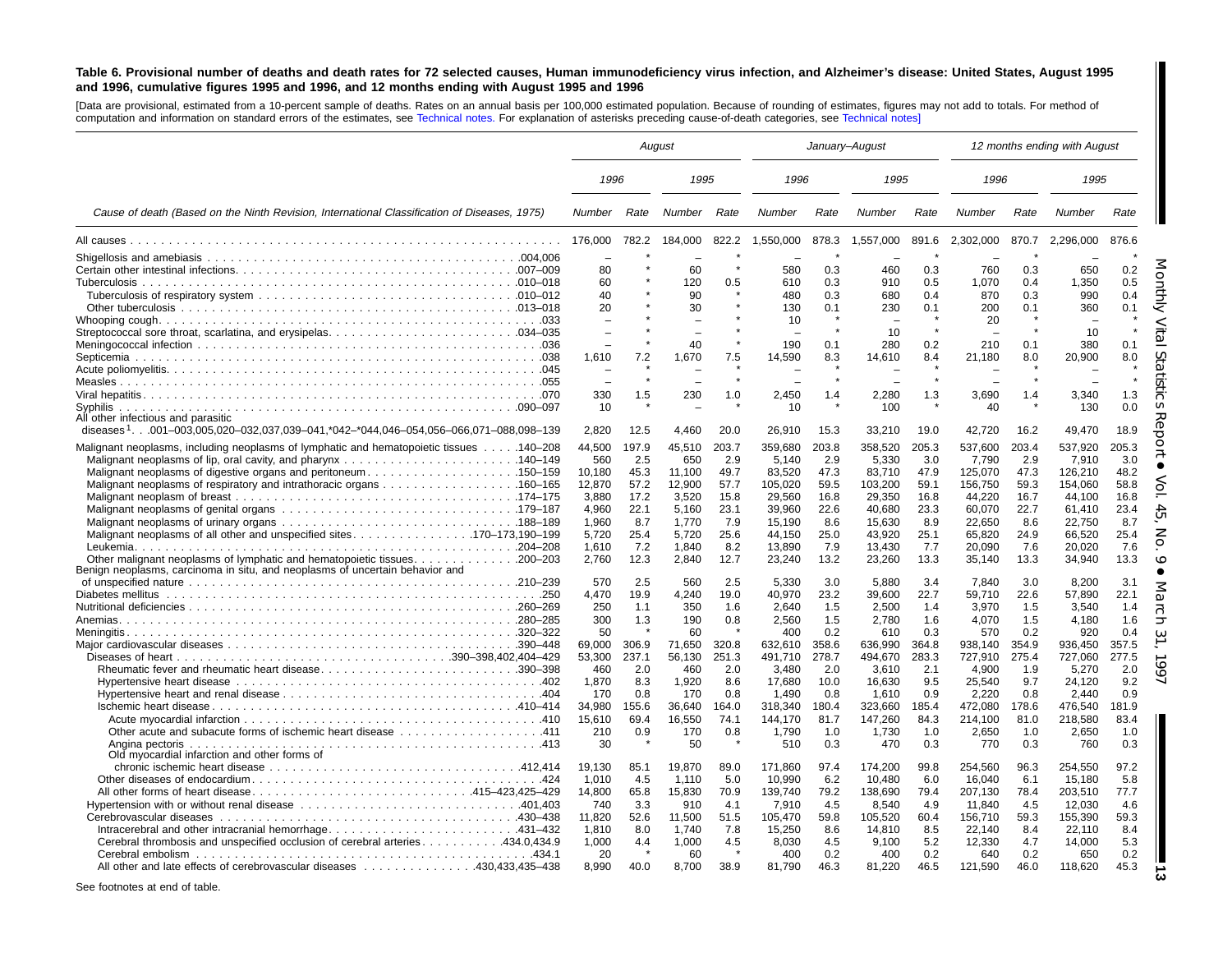#### Table 6. Provisional number of deaths and death rates for 72 selected causes, Human immunodeficiency virus infection, and Alzheimer's disease: United States, August 1995 and 1996, cumulative figures 1995 and 1996, and 12 months ending with August 1995 and 1996-Con.

**14**

H

[Data are provisional, estimated from <sup>a</sup> 10-percent sample of deaths. Rates on an annual basis per 100,000 estimated population. Because of rounding of estimates, figures may not add to totals. For method of computation and information on standard errors of the estimates, see [Technical](#page-16-0) notes. For explanation of asterisks preceding cause-of-death categories, see [Technical](#page-16-0) notes]

|                                                                                                                                   | August                                                   |                                            |                                                  |                                            |                                                         |                                            | January-August                                          |                                            |                                                         |                                            | 12 months ending with August                            |                                            |
|-----------------------------------------------------------------------------------------------------------------------------------|----------------------------------------------------------|--------------------------------------------|--------------------------------------------------|--------------------------------------------|---------------------------------------------------------|--------------------------------------------|---------------------------------------------------------|--------------------------------------------|---------------------------------------------------------|--------------------------------------------|---------------------------------------------------------|--------------------------------------------|
|                                                                                                                                   | 1996                                                     |                                            | 1995                                             |                                            | 1996                                                    |                                            | 1995                                                    |                                            | 1996                                                    |                                            | 1995                                                    |                                            |
| Cause of death (Based on the Ninth Revision, International Classification of Diseases, 1975)                                      | Number                                                   | Rate                                       | Number                                           | Rate                                       | Number                                                  | Rate                                       | Number                                                  | Rate                                       | Number                                                  | Rate                                       | <b>Number</b>                                           | Rate                                       |
| Cerebrovascular diseases-Con.<br>Atherosclerosis                                                                                  | 1,070<br>2,070                                           | 4.8<br>9.2                                 | 1,120<br>1,990                                   | 5.0<br>8.9                                 | 10,360<br>17,170                                        | 5.9<br>9.7                                 | 11,110<br>17,150                                        | 6.4<br>9.8                                 | 15,650<br>26,040                                        | 5.9<br>9.9                                 | 16,540<br>25,430                                        | 6.3<br>9.7                                 |
|                                                                                                                                   | 50<br>4.920<br>4,920<br>$\overline{\phantom{a}}$         | 21.9<br>21.9                               | 10<br>5.110<br>5,110<br>$\overline{\phantom{0}}$ | $\star$<br>22.9<br>22.9                    | 340<br>55.490<br>55,040<br>450                          | 0.2<br>31.5<br>31.2<br>0.3                 | 420<br>55.440<br>55,040<br>400                          | 0.2<br>31.8<br>31.5<br>0.2                 | 460<br>80.230<br>79,690<br>530                          | 0.2<br>30.4<br>30.1<br>0.2                 | 520<br>78.630<br>78,210<br>420                          | 0.2<br>30.0<br>29.9<br>0.2                 |
| Chronic obstructive pulmonary diseases and allied conditions490–496                                                               | 7,380<br>120<br>1.130<br>540<br>5,590                    | 32.8<br>0.5<br>5.0<br>2.4<br>24.9          | 7,660<br>150<br>1.090<br>420<br>6,000            | 34.3<br>0.7<br>4.9<br>1.9<br>26.9          | 72,970<br>2,200<br>11,700<br>3,440<br>55,630            | 41.4<br>1.2<br>6.6<br>1.9<br>31.5          | 72,630<br>2,150<br>12,410<br>3,860<br>54,210            | 41.6<br>1.2<br>7.1<br>2.2<br>31.0          | 103,890<br>3,020<br>16,710<br>5,090<br>79,070           | 39.3<br>1.1<br>6.3<br>1.9<br>29.9          | 103,240<br>3,300<br>17,830<br>5,370<br>76,740           | 39.4<br>1.3<br>6.8<br>2.0<br>29.3          |
| Hernia of abdominal cavity and intestinal obstruction without                                                                     | 390<br>40                                                | 1.7                                        | 450<br>40                                        | 2.0                                        | 3,340<br>320                                            | 1.9<br>0.2                                 | 4,030<br>300                                            | 2.3<br>0.2                                 | 5,190<br>420                                            | 2.0<br>0.2                                 | 5,850<br>400                                            | 2.2<br>0.2                                 |
| Acute glomerulonephritis and nephrotic syndrome580–581<br>Chronic glomerulonephritis, nephritis and nephropathy, not specified as | 440<br>1,870<br>240<br>1,900<br>$\overline{\phantom{a}}$ | 1.9<br>8.3<br>1.1<br>8.4                   | 520<br>1.990<br>200<br>2.110<br>40               | 2.3<br>8.9<br>0.9<br>9.4                   | 4.220<br>16,190<br>1,820<br>17,870<br>120               | 2.4<br>9.2<br>1.0<br>10.1<br>0.1           | 4,220<br>17,040<br>1,800<br>17.500<br>210               | 2.4<br>9.8<br>1.0<br>10.0<br>0.1           | 5,960<br>24,230<br>2,710<br>26.000<br>190               | 2.3<br>9.2<br>1.0<br>9.8<br>0.1            | 6.190<br>25,700<br>2,520<br>25.910<br>250               | 2.4<br>ెర<br>9.8<br>1.0<br>9.9<br>0.1      |
| Renal failure, disorders resulting from impaired renal function, and                                                              | 110<br>1.790<br>30<br>20                                 | 0.5<br>8.0                                 | 120<br>1.940<br>70<br>20                         | 0.5<br>8.7                                 | 1.120<br>16.630<br>640<br>280                           | 0.6<br>9.4<br>0.4<br>0.2                   | 820<br>16.480<br>560<br>280                             | 0.5<br>9.4<br>0.3<br>0.2                   | 1.640<br>24.170<br>810<br>430                           | 0.6<br>9.1<br>0.3<br>0.2                   | 1,400<br>24,270<br>880<br>460                           | 0.5<br>9.3<br>0.3<br>0.2                   |
| Birth trauma, intrauterine hypoxia, birth asphyxia, and                                                                           | 10<br>10<br>970<br>1,050                                 | 4.3<br>4.7                                 | 50<br>10<br>40<br>830<br>1,170                   | $\star$<br>3.7<br>5.2                      | 190<br>20<br>170<br>7,650<br>8,590                      | 0.1<br>0.1<br>4.3<br>4.9                   | 180<br>10<br>170<br>7,530<br>9,170                      | 0.1<br>$\star$<br>0.1<br>4.3<br>5.2        | 330<br>30<br>300<br>11,670<br>12,830                    | 0.1<br>0.1<br>4.4<br>4.9                   | 270<br>10<br>260<br>11,680<br>13,780                    | 0.1<br>0.1<br>4.5<br>5.3                   |
| respiratory distress syndrome contact and contact and contact the contact of the contact of the contact of the                    | 180<br>870<br>3,330<br>16,520                            | 0.8<br>3.9<br>14.8<br>73.5                 | 230<br>940<br>3,630<br>17,260                    | 1.0<br>4.2<br>16.2<br>77.3                 | 1.360<br>7,230<br>27,950<br>146,550                     | 0.8<br>4.1<br>15.8<br>83.1                 | 1.370<br>7,800<br>28,060<br>143,030                     | 0.8<br>4.5<br>16.1<br>81.9                 | 1.970<br>10.860<br>42,110<br>216,980                    | 0.7<br>4.1<br>15.9<br>82.1                 | 2.050<br>11.730<br>41,000<br>209,570                    | 0.8<br>4.5<br>15.7<br>80.0                 |
| All other accidents and adverse effectsE800-E807,E826-E949                                                                        | 7,920<br>3,720<br>4,200<br>2.760<br>1.740<br>220         | 35.2<br>16.5<br>18.7<br>12.3<br>7.7<br>1.0 | 8.670<br>4,300<br>4,370<br>2.490<br>2,020<br>280 | 38.8<br>19.2<br>19.6<br>11.1<br>9.0<br>1.2 | 60,220<br>28,370<br>31,850<br>20,140<br>13,780<br>1,580 | 34.1<br>16.1<br>18.0<br>11.4<br>7.8<br>0.9 | 59,010<br>28,020<br>31,000<br>20,340<br>14,870<br>1,620 | 33.8<br>16.0<br>17.7<br>11.6<br>8.5<br>0.9 | 91.000<br>44,130<br>46,870<br>29.640<br>21,290<br>2,240 | 34.4<br>16.7<br>17.7<br>11.2<br>8.1<br>0.8 | 88.730<br>42,980<br>45,750<br>30.400<br>22,560<br>2,620 | 33.9<br>16.4<br>17.5<br>11.6<br>8.6<br>1.0 |
|                                                                                                                                   | 2.310<br>1,620                                           | 10.3<br>7.2                                | 3.960<br>1,510                                   | 17.7<br>6.8                                | 22.740<br>14,590                                        | 12.9<br>8.3                                | 28.740<br>13,400                                        | 16.4<br>7.7                                | 36.370<br>21,670                                        | 13.8<br>8.2                                | 42.990<br>20,110                                        | 16.4<br>7.7                                |

- Quantity zero. \* Figure does not meet standards of reliability or precision; see [Technical](#page-16-0) notes. 0.0 Quantity more than zero but less than 0.05.

1Includes data for deaths due to Human immunodeficiency virus infection (categories \*042–\*044) shown separately below; see [Technical](#page-16-0) notes.

<sup>2</sup>Included in All other infectious and parasitic diseases shown above.

NOTES: Figures include all revisions received from the States. Cumulative and 12-month figures for the current year reflect revisions received for previous months, and figures for earlier years may differ from those previo adjustments for District of Columbia, which is not included in the sample for August 1996.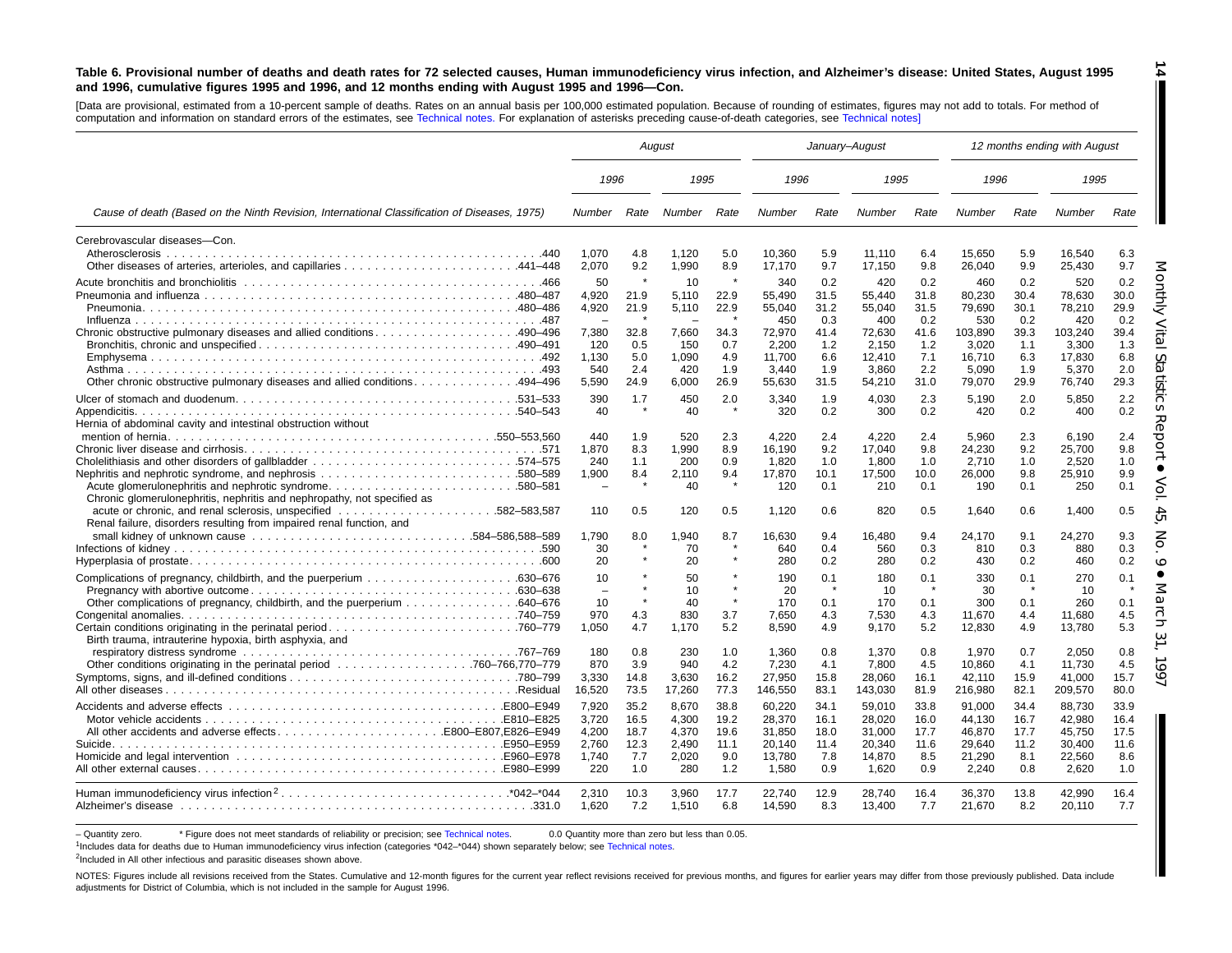#### Table 7. Provisional number of deaths and death rates for 16 selected subcategories of Malignant neoplasms, including neoplasms of lymphatic and hematopoietic tissues: United States, August 1995 and 1996, cumulative figures 1995 and 1996, and 12 months ending with August 1995 and 1996

[Data are provisional, estimated from a 10-percent sample of deaths. Rates on an annual basis per 100,000 estimated population. Because of rounding of estimates, figures may not add to totals. For method of computation and information on standard errors of the estimates, see [Technical](#page-16-0) notes]

|                                                                                                                                                                                                                                                                                        | August                                                              |                                                              |                                                                     |                                                              |                                                                                 |                                                              | January-August                                                                  |                                                                     |                                                                                               |                                                                     | 12 months ending with August                                                         |                                                              |
|----------------------------------------------------------------------------------------------------------------------------------------------------------------------------------------------------------------------------------------------------------------------------------------|---------------------------------------------------------------------|--------------------------------------------------------------|---------------------------------------------------------------------|--------------------------------------------------------------|---------------------------------------------------------------------------------|--------------------------------------------------------------|---------------------------------------------------------------------------------|---------------------------------------------------------------------|-----------------------------------------------------------------------------------------------|---------------------------------------------------------------------|--------------------------------------------------------------------------------------|--------------------------------------------------------------|
|                                                                                                                                                                                                                                                                                        | 1996                                                                |                                                              | 1995                                                                |                                                              | 1996                                                                            |                                                              | 1995                                                                            |                                                                     | 1996                                                                                          |                                                                     | 1995                                                                                 |                                                              |
| Cause of death (Based on the Ninth Revision, International Classification of Diseases, 1975)                                                                                                                                                                                           | Number                                                              | Rate                                                         | Number                                                              | Rate                                                         | Number                                                                          | Rate                                                         | Number                                                                          | Rate                                                                | Number                                                                                        | Rate                                                                | Number                                                                               | Rate                                                         |
| Malignant neoplasms, including neoplasms of lymphatic and hematopoietic tissues 1. 140–208                                                                                                                                                                                             | 44,500                                                              | 197.9                                                        | 45,510                                                              | 203.7                                                        | 359,680                                                                         | 203.8                                                        | 358,520                                                                         | 205.3                                                               | 537,600                                                                                       | 203.4                                                               | 537,920                                                                              | 205.3                                                        |
| Malignant neoplasms of colon, rectum, rectosigmoid junction, and anus 153,154<br>Malignant neoplasms of trachea, bronchus, and lung 162                                                                                                                                                | 940<br>800<br>4,820<br>2,240<br>12,540<br>630<br>360                | 4.2<br>3.6<br>21.4<br>10.0<br>55.8<br>2.8<br>1.6             | 890<br>1,270<br>4,910<br>2,450<br>12.470<br>560<br>540              | 4.0<br>5.7<br>22.0<br>11.0<br>55.8<br>2.5<br>2.4             | 7,340<br>8,530<br>37,900<br>18,270<br>101,570<br>4,730<br>2,850                 | 4.2<br>4.8<br>21.5<br>10.3<br>57.6<br>2.7<br>1.6             | 7,070<br>9,270<br>37,590<br>18,250<br>99,720<br>4,890<br>3,070                  | 4.0<br>5.3<br>21.5<br>10.4<br>57.1<br>2.8                           | 10,630<br>13,070<br>56,150<br>27,400<br>151.500<br>6,860                                      | 4.0<br>4.9<br>21.2<br>10.4<br>57.3<br>2.6                           | 10,470<br>14,010<br>57,230<br>27,270<br>148,750<br>7,090<br>4,530                    | 4.0<br>5.3<br>21.8<br>10.4<br>56.8<br>2.7<br>1.7             |
| 183.0. Malignant neoplasm of ovary excessive contained and contact contained a series of Malignant neoplasm of<br>Malignant neoplasms of kidney and other and unspecified urinary organs 189<br>Malignant neoplasms of brain and other and unspecified parts of nervous system 191,192 | 540<br>1,120<br>2,760<br>1,030<br>930<br>880<br>120<br>1,950<br>690 | 2.4<br>5.0<br>12.3<br>4.6<br>4.1<br>3.9<br>0.5<br>8.7<br>3.1 | 620<br>1,010<br>2,870<br>830<br>940<br>1.110<br>150<br>1,930<br>760 | 2.8<br>4.5<br>12.8<br>3.7<br>4.2<br>5.0<br>0.7<br>8.6<br>3.4 | 3,890<br>9,030<br>22,910<br>7,560<br>7,630<br>7,640<br>1,050<br>15,250<br>6,940 | 2.2<br>5.1<br>13.0<br>4.3<br>4.3<br>4.3<br>0.6<br>8.6<br>3.9 | 4,070<br>8,980<br>23,420<br>7,780<br>7,850<br>7,530<br>1,060<br>15,290<br>6,910 | 1.8<br>2.3<br>5.1<br>13.4<br>4.5<br>4.5<br>4.3<br>0.6<br>8.7<br>4.0 | 4,550<br>5,940<br>13.640<br>34,030<br>11,310<br>11.340<br>11,650<br>1,520<br>23,230<br>10,390 | 1.7<br>2.2<br>5.2<br>12.9<br>4.3<br>4.3<br>4.4<br>0.6<br>8.8<br>3.9 | 5,950<br>13,760<br>35,340<br>11,130<br>11,620<br>11,900<br>1,540<br>22,810<br>10,600 | 2.3<br>5.3<br>13.5<br>4.2<br>4.4<br>4.5<br>0.6<br>8.7<br>4.0 |

<sup>1</sup>Includes figures for subcategories not shown below.

NOTES: Figures include all revisions received from the States. Cumulative and 12-month figures for the current year reflect revisions received for previous months, and figures for earlier years may differ from those previo adjustments for District of Columbia, which is not included in the sample for August 1996.

#### Table 8. Provisional number of deaths and death rates for firearm mortality: United States, August 1995 and 1996, cumulative figures 1995 and 1996, and 12 months ending **with August 1995 and 1996**

[Data are provisional, estimated from a 10-percent sample of deaths. Rates on an annual basis per 100,000 estimated population. Because of rounding of estimates, figures may not add to totals. For method of computation and information on standard errors of the estimates, see [Technical](#page-16-0) notes]

|                                                                                                                                                                 |                              |                   | August                     |                   |                               |                          | January-August                 |                          |                                  |                          | 12 months ending with August     |                          |
|-----------------------------------------------------------------------------------------------------------------------------------------------------------------|------------------------------|-------------------|----------------------------|-------------------|-------------------------------|--------------------------|--------------------------------|--------------------------|----------------------------------|--------------------------|----------------------------------|--------------------------|
|                                                                                                                                                                 | 1996                         |                   | 1995                       |                   | 1996                          |                          | 1995                           |                          | 1996                             |                          | 1995                             |                          |
| Cause of death (Based on the Ninth Revision, International Classification of Diseases, 1975)                                                                    |                              | Rate              | Number                     | Rate              | Number                        | Rate                     | Number                         | Rate                     | Number                           | Rate                     | Number                           | Rate                     |
| lnjury by firearms. E922, E955.0-E955.4, E965.0-965.4, E970, E985.0-E985.4                                                                                      | 2.940                        | 13.1              | 3.110                      | 13.9              | 22.950                        | 13.0                     | 23.620                         | 13.5                     | 34.880                           | 13.2                     | 36,410                           | 13.9                     |
| Homicide and legal intervention by firearmsE965.0–E965.4.E970<br>Injury by firearms, undetermined whether accidentally or purposely inflicted.<br>E985.0-E985.4 | 120<br>.600 ا<br>1.200<br>20 | 0.5<br>7.1<br>5.3 | 130<br>.560<br>.380،<br>40 | 0.6<br>7.0<br>6.2 | 820<br>12.330<br>9,650<br>150 | 0.5<br>7.0<br>5.5<br>0.1 | 810<br>12.190<br>10.440<br>180 | 0.5<br>7.0<br>6.0<br>0.1 | 1.370<br>18.130<br>15.160<br>220 | 0.5<br>6.9<br>5.7<br>0.1 | 1.430<br>18.440<br>16.180<br>350 | 0.5<br>7.0<br>6.2<br>0.1 |

\* Figure does not meet standards of reliability or precision; see [Technical](#page-16-0) notes.

NOTES: Figures include all revisions received from the States. Cumulative and 12-month figures for the current year reflect revisions received for previous months, and figures for earlier years may differ from those previo adjustments for District of Columbia, which is not included in the sample for August 1996.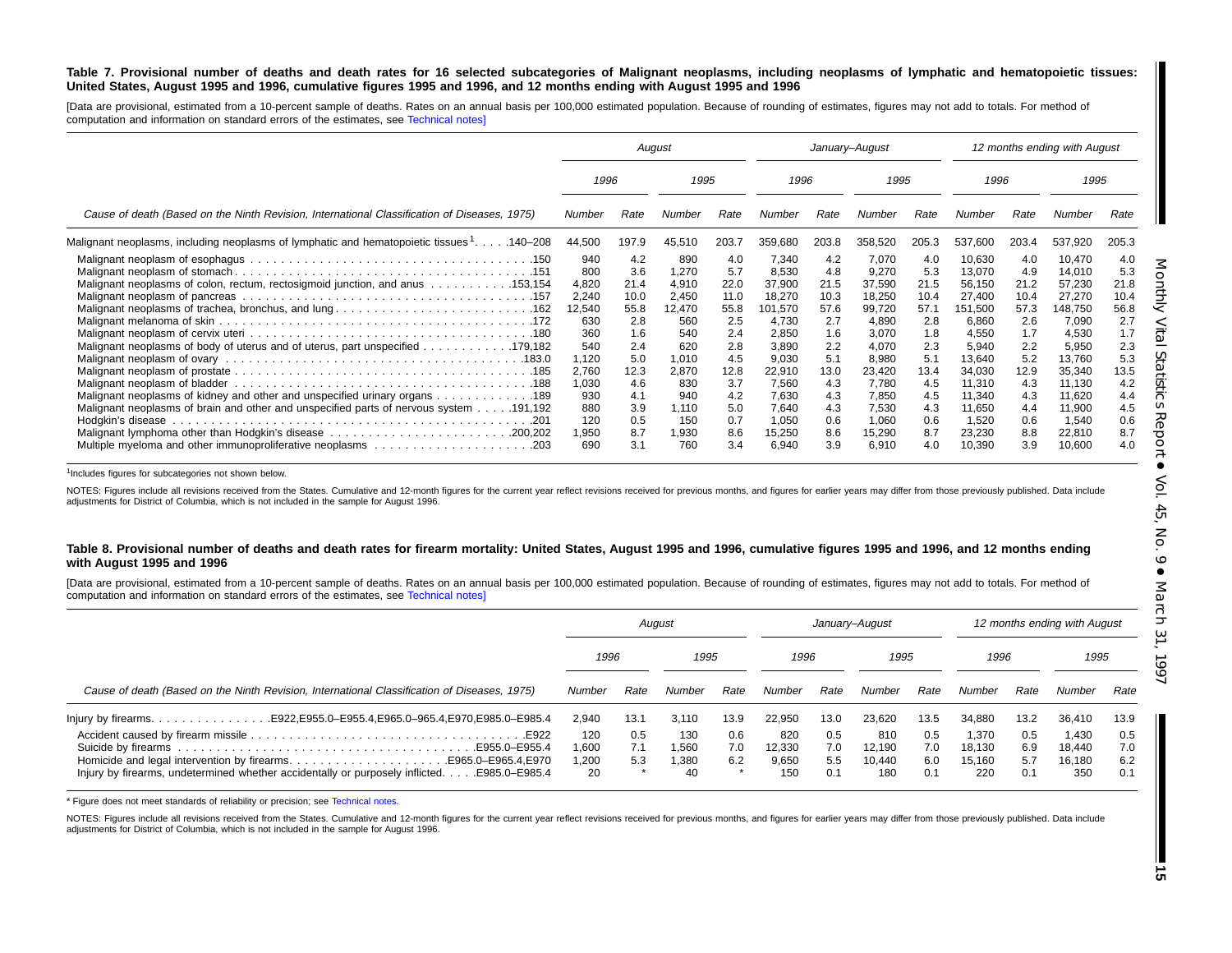#### <span id="page-15-0"></span>Table 9. Provisional number of deaths under 1 year and infant mortality rates, by age and for 10 selected causes: United States, August 1995 and 1996, cumulative figures **1995 and 1996, and 12 months ending with August 1995 and 1996**

[Data are provisional, estimated from <sup>a</sup> 10-percent sample of deaths. Rates on an annual basis per 100,000 live births. Because of rounding of estimates, figures may not add to totals. For method of computation and information on standard errors of the estimates, see [Technical](#page-16-0) notes]

|                                                                                                      | August                                                  |                                        |                                                         |                                         | January-August                                                      |                                                                     |                                                                    |                                                               | 12 months ending with August                                          |                                                                     |                                                                       |                                                                     |
|------------------------------------------------------------------------------------------------------|---------------------------------------------------------|----------------------------------------|---------------------------------------------------------|-----------------------------------------|---------------------------------------------------------------------|---------------------------------------------------------------------|--------------------------------------------------------------------|---------------------------------------------------------------|-----------------------------------------------------------------------|---------------------------------------------------------------------|-----------------------------------------------------------------------|---------------------------------------------------------------------|
|                                                                                                      | 1996                                                    |                                        | 1995                                                    |                                         | 1996                                                                |                                                                     | 1995                                                               |                                                               | 1996                                                                  |                                                                     | 1995                                                                  |                                                                     |
| Age and cause of death (Based on the Ninth Revision, International Classification of Diseases, 1975) | Number                                                  | Rate                                   | Number                                                  | Rate                                    | Number                                                              | Rate                                                                | Number                                                             | Rate                                                          | Number                                                                | Rate                                                                | Number                                                                | Rate                                                                |
|                                                                                                      | 2,200                                                   | 662.0                                  | 2,400                                                   | 715.7                                   | 18,700                                                              | 722.3                                                               | 19.800                                                             | 758.1                                                         | 28,200                                                                | 728.6                                                               | 30,000                                                                | 767.0                                                               |
|                                                                                                      | 1.610<br>610                                            | 479.6<br>181.7                         | 1,610<br>840                                            | 470.5<br>245.5                          | 12,390<br>6,270                                                     | 479.4<br>242.6                                                      | 12,500<br>7,260                                                    | 478.3<br>277.8                                                | 18,560<br>9,600                                                       | 480.2<br>248.4                                                      | 19.060<br>10,870                                                      | 487.6<br>278.1                                                      |
| .480–487                                                                                             | 20<br>20<br>530<br>270<br>10<br>30<br>140<br>600<br>160 | 157.9<br>80.4<br>41.7<br>178.7<br>47.7 | 20<br>40<br>460<br>370<br>10<br>70<br>150<br>560<br>150 | 134.4<br>108.1<br>43.8<br>163.6<br>43.8 | 160<br>230<br>4.190<br>2,540<br>140<br>390<br>810<br>4,640<br>1,790 | 6.2<br>8.9<br>162.1<br>98.3<br>5.4<br>15.1<br>31.3<br>179.5<br>69.3 | 140<br>250<br>4.080<br>2,640<br>80<br>350<br>890<br>5,060<br>1,970 | 5.4<br>9.6<br>156.1<br>101.0<br>13.4<br>34.1<br>193.6<br>75.4 | 210<br>330<br>6,280<br>3,460<br>240<br>500<br>1.140<br>7.330<br>2,730 | 5.4<br>8.5<br>162.5<br>89.5<br>6.2<br>12.9<br>29.5<br>189.6<br>70.6 | 190<br>360<br>6,460<br>3,820<br>140<br>550<br>1,310<br>7,770<br>3,180 | 4.9<br>9.2<br>165.2<br>97.7<br>3.6<br>14.1<br>33.5<br>198.8<br>81.3 |
| .Residual                                                                                            | 450                                                     | 134.1                                  | 610                                                     | 178.3                                   | 3.780                                                               | 146.3                                                               | 4,280                                                              | 163.8                                                         | 5.940                                                                 | 153.7                                                               | 6,160                                                                 | 157.6                                                               |

\* Figure does not meet standards of reliability or precision; see [Technical](#page-16-0) notes.

NOTES: Figures include all revisions received from the States. Cumulative and 12-month figures for the current year reflect revisions received for previous months, and figures for earlier years may differ from those previo adjustments for District of Columbia, which is not included in the sample for August 1996.

**16**

П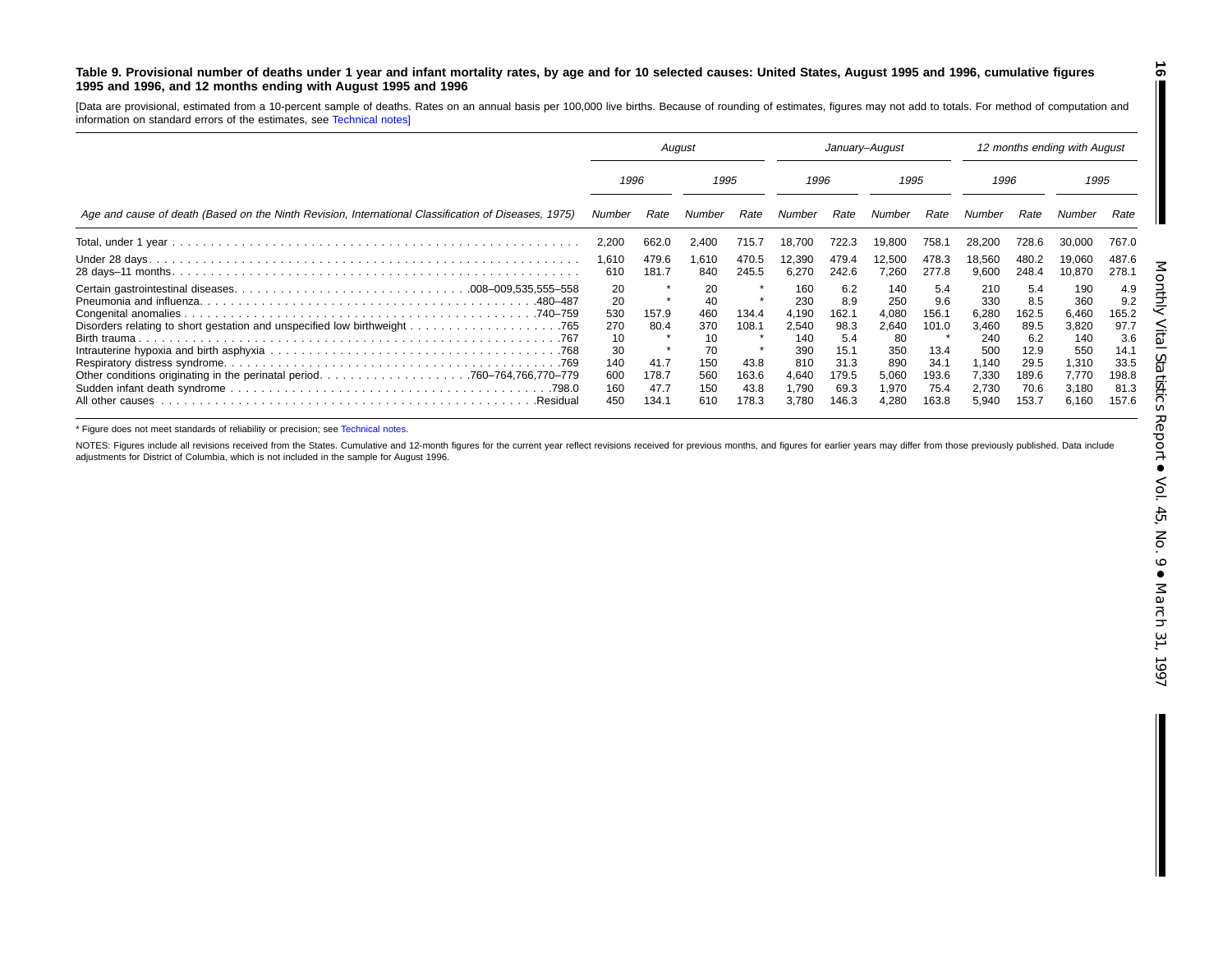## <span id="page-16-0"></span>**Technical notes**

## **Nature and sources of data**

Data in this report are provisional unless otherwise specified and include only events occurring within the United States (50 States and the District of Columbia). Mortality data exclude fetal deaths. Data for the Commonwealth of Puerto Rico are not included in the U.S. totals.

Birth, death, and infant death figures in [tables 2](#page-6-0) and [4](#page-8-0) for each State are estimates by State of residence. These estimates are derived by applying adjustment ratios to the actual counts of certificates for all events occurring in the State and received in registration offices during a 1-month period regardless of date of the event. The adjustment ratios for each data year represent the observed relationship between final State occurrence and residence figures for the three most recent years for which final data were available and are expressed as a single ratio for each State. As in previous years, monthly State marriage and divorce figures represent the actual count of all events occurring in the State (State of occurrence) that were received in the registration offices during the 1-month period. Delay in the receipt of certificates in a registration office may result in a low State figure for a given month followed by a high figure for the month(s) in which the delayed records are received. Data for previous months and cumulative data include revised figures received from the States.

Figures for births, deaths, and infant deaths for California in [tables 2](#page-6-0) and [4](#page-8-0) contain adjustments for varying lengths of State reporting periods. Figures for Texas for all events shown in [tables 2–4](#page-6-0) also are adjusted for varying lengths of State reporting periods. The figures for both States are adjusted by the ratio between the number of days in the data month and the number of days in the State reporting period. The adjusted figures are included in the U.S. totals shown elsewhere in this report.

U.S. totals for births, deaths, and infant deaths are based on the State estimates by State of residence and, therefore, in effect, exclude events to nonresidents of the United States. Events to nonresidents of the United States are included in all

marriage and divorce figures. The effect of excluding events to nonresidents from the U.S. totals is small.

Provisional totals for the United States include estimates for State data shown as not available. Provisional totals for births and marriages for the entire United States include adjustments for observed differences between provisional and final monthly figures.

Divorce figures include reported annulments. The monthly national divorce estimate is obtained by multiplying the total for the reporting areas by the ratio observed between the most recent final annual divorce total for the United States and the provisional total for the reporting areas combined.

*Random variation*—Although the counts in this report are not subject to sampling variability (except the Current Mortality Sample), they may be affected by random variation. When the number of events is small and the probability of such an event is small, considerable caution must be observed in interpreting the data. Such infrequent events may be assumed to follow a Poisson probability distribution. For this distribution a simple approximation may be used to estimate the random variation as follows:

If *N* is the number of events in the population and *R* is the corresponding rate, the chances are 19 in 20 that

1. 
$$
N - 2\sqrt{N}
$$
 and  $N + 2\sqrt{N}$ 

covers the ''true'' number of events.

2. 
$$
R-2
$$
  $\frac{R}{\sqrt{N}}$  and  $R+2$   $\frac{R}{\sqrt{N}}$ 

covers the ''true'' rate.

If the rate  $R_1$  corresponding to  $N_1$ events is compared with the rate  $R_2$  corresponding to  $N_2$  events, the difference between the two rates may be regarded as statistically significant at the 0.05 level if it exceeds

$$
2\sqrt{\frac{R_1^2}{N_1} + \frac{R_2^2}{N_2}}
$$

Additional information on random variation in numbers of events, rates, and ratios may be found in the technical appendixes of *Vital Statistics of the United States, 1990, Volumes I and II.*

## **Rates**

Rates are on an annual basis and, except for infant mortality rates, are per 1,000 or 100,000 estimated population residing in the United States. The populations used for computing these rates are furnished by the U.S. Bureau of the Census. Rates shown in this report beginning with 1992 were computed using populations based on the 1990 Census enumeration comparable to those used for final data. Monthly rates are based on populations estimated for the specific month. Year-to-date rates are averages of monthly rates that have been weighted by the number of days in the corresponding months. Rates for 12-month periods are the sum of events for the period per population estimated at the midpoint of the period.

Infant mortality rates are deaths under 1 year of age for the specified period (monthly, year-to-date, or 12-month period) per 1,000 or 100,000 live births. Births used for computing monthly and year-to-date infant mortality rates are adjusted for monthly variation in the number of births. Births used to compute 12-month rates do not contain this adjustment. Births used for computing infant mortality rates are not corrected for observed differences between provisional and final monthly figures as described earlier in ''Nature and sources of data.'' Because monthly infant mortality rates are based on relatively few events, they are highly variable. Therefore, comparisons of monthly infant mortality rates should be interpreted cautiously; see ''Random variation.''

Age-adjusted death rates are used to compare relative mortality risks across groups and over time. However, they should be viewed as constructs or indexes rather than as direct or actual measures of mortality risk. Statistically, they are weighted averages of the age-specific death rates, where the weights represent the fixed population proportions by age. See chapter 5 of an earlier report (1). The age-adjusted death rates presented in this report were computed by the direct method, that is, by applying age-specific death rates to the U.S. standard million population (2). See also chapter 10 of an earlier report (1). Age groups in [table 5](#page-9-0) were used to compute the age-adjusted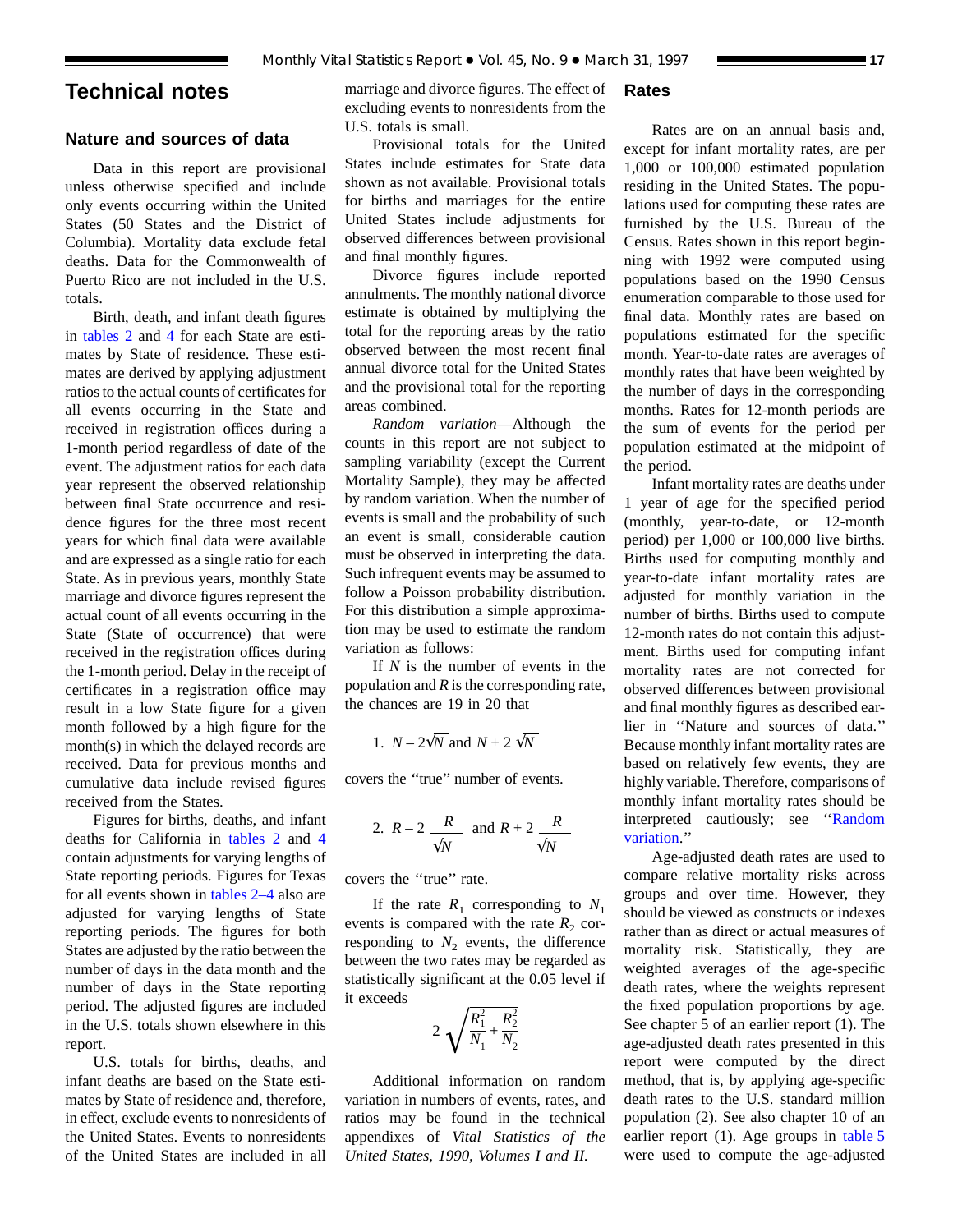rates shown in that table. It is important not to compare age-adjusted rates with crude rates.

## **Current Mortality Sample**

The Current Mortality Sample (CMS) is a 10-percent systematic sample of death certificates drawn each month after the certificates are counted in the State registration offices. Deaths and death rates for the United States by age, race, sex, and cause are estimated based on the sample. Because of the additional time required to select and process the certificates, data based on the CMS are published 1 month after publication of the U.S. and State counts. Complete information concerning the underlying cause of death sometimes is not available when the sample is drawn. As a result estimates based on sample counts for certain causes are biased. Correction for bias is not made in this report.

Estimated numbers of deaths based on the sample were proportionately adjusted to be consistent with estimates based on the count of death certificates received in State registration offices.

*HIV infection*—Beginning with data for 1987, the National Center for Health Statistics introduced categories \*042– \*044 for classifying and coding Human immunodeficiency virus (HIV) infection. The asterisks before the categories indicate that these codes are not part of the

*Ninth Revision, International Classification of Diseases.* Deaths classified to these categories are included in All other infectious and parasitic diseases in the List of 72 Selected Causes of Death and are also shown separately at the bottom of [table 6.](#page-12-0)

*Sampling variability*—Because the estimates of deaths and death rates presented in this report with the exception of total deaths and deaths under 1 year are based on a sample of death certificates, they are subject to sampling variability. The estimated relative standard error in the following table is a measure of the

**Relative standard errors for estimated numbers of deaths from the Current Mortality Sample expressed as a percent of the estimate**

|                                                                                                                                           | Relative standard error<br>of estimate (as percent)                                         |                                                                                                        |  |  |  |  |  |
|-------------------------------------------------------------------------------------------------------------------------------------------|---------------------------------------------------------------------------------------------|--------------------------------------------------------------------------------------------------------|--|--|--|--|--|
| Estimated number<br>of deaths                                                                                                             | 170,000<br>estimated<br>deaths<br>each month                                                | 2,000,000<br>estimated<br>deaths<br>each year                                                          |  |  |  |  |  |
| 10<br>20<br>50<br>100<br>200<br>500<br>1.000<br>2,000<br>5,000<br>$10,000$<br>$20,000$<br>$50,000$<br>$100,000$<br>$200,000$<br>$500,000$ | 94.9<br>67.1<br>42.4<br>30.0<br>21.2<br>13.4<br>9.5<br>6.7<br>42<br>2.9<br>2.0<br>11<br>0.6 | 94.9<br>67.1<br>424<br>30.0<br>212<br>13.4<br>9.5<br>67<br>42<br>3.0<br>2.1<br>1.3<br>0.9<br>0.6<br>04 |  |  |  |  |  |
| $1,000,000$                                                                                                                               |                                                                                             | 0 2                                                                                                    |  |  |  |  |  |

sampling error of the estimated number of deaths (or of the estimated death rate) expressed as a percent of the estimate. The first column refers to monthly estimates; the second to annual; cumulative year-to-date totals fall between the two.

The chances are about 2 in 3 that the percent difference between an estimate and the result of a complete count is less than the percent shown. The chances are about 19 in 20 that the percent difference is less than twice the percent shown. A figure based on 100 or fewer estimated deaths has a relative standard error of 30 percent or more and is, therefore, considered unreliable. A rate based on 100 or fewer estimated deaths has been replaced by an asterisk.

Unless otherwise specified comparisons made in the text between death rates based on the CMS were statistically significant at the 0.05 level of significance. Lack of comment in the text about any two rates does not mean that the difference was tested and found not to be significant at this level.

### **References**

1. Feinleib M, Zarate AO, eds. Reconsidering age adjustment procedures: Workshop proceedings. National Center for Health Statistics. Vital Health Stat 4(29). 1992.

2. Grove RD, Hetzel AM. Vital statistics rates in the United States, 1940–1960. Public Health Service. Washington: National Center for Health Statistics. 1968.